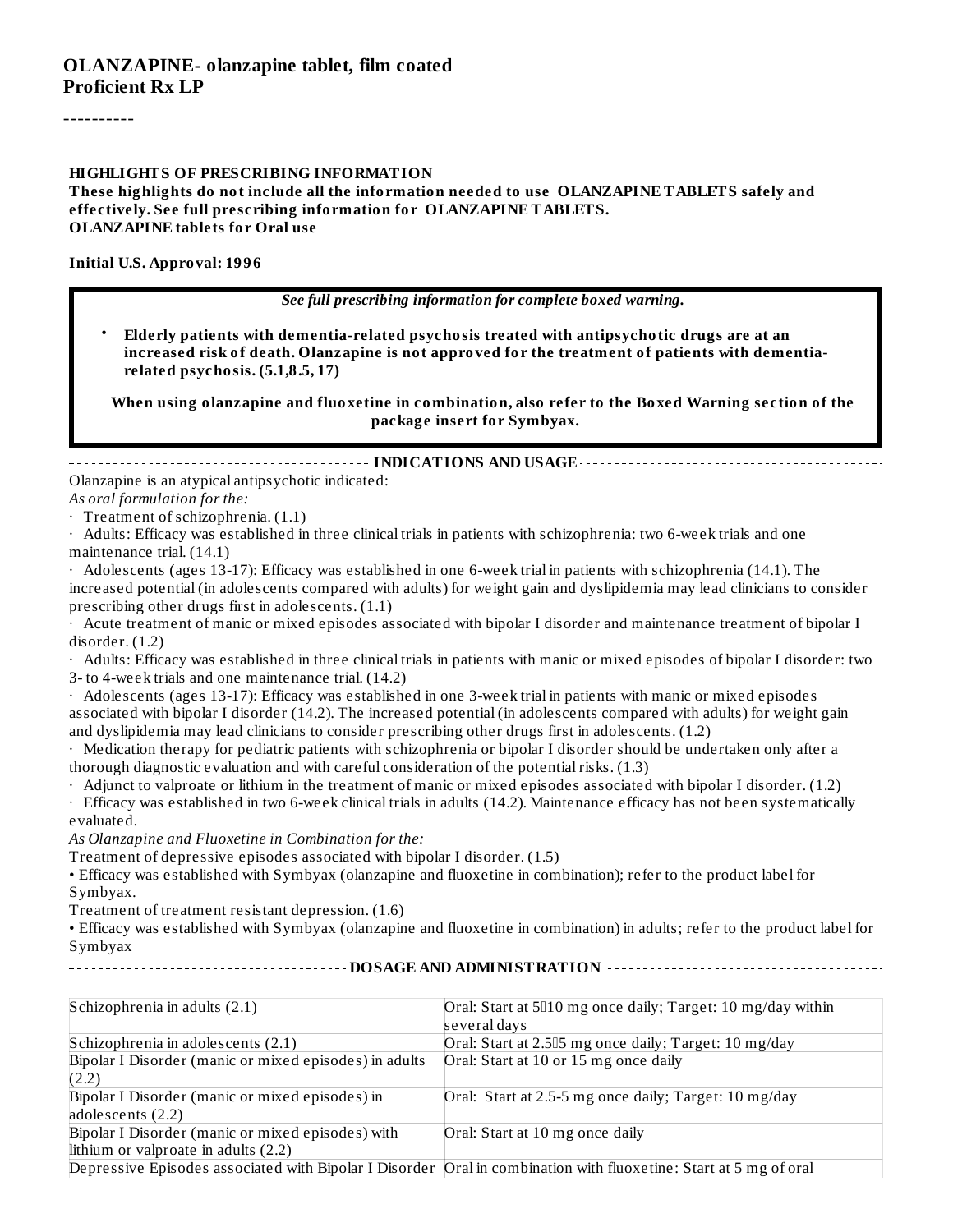| in adults $(2.5)$                              | planzapine and 20 mg of fluoxetine once daily                                                                       |
|------------------------------------------------|---------------------------------------------------------------------------------------------------------------------|
|                                                | Depressive Episodes associated with Bipolar I Disorder Oral in combination with fluoxetine: Start at 2.5 mg of oral |
| in children and adolescents $(2.5)$            | planzapine and 20 mg of fluoxetine once daily                                                                       |
| Treatment Resistant Depression in adults (2.6) | Oral in combination with fluoxetine: Start at 5 mg of oral                                                          |
|                                                | planzapine and 20 mg of fluoxetine once daily                                                                       |

• Lower starting dose recommended in debilitated or pharmacodynamically sensitive patients or patients with predisposition to hypotensive reactions, or with potential for slowed metabolism. (2.1)

• Olanzapine may be given without regard to meals. (2.1)

*Olanzapine and Fluoxetine in Combination:*

• Dosage adjustments, if indicated, should be made with the individual components according to efficacy and tolerability. (2.5, 2.6)

• Olanzapine monotherapy is not indicated for the treatment of depressive episodes associated with bipolar I disorder or treatment resistant depression. (2.5, 2.6)

• Safety of co-administration of doses above 18 mg olanzapine with 75 mg fluoxetine has not been evaluated in adults. (2.5, 2.6)

• Safety of co-administration of doses above 12 mg olanzapine with 50 mg fluoxetine has not been evaluated in children and adolescents ages 10 to 17. (2.5)

**DOSAGE FORMS AND STRENGTHS**

• Tablets (not scored): 2.5, 5, 7.5, 10, 15, 20 mg. (3)

**CONTRAINDICATIONS**

• None with olanzapine monotherapy. (4)

• When using olanzapine and fluoxetine in combination, also refer to the Contraindications section of the package insert for Symbyax $\overline{\mathbb{R}}$ . (4)

• When using olanzapine in combination with lithium or valproate, refer to the Contraindications section of the package inserts for those products. (4)

**WARNINGS AND PRECAUTIONS**

• *Elderly Patients with Dementia-Related Psychosis:* Increased risk of death and increased incidence of cerebrovascular adverse events (e.g., stroke, transient ischemic attack). (5.1)

• *Suicide*: The possibility of a suicide attempt is inherent in schizophrenia and in bipolar I disorder, and close supervision of high-risk patients should accompany drug therapy; when using in combination with fluoxetine, also refer to the Boxed Warning and Warnings and Precautions sections of the package insert for Symbyax. (5.2)

• *Neuroleptic Malignant Syndrome:* Manage with immediate discontinuation and close monitoring. (5.3)

• *Drug Reaction with Eosinophilia and Systemic Symptoms (DRESS):* Discontinue if DRESS is suspected. (5.4)

• *Metabolic Changes*: Atypical antipsychotic drugs have been associated with metabolic changes including hyperglycemia, dyslipidemia, and weight gain. (5.5)

• *Hyperglycemia and Diabetes Mellitus:* In some cases extreme and associated with ketoacidosis or hyperosmolar coma or death, has been reported in patients taking olanzapine. Patients taking olanzapine should be monitored for symptoms of hyperglycemia and undergo fasting blood glucose testing at the beginning of, and periodically during, treatment. (5.5)

• *Dyslipidemia:* Undesirable alterations in lipids have been observed. Appropriate clinical monitoring is recommended, including fasting blood lipid testing at the beginning of, and periodically during, treatment. (5.5)

• *Weight Gain:* Potential consequences of weight gain should be considered. Patients should receive regular monitoring of weight. (5.5)

• *Tardive Dyskinesia:* Discontinue if clinically appropriate. (5.6)

• *Orthostatic Hypotension:* Orthostatic hypotension associated with dizziness, tachycardia, bradycardia and, in some patients, syncope, may occur especially during initial dose titration. Use caution in patients with cardiovascular disease, cerebrovascular disease, and those conditions that could affect hemodynamic responses. (5.7)

• *Leukopenia, Neutropenia, and Agranulocytosis:* Has been reported with antipsychotics, including Olanzapine. Patients with a history of a clinically significant low white blood cell count (WBC) or drug induced leukopenia/neutropenia should have their complete blood count (CBC) monitored frequently during the first few months of therapy and discontinuation of Olanzapine should be considered at the first sign of a clinically significant decline in WBC in the absence of other causative factors. (5.9)

• *Seizures:* Use cautiously in patients with a history of seizures or with conditions that potentially lower the seizure threshold. (5.11)

• *Potential for Cognitive and Motor Impairment:* Has potential to impair judgment, thinking, and motor skills. Use caution when operating machinery. (5.12)

• Anticholinergic (antimuscarinic) Effects: Use with caution with other anticholinergic drugs and in patients with urinary retention, prostatic hypertrophy, constipation, paralytic ileus or related conditions. (5.14)

• *Hyperprolactinemia:* May elevate prolactin levels. (5.15)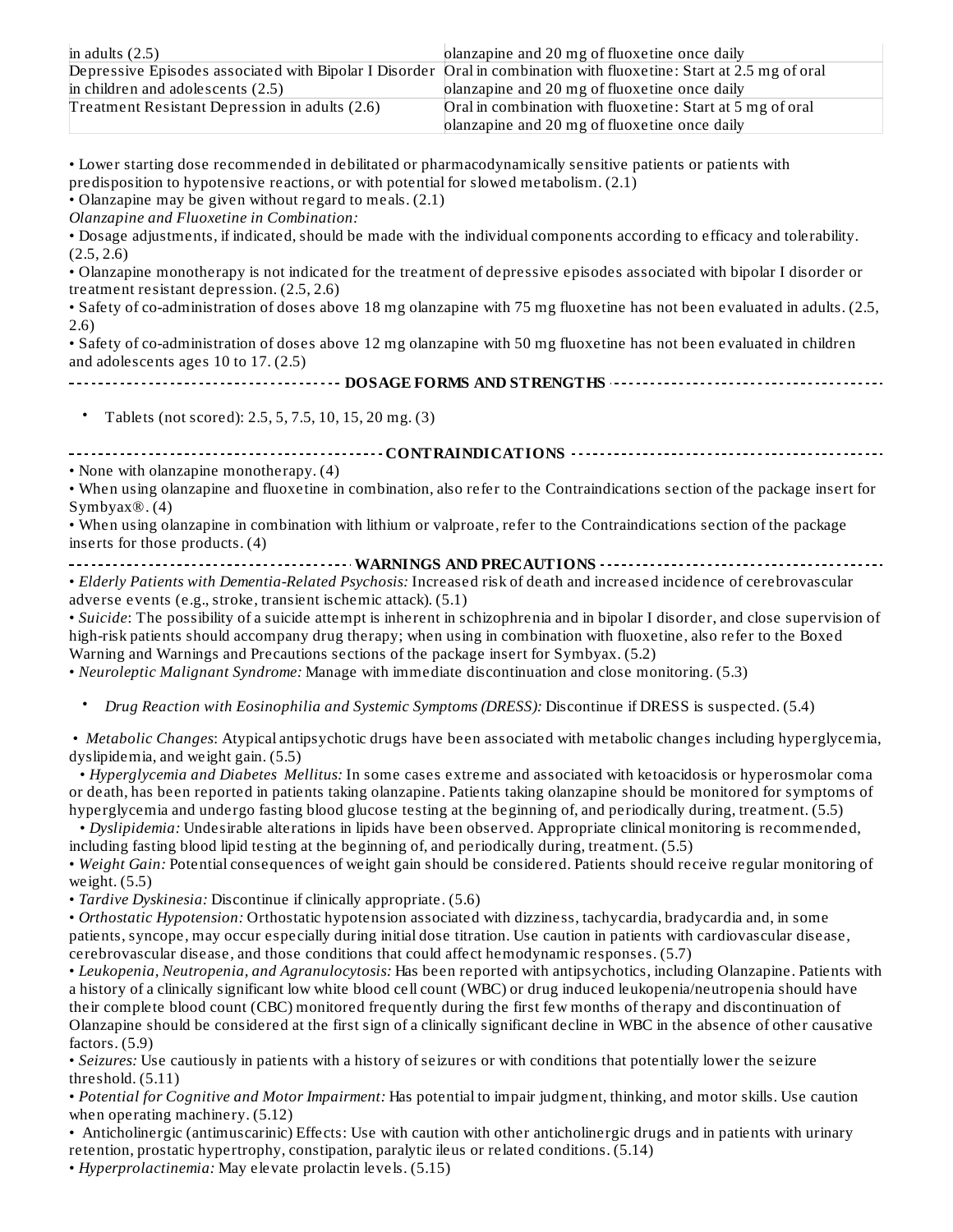• *Use in Combination with Fluoxetine, Lithium or Valproate:* Also refer to the package inserts for Symbyax, lithium, or valproate. (5.16)

• *Laboratory Tests:* Monitor fasting blood glucose and lipid profiles at the beginning of, and periodically during, treatment. (5.17)

**ADVERSE REACTIONS** Most common adverse reactions ( $\geq$ 5% and at least twice that for placebo) associated with: *Oral Olanzapine Monotherapy:*

- Schizophrenia (Adults) – postural hypotension, constipation, weight gain, dizziness, personality disorder, akathisia. (6.1)
- Schizophrenia (Adolescents) sedation, weight increased, headache, increased appetite, dizziness, abdominal pain, pain in extremity, fatigue, dry mouth (6.1)
- Manic or Mixed Episodes, Bipolar I Disorder (Adults) – asthenia, dry mouth, constipation, increased appetite, somnolence, dizziness, tremor. (6.1)
- Manic or Mixed Episodes, Bipolar I Disorder (Adolescents) – sedation, weight increased, increased appetite, headache, fatigue, dizziness, dry mouth, abdominal pain, pain in extremity (6.1)

*Combination of Olanzapine and Lithium or Valproate:*

• Manic or Mixed Episodes, Bipolar I Disorder (Adults) – dry mouth, weight gain, increased appetite, dizziness, back pain, constipation, speech disorder, increased salivation, amnesia, paresthesia (6.1)

*Olanzapine and Fluoxetine in Combination:* Also refer to the Adverse Reactions section of the package insert for Symbyax. (6)

#### **To report SUSPECTED ADVERSE REACTIONS, contact Macleods Pharma USA, Inc., at 1-888-943-3210 or 1- 855-926-3384 or FDA at 1-800-FDA-1088 or www.fda.gov/medwatch**

**DRUG INTERACTIONS**

- *Diazepam:* May potentiate orthostatic hypotension. (7.1,7.2)
- *Alcohol:* May potentiate orthostatic hypotension. (7.1)
- *Carbamazepine:* Increased clearance of olanzapine. (7.1)
- *Fluvoxamine:* May increase olanzapine levels. (7.1)

• *Olanzapine and Fluoxetine in Combination:* Also refer to the Drug Interactions section of the package insert for Symbyax. (7.1)

- *CNS Acting Drugs:* Caution should be used when taken in combination with other centrally acting drugs and alcohol. (7.2)
- *Antihypertensive Agents*: Enhanced antihypertensive effect. (7.2)
- *Levodopa and Dopamine Agonists:* May antagonize levodopa/dopamine agonists. (7.2)

• *Other Concomitant Drug Therapy:* When using olanzapine in combination with lithium or valproate, refer to the Drug Interactions sections of the package insert for those products. (7.2)

#### **USE IN SPECIFIC POPULATIONS**

• *Pregnancy:* May cause extrapyramidal and/or withdrawalsymptoms in neonates with third trimester exposure. (8.1)

· *Pediatric Use:* Safety and effectiveness of olanzapine in children <13 years of age have not been established. Safety and

#### effectiveness of olanzapine and fluoxetine in combination in children <10 years of age have not been established. (8.4). **See 17 for PATIENT COUNSELING INFORMATION and Medication Guide.**

**Revised: 10/2020**

#### **FULL PRESCRIBING INFORMATION: CONTENTS\* WARNING:INCREASED MORTALITY IN ELDERLY PATIENTS WITH DEMENTIA-RELATED PSYCHOSIS 1 INDICATIONS & USAGE**

1.1 Schizophrenia

1.2 Bipolar I Disorder (Manic or Mixed Episodes)

1.3 Special Considerations in Treating Pediatric Schizophrenia and Bipolar I Disorder

1.5 Olanzapine and Fluoxetine in Combination: Depressive Episodes Associated with Bipolar I Disorder

1.6 Olanzapine and Fluoxetine in Combination: Treatment Resistant Depression

#### **2 DOSAGE & ADMINISTRATION**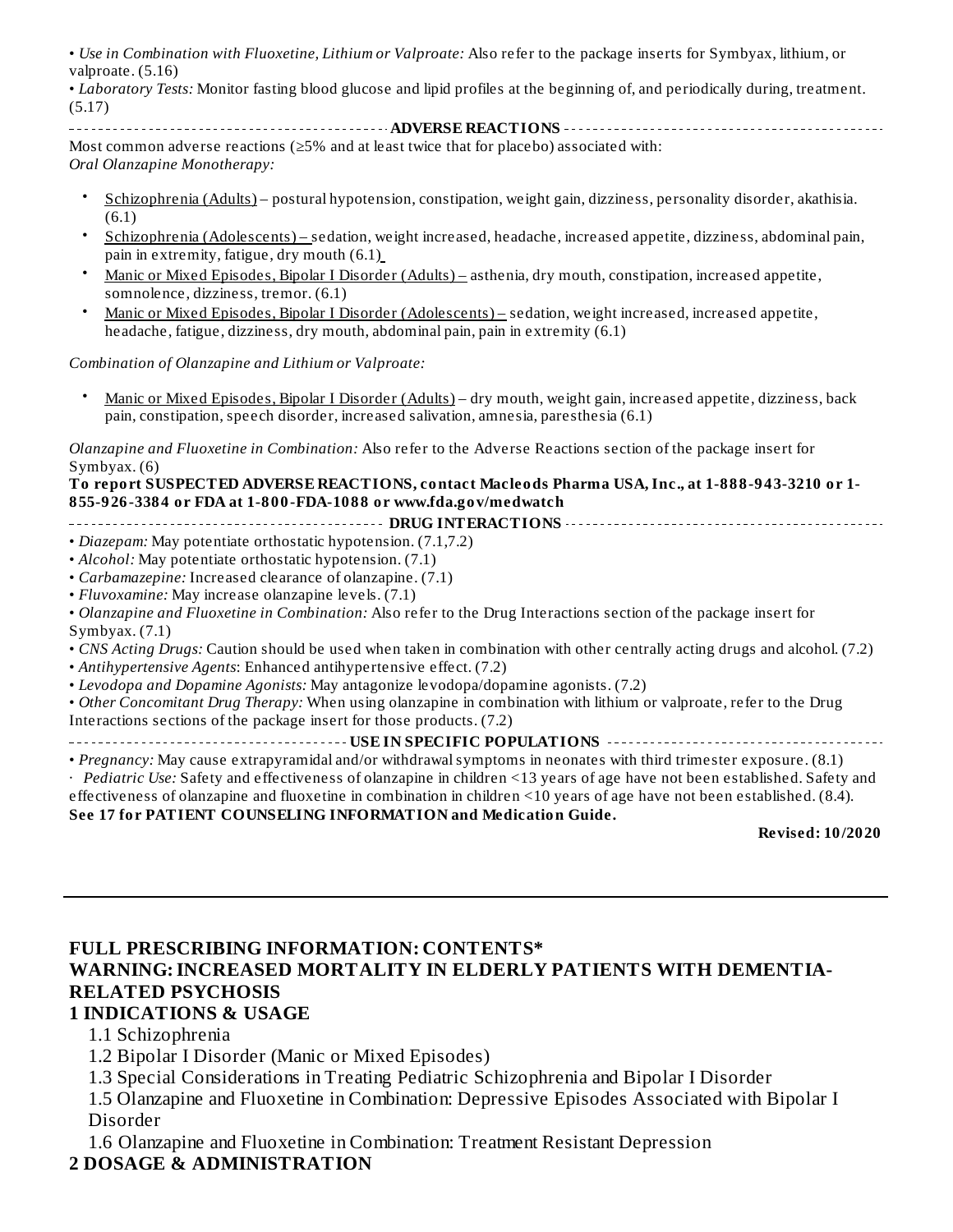2.1 Schizophrenia

2.2 Bipolar I Disorder (Manic or Mixed Episodes)

2.5 Olanzapine and Fluoxetine in Combination: Depressive Episodes Associated with Bipolar I Disorder

2.6 Olanzapine and Fluoxetine in Combination: Treatment Resistant Depression

2.7 Olanzapine and Fluoxetine in Combination: Dosing in Special Populations

## **3 DOSAGE FORMS & STRENGTHS**

#### **4 CONTRAINDICATIONS**

#### **5 WARNINGS AND PRECAUTIONS**

5.1 Elderly Patients with Dementia-Related Psychosis

- 5.2 Suicide
- 5.3 Neuroleptic Malignant Syndrome (NMS)
- 5.4 Drug Reaction with Eosinophilia and Systemic Symptoms (DRESS)
- 5.5 Metabolic Changes
- 5.6 Tardive Dyskinesia
- 5.7 Orthostatic Hypotension
- 5.8 Falls
- 5.9 Leukopenia, Neutropenia, and Agranulocytosis
- 5.10 Dysphagia
- 5.11 Seizures
- 5.12 Potential for Cognitive and Motor Impairment
- 5.13 Body Temperature Regulation
- 5.14 Anticholinergic (antimuscarinic) Effects
- 5.15 Hyperprolactinemia
- 5.16 Use in Combination with Fluoxetin, Lithium or Valproate
- 5.17 Laboratory Tests

#### **6 ADVERSE REACTIONS**

- 6.1 Clinical Trials Experience
- 6.2 Postmarketing Experience

#### **7 DRUG INTERACTIONS**

- 7.1 Potential for Other Drugs to Affect Olanzapine
- 7.2 Potential for Olanzapine to Affect Other Drugs

## **8 USE IN SPECIFIC POPULATIONS**

- 8.1 Pregnancy
- 8.2 Lactation
- 8.3 Females and Males of Reproductive Potential
- 8.4 Pediatric Use
- 8.5 Geriatric Use

#### **9 DRUG ABUSE AND DEPENDENCE**

9.3 Dependence

#### **10 OVERDOSAGE**

- 10.1 Human Experience
- 10.2 Management of Overdose

#### **11 DESCRIPTION**

#### **12 CLINICAL PHARMACOLOGY**

- 12.1 Mechanism of Action
- 12.2 Pharmacodynamics
- 12.3 Pharmacokinetics

## **13 NONCLINICAL TOXICOLOGY**

13.1 Carcinogenesis & Mutagenesis & Impairment Of Fertility

13.2 Animal Toxicology and/or Pharmacology

## **14 CLINICAL STUDIES**

14.1 Schizophrenia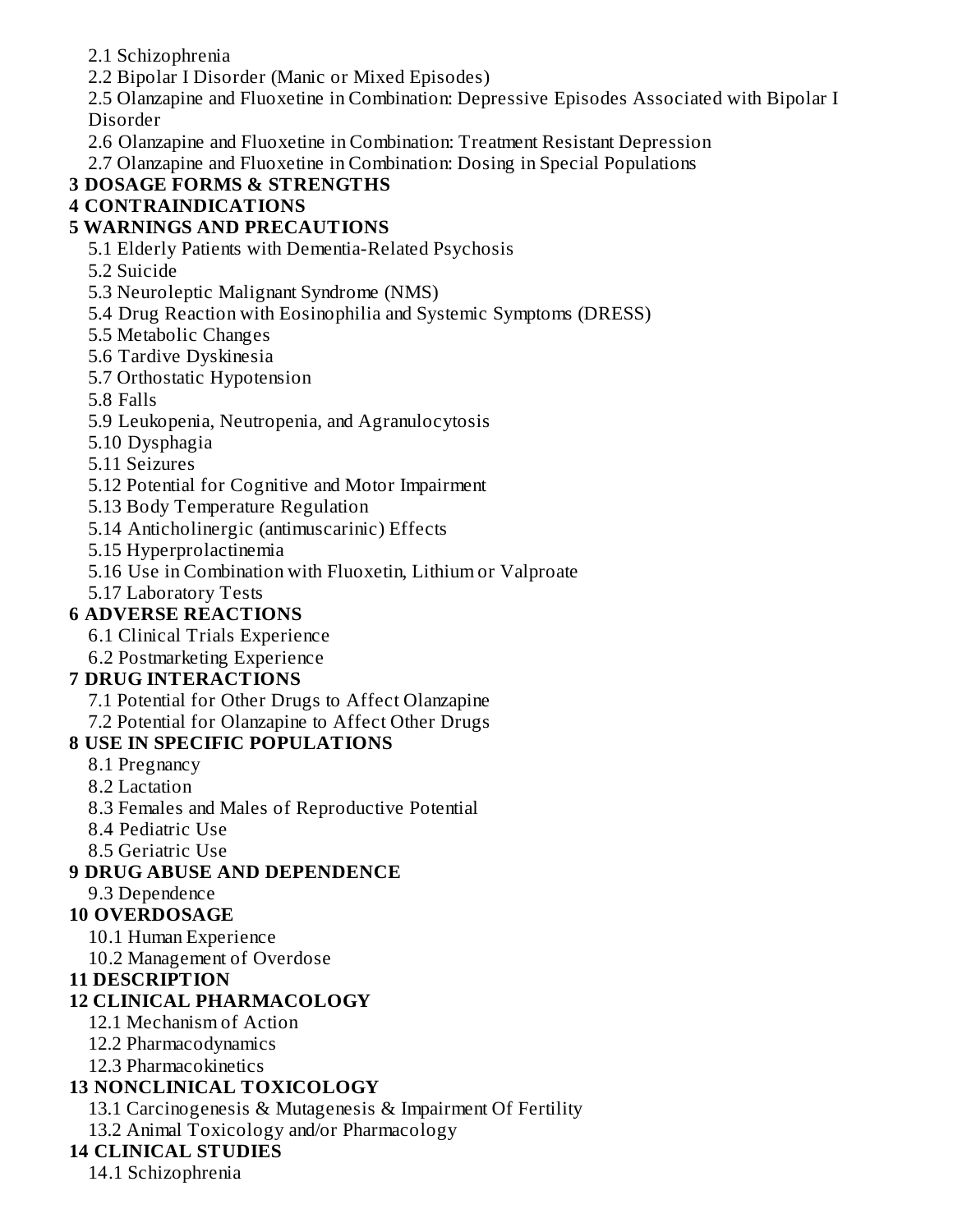#### 14.2 Bipolar I Disorder (Manic or Mixed Episodes)

#### **16 HOW SUPPLIED/STORAGE AND HANDLING**

16.1 How Supplied

16.2 Storage and Handling

#### **17 PATIENT COUNSELING INFORMATION**

\* Sections or subsections omitted from the full prescribing information are not listed.

#### **FULL PRESCRIBING INFORMATION**

#### **WARNING:INCREASED MORTALITY IN ELDERLY PATIENTS WITH DEMENTIA-RELATED PSYCHOSIS**

**Elderly patients with dementia-related psychosis treated with antipsychotic drugs are at an increas ed risk of death. Analys es of s eventeen placebo-controlled trials (modal duration of 10 weeks), largely in patients taking atypical antipsychotic drugs, revealed a risk of death in drug-treated patients of between 1.6 to 1.7 times the risk of death in placebo-treated patients. Over the cours e of a typical 10-week controlled trial, the rate of death in drugtreated patients was about 4.5%, compared to a rate of about 2.6% in the placebo group. Although the caus es of death were varied, most of the deaths appeared to be either cardiovas cular (e.g., heart failure, sudden death) or infectious (e.g., pneumonia) in nature. Obs ervational studies suggest that, similar to atypical antipsychotic drugs, treatment with conventional antipsychotic drugs may increas e mortality. The extent to which the findings of increas ed mortality in obs ervational studies may be attributed to the antipsychotic drug as oppos ed to some characteristic(s) of the patients is not clear. Olanzapine is not approved for the treatment of patients with dementia-related psychosis** *[see Warnings and Precautions (5.1), Use in Specific Populations (8.5), and Patient Counseling Information (17) ].* **When using olanzapine and fluoxetine in combination, also refer to the Boxed Warning s ection of the package ins ert for Symbyax.**

#### **1 INDICATIONS & USAGE**

#### **1.1 Schizophrenia**

Oral olanzapine tablets are indicated for the treatment of schizophrenia. Efficacy was established in three clinical trials in adult patients with schizophrenia: two 6-week trials and one maintenance trial. In adolescent patients with schizophrenia (ages 13-17), efficacy was established in one 6-week trial *[see Clinical Studies (14.1)].*

When deciding among the alternative treatments available for adolescents, clinicians should consider the increased potential (in adolescents as compared with adults) for weight gain and dyslipidema. Clinicians should consider the potential long-term risks when prescribing to adolescents, and in many cases this may lead them to consider prescribing other drugs first in adolescents *[see Warnings and Precautions (5.5)].*

#### **1.2 Bipolar I Disorder (Manic or Mixed Episodes)**

Monotherapy — Oral olanzapine tablets are indicated for the acute treatment of manic or mixed episodes associated with bipolar I disorder and maintenance treatment of bipolar I disorder. Efficacy was established in three clinical trials in adult patients with manic or mixed episodes of bipolar I disorder: two 3- to 4-week trials and one monotherapy maintenance trial. In adolescent patients with manic or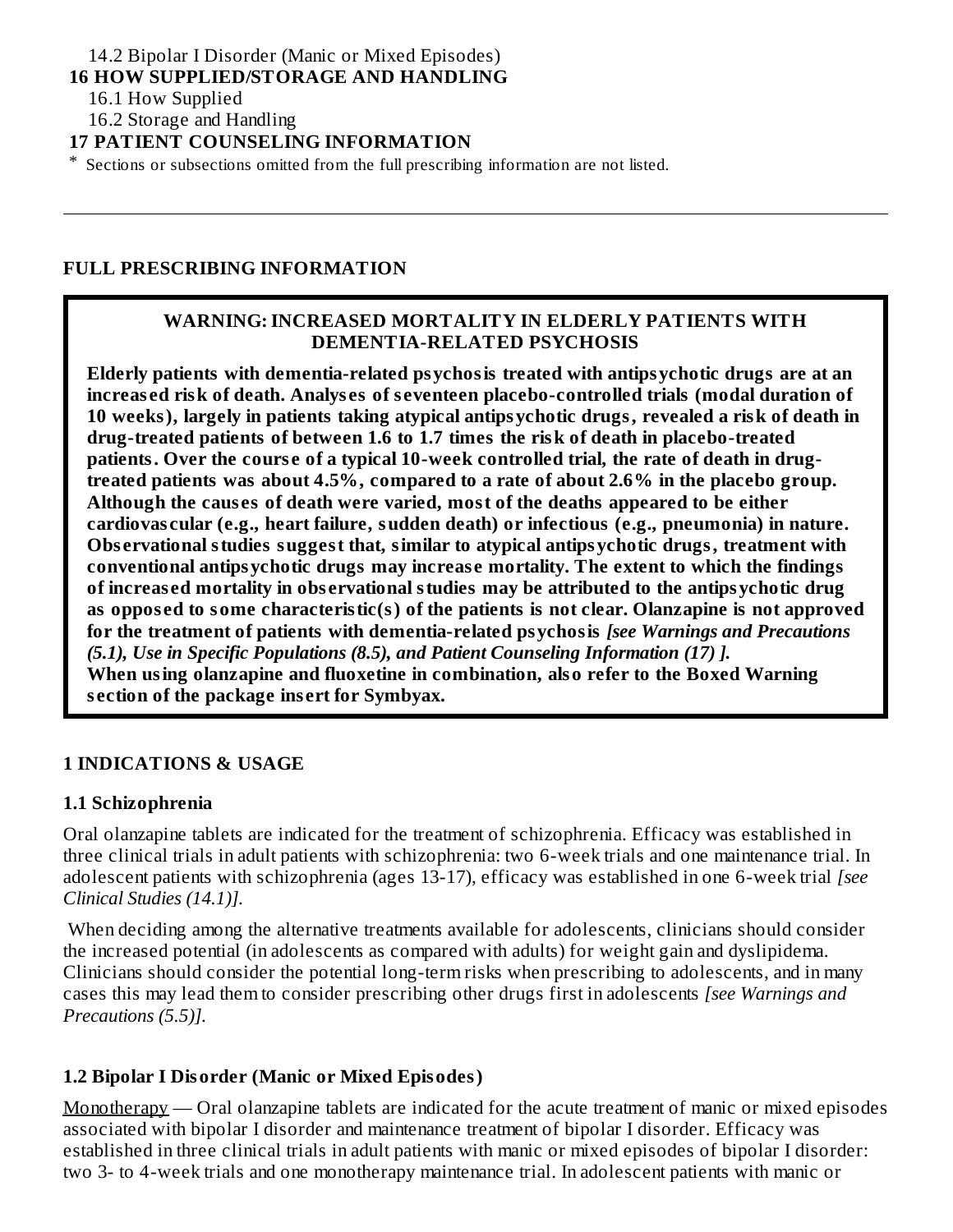mixed episodes associated with bipolar I disorder (ages 13-17), efficacy was established in one 3-week trial *[see Clinical Studies (14.2)].*

When deciding among the alternative treatments available for adolescents, clinicians should consider the increased potential (in adolescents as compared with adults) for weight gain and dyslipidema. Clinicians should consider the potential long-term risks when prescribing to adolescents, and in many cases this may lead them to consider prescribing other drugs first in adolescents *[see Warnings and Precautions (5.5)].*

Adjunctive Therapy to Lithium or Valproate — Oral olanzapine tablets are indicated for the treatment of manic or mixed episodes associated with bipolar I disorder as an adjunct to lithium or valproate. Efficacy was established in two 6-week clinical trials in adults. The effectiveness of adjunctive therapy for longer-term use has not been systematically evaluated in controlled trials *[see Clinical Studies (14.2)].*

#### **1.3 Special Considerations in Treating Pediatric Schizophrenia and Bipolar I Disorder**

Pediatric schizophrenia and bipolar I disorder are serious mental disorders; however, diagnosis can be challenging. For pediatric schizophrenia, symptom profiles can be variable, and for bipolar I disorder, pediatric patients may have variable patterns of periodicity of manic or mixed symptoms. It is recommended that medication therapy for pediatric schizophrenia and bipolar I disorder be initiated only after a thorough diagnostic evaluation has been performed and careful consideration given to the risks associated with medication treatment. Medication treatment for both pediatric schizophrenia and bipolar I disorder should be part of a total treatment program that often includes psychological, educational and social interventions.

#### **1.5 Olanzapine and Fluoxetine in Combination: Depressive Episodes Associated with Bipolar I Disorder**

Oral olanzapine and fluoxetine in combination is indicated for the treatment of depressive episodes associated with bipolar I disorder, based on clinical studies. When using olanzapine and fluoxetine in combination, refer to the Clinical Studies section of the package insert for Symbyax.

Olanzapine monotherapy is not indicated for the treatment of depressive episodes associated with bipolar I disorder.

#### **1.6 Olanzapine and Fluoxetine in Combination: Treatment Resistant Depression**

Oral olanzapine and fluoxetine in combination is indicated for the treatment of treatment resistant depression (major depressive disorder in patients who do not respond to 2 separate trials of different antidepressants of adequate dose and duration in the current episode), based on clinical studies in adult patients. When using olanzapine and fluoxetine in combination, refer to the Clinical Studies section of the package insert for Symbyax.

Olanzapine monotherapy is not indicated for the treatment of treatment resistant depression.

## **2 DOSAGE & ADMINISTRATION**

#### **2.1 Schizophrenia**

#### **Adults**

Dose Selection - Oral olanzapine should be administered on a once-a-day schedule without regard to meals, generally beginning with 5 to 10 mg initially, with a target dose of 10 mg/day within several days. Further dosage adjustments, if indicated, should generally occur at intervals of not less than 1 week, since steady state for olanzapine would not be achieved for approximately 1 week in the typical patient. When dosage adjustments are necessary, dose increments/decrements of 5 mg QD are recommended.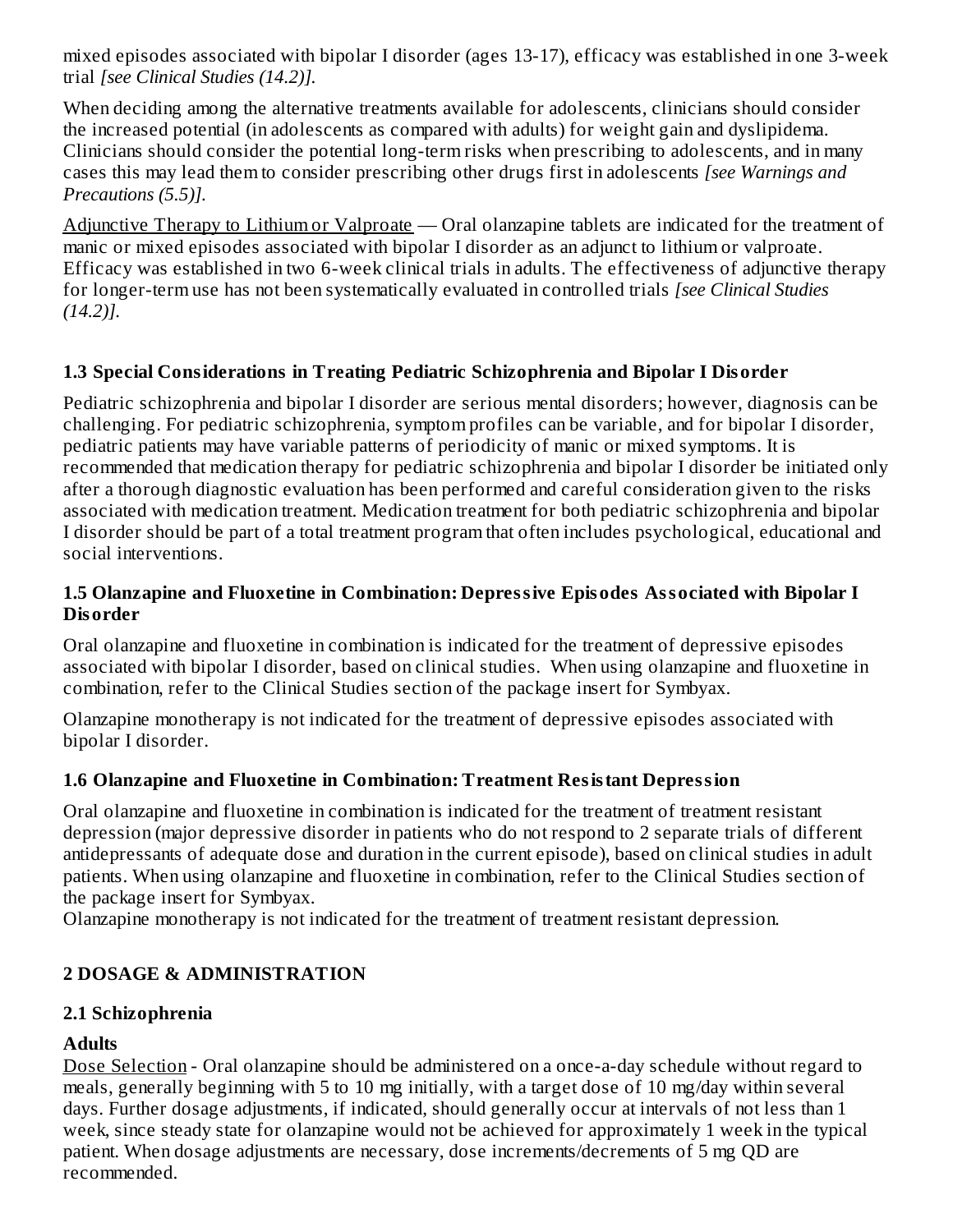Efficacy in schizophrenia was demonstrated in a dose range of 10 to 15 mg/day in clinical trials. However, doses above 10 mg/day were not demonstrated to be more efficacious than the 10 mg/day dose. An increase to a dose greater than the target dose of 10 mg/day (i.e., to a dose of 15 mg/day or greater) is recommended only after clinical assessment. Olanzapine is not indicated for use in doses above 20 mg/day.

Dosing in Special Populations - The recommended starting dose is 5 mg in patients who are debilitated, who have a predisposition to hypotensive reactions, who otherwise exhibit a combination of factors that may result in slower metabolism of olanzapine (e.g., nonsmoking female patients ≥65 years of age), or who may be more pharmacodynamically sensitive to olanzapine *[see Warnings and Precautions (5.14), Drug Interactions (7), and Clinical Pharmacology (12.3)]*. When indicated, dose escalation should be performed with caution in these patients.

Maintenance Treatment - The effectiveness of oral olanzapine, 10 mg/day to 20 mg/day, in maintaining treatment response in schizophrenic patients who had been stable on olanzapine for approximately 8 weeks and were then followed for relapse has been demonstrated in a placebo-controlled trial *[see Clinical Studies (14.1)]*. The healthcare provider who elects to use olanzapine for extended periods should periodically reevaluate the long-term usefulness of the drug for the individual patient.

#### **Adoles cents**

Dose Selection- Oral olanzapine should be administered on a once-a-day schedule without regard to meals with a recommended starting dose of 2.5 or 5 mg, with a target dose of 10 mg/day. Efficacy in adolescents with schizophrenia was demonstrated based on a flexible dose range of 2.5 to 20 mg/day in clinical trials, with a mean modal dose of 12.5 mg/day (mean dose of 11.1 mg/day). When dosage adjustments are necessary, dose increments/decrements of 2.5 or 5 mg are recommended.

The safety and effectiveness of doses above 20 mg/day have not been evaluated in clinical trials *[see Clinical Studies (14.1)].*

Maintenance Treatment - The efficacy of olanzapine for the maintenance treatment of schizophrenia in the adolescent population has not been systematically evaluated; however, maintenance efficacy can be extrapolated from adult data along with comparisons of olanzapine pharmacokinetic parameters in adult and adolescent patients. Thus, it is generally recommended that responding patients be continued beyond the acute response, but at the lowest dose needed to maintain remission. Patients should be periodically reassessed to determine the need for maintenance treatment.

#### **2.2 Bipolar I Disorder (Manic or Mixed Episodes)**

#### **Adults**

Dose Selection for Monotherapy - Oral olanzapine should be administered on a once-a-day schedule without regard to meals, generally beginning with 10 or 15 mg. Dosage adjustments, if indicated, should generally occur at intervals of not less than 24 hours, reflecting the procedures in the placebocontrolled trials. When dosage adjustments are necessary, dose increments/decrements of 5 mg QD are recommended.

Short-term (3-4 weeks) antimanic efficacy was demonstrated in a dose range of 5 mg to 20 mg/day in clinical trials. The safety of doses above 20 mg/day has not been evaluated in clinical trials *[see Clinical Studies (14.2)].*

Maintenance Monotherapy - The benefit of maintaining bipolar I patients on monotherapy with oral olanzapine at a dose of 5 to 20 mg/day, after achieving a responder status for an average duration of 2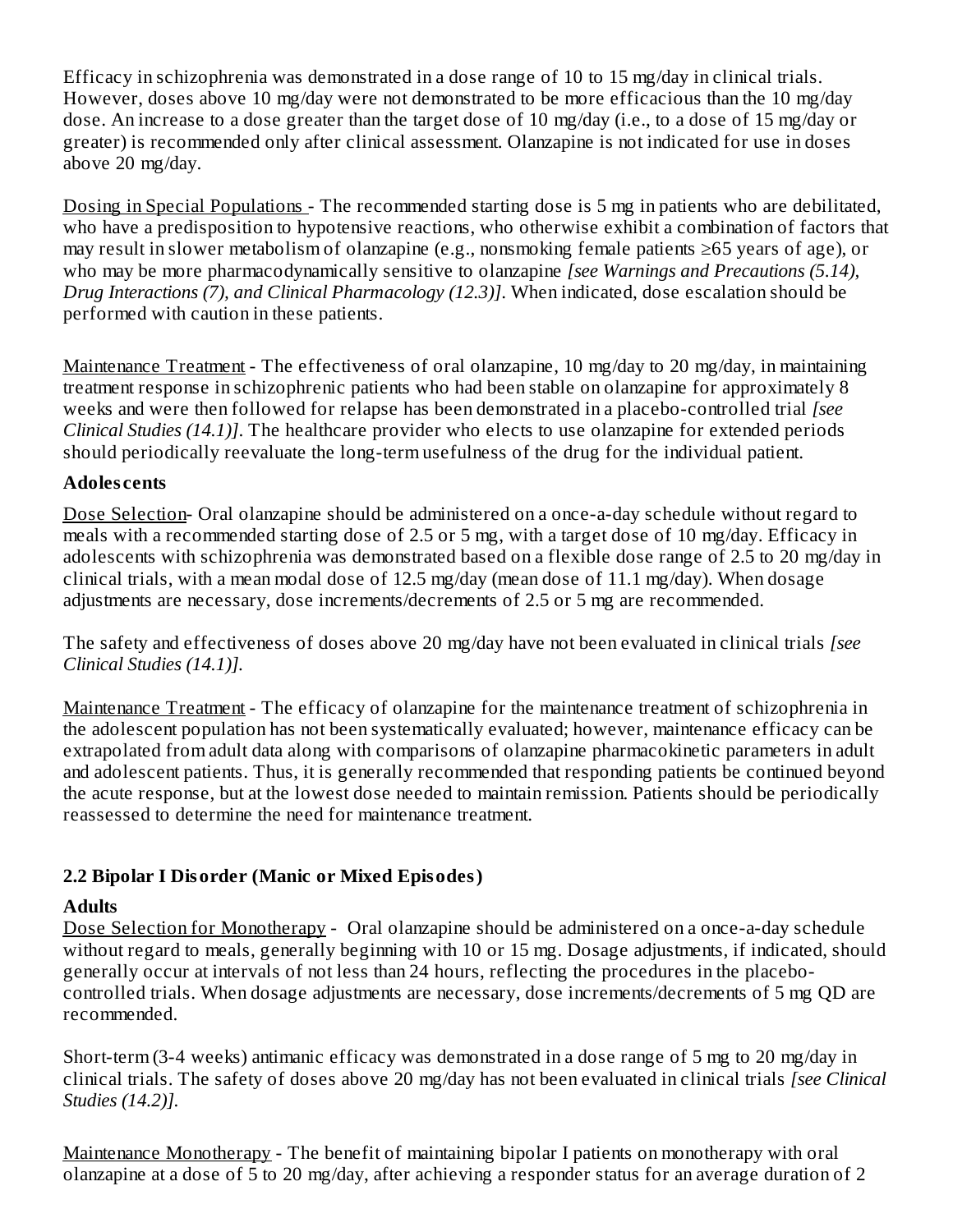weeks, was demonstrated in a controlled trial *[see Clinical Studies (14.2)]*. The healthcare provider who elects to use olanzapine for extended periods should periodically reevaluate the long-term usefulness of the drug for the individual patient.

Dose Selection for Adjunctive Treatment - When administered as adjunctive treatment to lithium or valproate, oral olanzapine dosing should generally begin with 10 mg once-a-day without regard to meals.

Antimanic efficacy was demonstrated in a dose range of 5 mg to 20 mg/day in clinical trials *[see Clinical Studies (14.2)]*. The safety of doses above 20 mg/day has not been evaluated in clinical trials.

#### **Adoles cents**

Dose Selection - Oral olanzapine should be administered on a once-a-day schedule without regard to meals with a recommended starting dose of 2.5 or 5 mg, with a target dose of 10 mg/day. Efficacy in adolescents with bipolar I disorder (manic or mixed episodes) was demonstrated based on a flexible dose range of 2.5 to 20 mg/day in clinical trials, with a mean modal dose of 10.7 mg/day (mean dose of 8.9 mg/day). When dosage adjustments are necessary, dose increments/decrements of 2.5 or 5 mg are recommended.

The safety and effectiveness of doses above 20 mg/day have not been evaluated in clinical trials *[see Clinical Studies (14.2)].*

Maintenance Treatment - The efficacy of olanzapine for the maintenance treatment of bipolar I disorder in the adolescent population has not been evaluated; however, maintenance efficacy can be extrapolated from adult data along with comparisons of olanzapine pharmacokinetic parameters in adult and adolescent patients. Thus, it is generally recommended that responding patients be continued beyond the acute response, but at the lowest dose needed to maintain remission. Patients should be periodically reassessed to determine the need for maintenance treatment.

#### **2.5 Olanzapine and Fluoxetine in Combination: Depressive Episodes Associated with Bipolar I Disorder**

When using olanzapine and fluoxetine in combination, also refer to the Clinical Studies section of the package insert for Symbyax.

#### **Adults**

Oral olanzapine should be administered in combination with fluoxetine once daily in the evening, without regard to meals, generally beginning with 5 mg of oral olanzapine and 20 mg of fluoxetine. Dosage adjustments, if indicated, can be made according to efficacy and tolerability within dose ranges of oral olanzapine 5 to 12.5 mg and fluoxetine 20 to 50 mg. Antidepressant efficacy was demonstrated with olanzapine and fluoxetine in combination in adult patients with a dose range of olanzapine 6 to 12 mg and fluoxetine 25 to 50 mg. Safety of co-administration of doses above 18 mg olanzapine with 75 mg fluoxetine has not been evaluated in clinical studies.

#### **Children and Adoles cents (10-17 years of age)**

Oral olanzapine should be administered in combination with fluoxetine once daily in the evening, without regard to meals, generally beginning with 2.5 mg of oral olanzapine and 20 mg of fluoxetine. Dosage adjustments, if indicated, can be made according to efficacy and tolerability. Safety of coadministration of doses above 12 mg olanzapine with 50 mg fluoxetine has not been evaluated in pediatric clinical studies.

Safety and efficacy of olanzapine and fluoxetine in combination was determined in clinical trials supporting approval of Symbyax (fixed dose combination of olanzapine and fluoxetine). Symbyax is dosed between 3 mg/25 mg (olanzapine/fluoxetine) per day and 12 mg/50 mg (olanzapine/fluoxetine) per day. The following table demonstrates the appropriate individual component doses of olanzapine and fluoxetine versus Symbyax. Dosage adjustments, if indicated, should be made with the individual components according to efficacy and tolerability.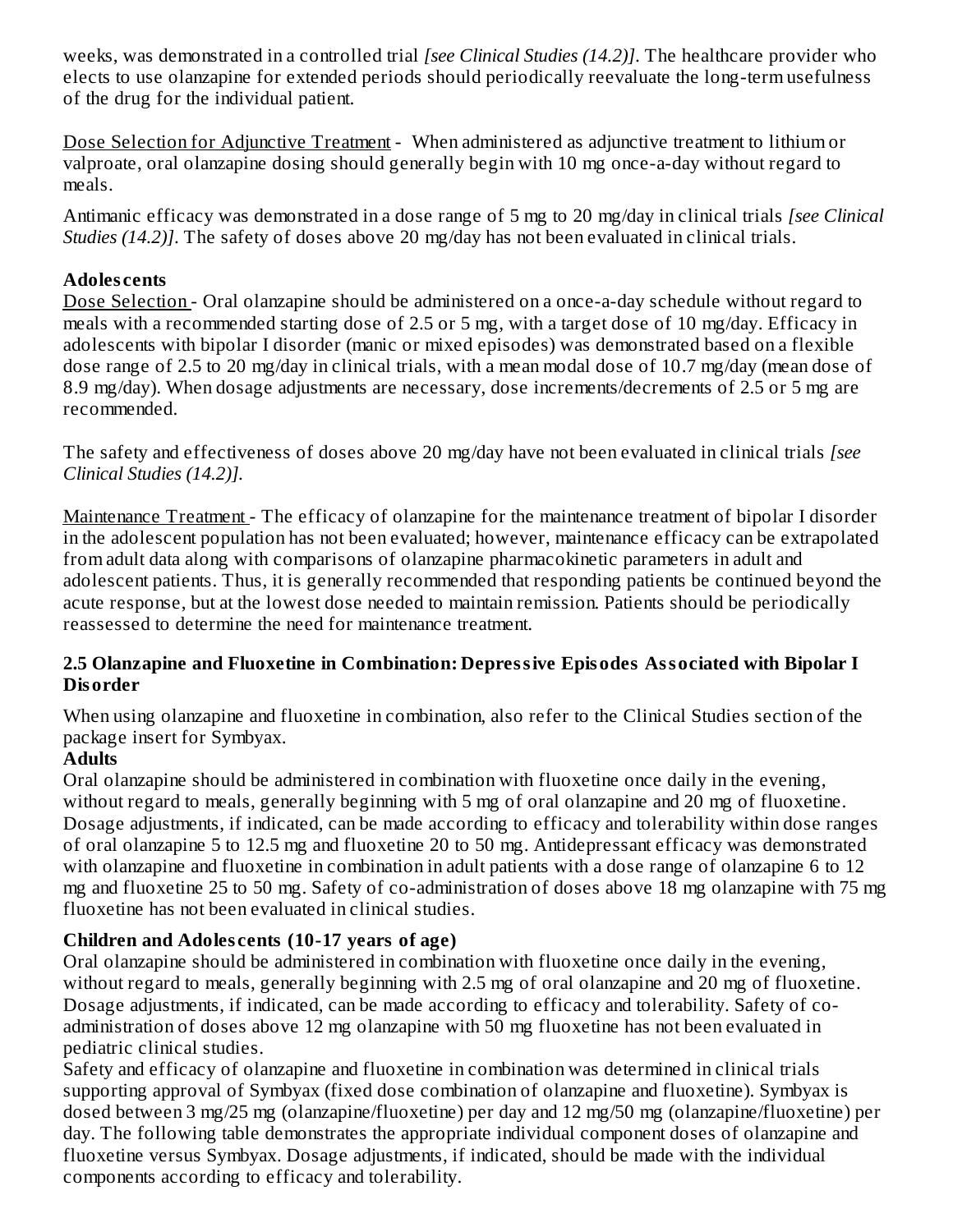#### **Table 1: Approximate Dos e Correspondence Between Symbyaxa and the Combination of Olanzapine and Fluoxetine**

| For                               | <b>Use in Combination</b> |                   |  |  |  |
|-----------------------------------|---------------------------|-------------------|--|--|--|
| <b>Symbyax</b>                    | <b>Olanzapine</b>         | <b>Fluoxetine</b> |  |  |  |
| (mg/day)                          | (mg/day)                  | (mg/day)          |  |  |  |
| 3 mg olanzapine/25 mg fluoxetine  | 2.5                       | 20                |  |  |  |
| 6 mg olanzapine/25 mg fluoxetine  |                           | 20                |  |  |  |
| 12 mg olanzapine/25 mg fluoxetine | $10+2.5$                  | 20                |  |  |  |
| 6 mg olanzapine/50 mg fluoxetine  |                           | $40 + 10$         |  |  |  |
| 12 mg olanzapine/50 mg fluoxetine | $10+2.5$                  | $40 + 10$         |  |  |  |

a Symbyax (olanzapine/fluoxetine HCl) is a fixed-dose combination of olanzapine and fluoxetine.

While there is no body of evidence to answer the question of how long a patient treated with olanzapine and fluoxetine in combination should remain on it, it is generally accepted that bipolar I disorder, including the depressive episodes associated with bipolar I disorder, is a chronic illness requiring chronic treatment. The healthcare provider should periodically reexamine the need for continued pharmacotherapy.

Olanzapine monotherapy is not indicated for the treatment of depressive episodes associated with bipolar I disorder.

#### **2.6 Olanzapine and Fluoxetine in Combination: Treatment Resistant Depression**

When using olanzapine and fluoxetine in combination, also refer to the Clinical Studies section of the package insert for Symbyax.

Oral olanzapine should be administered in combination with fluoxetine once daily in the evening, without regard to meals, generally beginning with 5 mg of oral olanzapine and 20 mg of fluoxetine. Dosage adjustments, if indicated, can be made according to efficacy and tolerability within dose ranges of oral olanzapine 5 to 20 mg and fluoxetine 20 to 50 mg. Antidepressant efficacy was demonstrated with olanzapine and fluoxetine in combination in adult patients with a dose range of olanzapine 6 to 18 mg and fluoxetine 25 to 50 mg.

Safety and efficacy of olanzapine in combination with fluoxetine was determined in clinical trials supporting approval of Symbyax (fixed dose combination of olanzapine and fluoxetine). Symbyax is dosed between 3 mg/25 mg (olanzapine/fluoxetine) per day and 12 mg/50 mg (olanzapine/fluoxetine) per day. Table 1 above demonstrates the appropriate individual component doses of olanzapine and fluoxetine versus Symbyax. Dosage adjustments, if indicated, should be made with the individual components according to efficacy and tolerability.

While there is no body of evidence to answer the question of how long a patient treated with olanzapine and fluoxetine in combination should remain on it, it is generally accepted that treatment resistant depression (major depressive disorder in adult patients who do not respond to 2 separate trials of different antidepressants of adequate dose and duration in the current episode) is a chronic illness requiring chronic treatment. The healthcare provider should periodically reexamine the need for continued pharmacotherapy.

Safety of co-administration of doses above 18 mg olanzapine with 75 mg fluoxetine has not been evaluated in clinical studies.

Olanzapine monotherapy is not indicated for treatment of treatment resistant depression (major depressive disorder in patients who do not respond to 2 antidepressants of adequate dose and duration in the current episode).

#### **2.7 Olanzapine and Fluoxetine in Combination: Dosing in Special Populations**

The starting dose of oral olanzapine 2.5-5 mg with fluoxetine 20 mg should be used for patients with a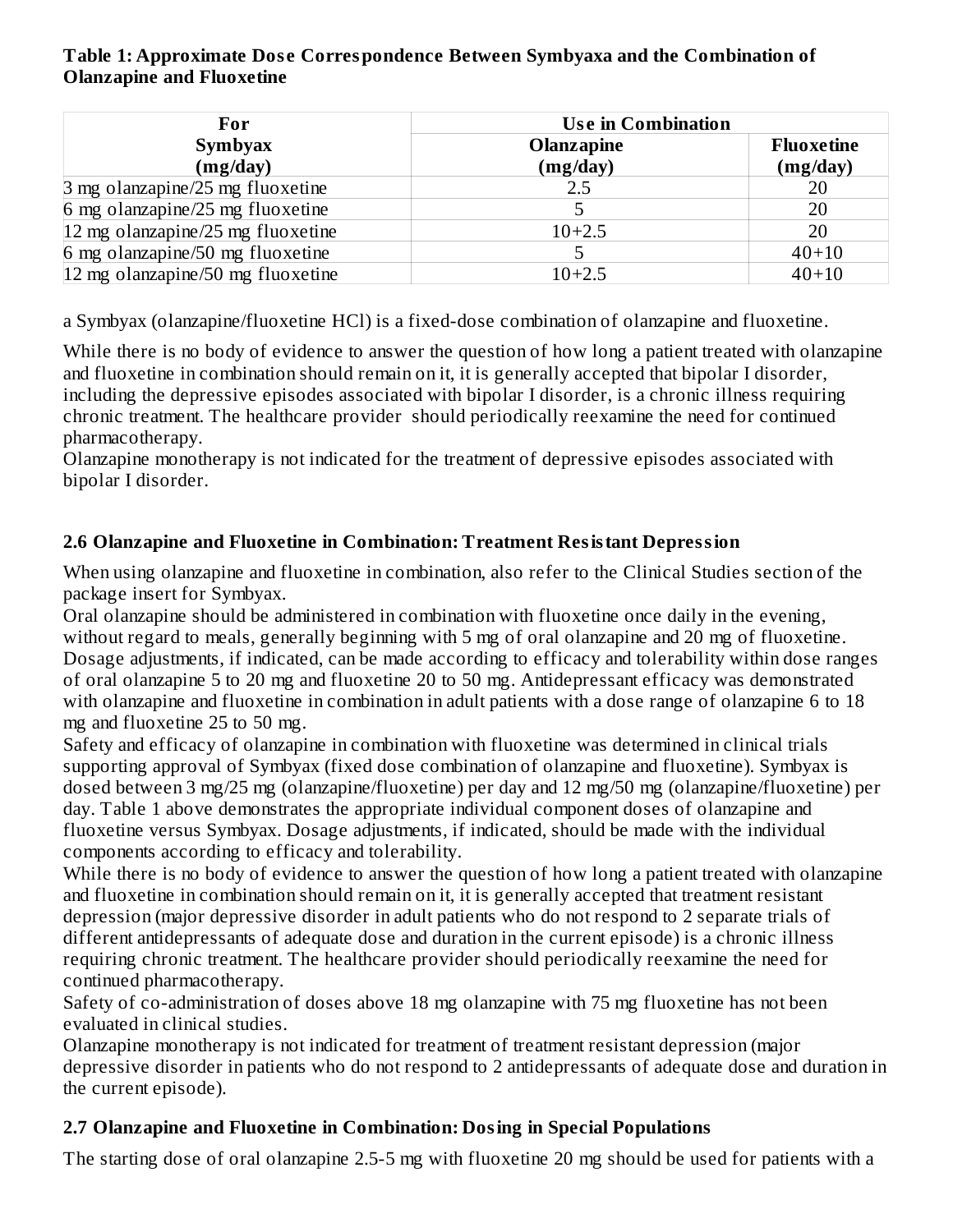predisposition to hypotensive reactions, patients with hepatic impairment, or patients who exhibit a combination of factors that may slow the metabolism of olanzapine or fluoxetine in combination (female gender, geriatric age, nonsmoking status), or those patients who may be pharmacodynamically sensitive to olanzapine. Dosing modification may be necessary in patients who exhibit a combination of factors that may slow metabolism. When indicated, dose escalation should be performed with caution in these patients. Olanzapine and fluoxetine in combination have not been systematically studied in patients over 65 years of age or in patients under 10 years of age *[see Warnings and Precautions (5.14), Drug Interactions (7), and Clinical Pharmacology (12.3)].*

## **3 DOSAGE FORMS & STRENGTHS**

Olanzapine tablets , USP 2.5 mg are white to off white coloured, round shaped, biconvex, film coated tablets debossed 'CL' on one side and '39' on other side, 5 mg, are white to off white coloured, round shaped, biconvex, film coated tablets debossed 'CL 40' on one side and plain on other side, 7.5 mg are white to off white coloured, round shaped, biconvex, film coated tablets debossed 'CL 41 on one side and plain on other side, and 10 mg are white to off white coloured, round shaped, biconvex, film coated tablets debossed 'CL 42' on one side and plain on other side, The 15 mg tablets are blue coloured, oval shaped biconvex film coated tablets having 'CL 43' debossed on one side and plain on other side. The 20 mg tablets are pink coloured, oval shaped biconvex film coated tablets having 'CL 44' debossed on one side and plain on other side. Tablets are not scored. The tablets are available as follows:

|                | <b>TABLET STRENGTH</b> |                 |                  |                 |                 |         |
|----------------|------------------------|-----------------|------------------|-----------------|-----------------|---------|
|                | $2.5 \text{ mg}$       | 5 <sub>mg</sub> | $7.5 \text{ mg}$ | $10 \text{ mg}$ | $15 \text{ mg}$ | $20$ mg |
| Identification | CL                     | CL              | CL               | CL              | CL              | CL      |
|                | 39                     | 40              | 41               | 42              | 43              | 44      |

#### **4 CONTRAINDICATIONS**

• None with olanzapine tablets monotherapy.

• When using olanzapine and fluoxetine in combination, also refer to the Contraindications section of the package insert for Symbyax.

• For specific information about the contraindications of lithium or valproate, refer to the Contraindications section of the package inserts for these other products.

## **5 WARNINGS AND PRECAUTIONS**

When using olanzapine and fluoxetine in combination, also refer to the Warnings and Precautions section of the package insert for Symbyax.

#### **5.1 Elderly Patients with Dementia-Related Psychosis**

**Increas ed Mortality — Elderly patients with dementia-related psychosis treated with antipsychotic drugs are at an increas ed risk of death. Olanzapine is not approved for the treatment of patients with dementia-related psychosis** *[see Boxed Warning, Use in Specific Populations (8.5), and Patient CounselingInformation (17)].*

In placebo-controlled clinical trials of elderly patients with dementia-related psychosis, the incidence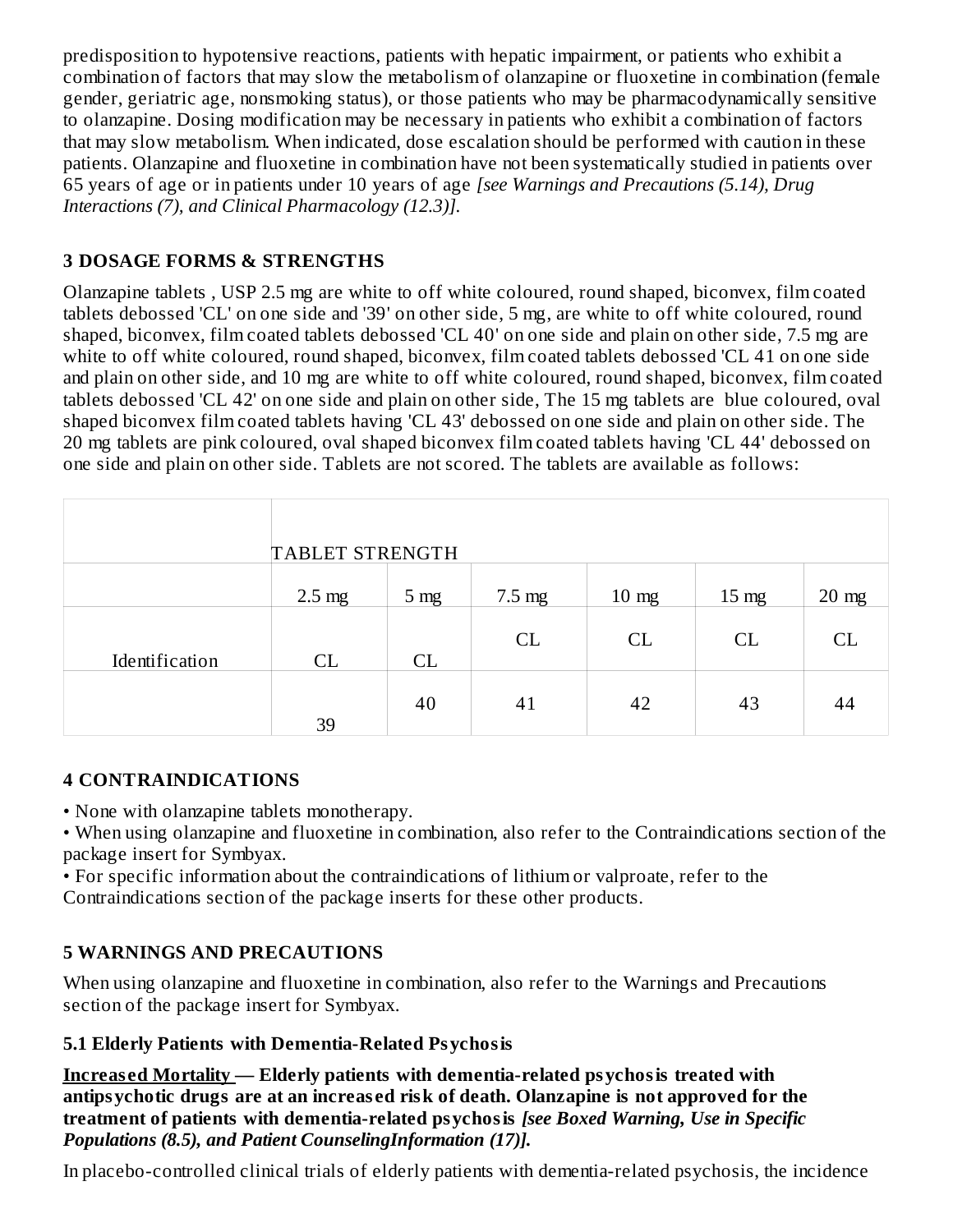of death in olanzapine-treated patients was significantly greater than placebo-treated patients (3.5% vs 1.5%, respectively).

Cerebrovascular Adverse Events (CVAE), Including Stroke - Cerebrovascular adverse events (e.g., stroke, transient ischemic attack), including fatalities, were reported in patients in trials of olanzapine in elderly patients with dementia-related psychosis. In placebo-controlled trials, there was a significantly higher incidence of cerebrovascular adverse events in patients treated with olanzapine compared to patients treated with placebo. Olanzapine is not approved for the treatment of patients with dementiarelated psychosis *[see Boxed Warningand Patient Counseling Information (17)]*.

#### **5.2 Suicide**

The possibility of a suicide attempt is inherent in schizophrenia and in bipolar I disorder, and close supervision of high-risk patients should accompany drug therapy. Prescriptions for olanzapine should be written for the smallest quantity of tablets consistent with good patient management, in order to reduce the risk of overdose.

#### **5.3 Neuroleptic Malignant Syndrome (NMS)**

A potentially fatal symptom complex sometimes referred to as Neuroleptic Malignant Syndrome (NMS) has been reported in association with administration of antipsychotic drugs, including olanzapine. Clinical manifestations of NMS are hyperpyrexia, muscle rigidity, altered mental status and evidence of autonomic instability (irregular pulse or blood pressure, tachycardia, diaphoresis and cardiac dysrhythmia). Additional signs may include elevated creatinine phosphokinase, myoglobinuria (rhabdomyolysis), and acute renal failure.

The diagnostic evaluation of patients with this syndrome is complicated. In arriving at a diagnosis, it is important to exclude cases where the clinical presentation includes both serious medical illness (e.g., pneumonia, systemic infection, etc.) and untreated or inadequately treated extrapyramidal signs and symptoms (EPS). Other important considerations in the differential diagnosis include central anticholinergic toxicity, heat stroke, drug fever, and primary central nervous system pathology.

The management of NMS should include: 1) immediate discontinuation of antipsychotic drugs and other drugs not essential to concurrent therapy; 2) intensive symptomatic treatment and medical monitoring; and 3) treatment of any concomitant serious medical problems for which specific treatments are available. There is no general agreement about specific pharmacological treatment regimens for NMS.

If a patient requires antipsychotic drug treatment after recovery from NMS, the potential reintroduction of drug therapy should be carefully considered. The patient should be carefully monitored, since recurrences of NMS have been reported *[see Patient Counseling Information (17)]*.

## **5.4 Drug Reaction with Eosinophilia and Systemic Symptoms (DRESS)**

Drug Reaction with Eosinophilia and Systemic Symptoms (DRESS) has been reported with olanzapine exposure. DRESS may present with a cutaneous reaction (such as rash or exfoliative dermatitis), eosinophilia, fever, and/or lymphadenopathy with systemic complications such as hepatitis, nephritis, pneumonitis, myocarditis, and/or pericarditis. DRESS is sometimes fatal. Discontinue olanzapine if DRESS is suspected [*see Patient Counseling Information (17)*].

## **5.5 Metabolic Changes**

Atypical antipsychotic drugs have been associated with metabolic changes including hyperglycemia, dyslipidemia, and weight gain. Metabolic changes may be associated with increased cardiovascular/cerebrovascular risk. Olanzapine's specific metabolic profile is presented below.

## **Hyperglycemia and Diabetes Mellitus**

Healthcare providers should consider the risks and benefits when prescribing olanzapine to patients with an established diagnosis of diabetes mellitus, or having borderline increased blood glucose level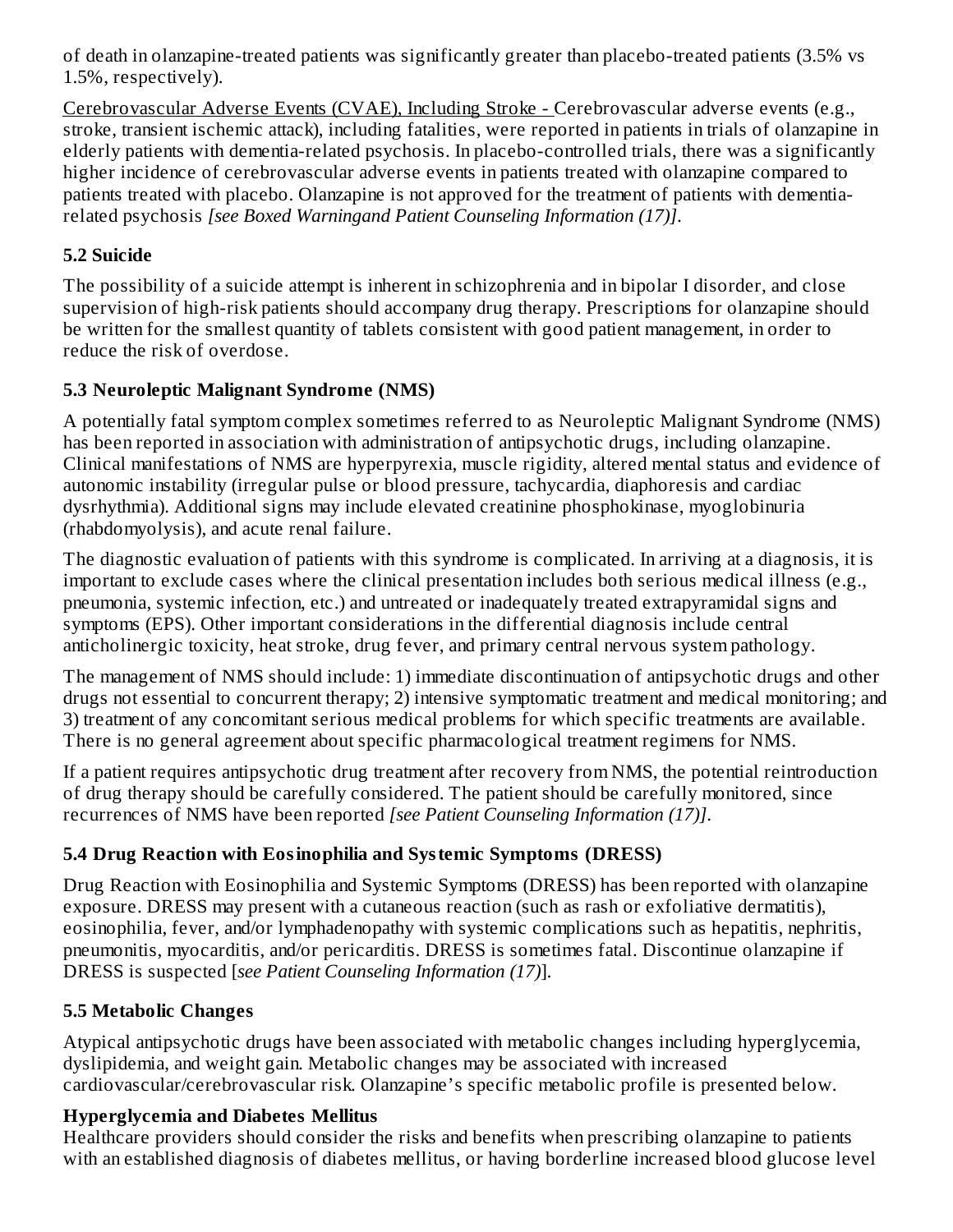(fasting 100-126 mg/dL, nonfasting 140-200 mg/dL). Patients taking olanzapine should be monitored regularly for worsening of glucose control. Patients starting treatment with olanzapine should undergo fasting blood glucose testing at the beginning of treatment and periodically during treatment. Any patient treated with atypical antipsychotics should be monitored for symptoms of hyperglycemia including polydipsia, polyuria, polyphagia, and weakness. Patients who develop symptoms of hyperglycemia during treatment with atypical antipsychotics should undergo fasting blood glucose testing. In some cases, hyperglycemia has resolved when the atypical antipsychotic was discontinued; however, some patients required continuation of anti-diabetic treatment despite discontinuation of the suspect drug *[see Patient Counseling Information (17)]*.

Hyperglycemia, in some cases extreme and associated with ketoacidosis or hyperosmolar coma or death, has been reported in patients treated with atypical antipsychotics including olanzapine. Assessment of the relationship between atypical antipsychotic use and glucose abnormalities is complicated by the possibility of an increased background risk of diabetes mellitus in patients with schizophrenia and the increasing incidence of diabetes mellitus in the general population. Epidemiological studies suggest an increased risk of treatment-emergent hyperglycemia-related adverse reactions in patients treated with the atypical antipsychotics. While relative risk estimates are inconsistent, the association between atypical antipsychotics and increases in glucose levels appears to fall on a continuum and olanzapine appears to have a greater association than some other atypical antipsychotics.

Mean increases in blood glucose have been observed in patients treated (median exposure of 9.2 months) with olanzapine in phase 1 of the Clinical Antipsychotic Trials of Intervention Effectiveness (CATIE). The mean increase of serum glucose (fasting and nonfasting samples) from baseline to the average of the 2 highest serum concentrations was 15.0 mg/dL.

In a study of healthy volunteers, subjects who received olanzapine (N=22) for 3 weeks had a mean increase compared to baseline in fasting blood glucose of 2.3 mg/dL. Placebo-treated subjects (N=19) had a mean increase in fasting blood glucose compared to baseline of 0.34 mg/dL.

Olanzapine Monotherapy in Adults — In an analysis of 5 placebo-controlled adult olanzapine monotherapy studies with a median treatment duration of approximately 3 weeks, olanzapine was associated with a greater mean change in fasting glucose levels compared to placebo (2.76 mg/dL versus 0.17 mg/dL). The difference in mean changes between olanzapine and placebo was greater in patients with evidence of glucose dysregulation at baseline (patients diagnosed with diabetes mellitus or related adverse reactions, patients treated with anti-diabetic agents, patients with a baseline random glucose level ≥200 mg/dL, and/or a baseline fasting glucose level ≥126 mg/dL). Olanzapine-treated patients had a greater mean HbA1 $_{\rm c}$  increase from baseline of 0.04% (median exposure 21 days), compared to a mean HbA1 $_{\rm c}$  decrease of 0.06% in placebo-treated subjects (median exposure 17 days).

In an analysis of 8 placebo-controlled studies (median treatment exposure 4-5 weeks), 6.1% of olanzapine-treated subjects (N=855) had treatment-emergent glycosuria compared to 2.8% of placebotreated subjects (N=599). Table 2 shows short-term and long-term changes in fasting glucose levels from adult olanzapine monotherapy studies.

|                | Table 2: Changes in Fasting Glucose Levels from Adult Olanzapine Monotherapy Studies |                      |                         |                 |                               |                 |  |  |
|----------------|--------------------------------------------------------------------------------------|----------------------|-------------------------|-----------------|-------------------------------|-----------------|--|--|
|                |                                                                                      |                      | Up to 12 weeks exposure |                 | At least 48 weeks<br>exposure |                 |  |  |
|                | Laboratory Category Change                                                           | <b>Treatment Arm</b> | N                       | <b>Patients</b> | N                             | <b>Patients</b> |  |  |
| <b>Analyte</b> | (at least once)                                                                      |                      |                         |                 |                               |                 |  |  |
|                | from Baseline                                                                        |                      |                         |                 |                               |                 |  |  |
| Fasting        | Normal to High                                                                       | Olanzapine           | 543                     | 2.2%            | 345                           | 12.8%           |  |  |
| Glucose        | $($ < 100 mg/dL to                                                                   | Placebo              | 293                     | 3.4%            | $NA^a$                        | $NA^a$          |  |  |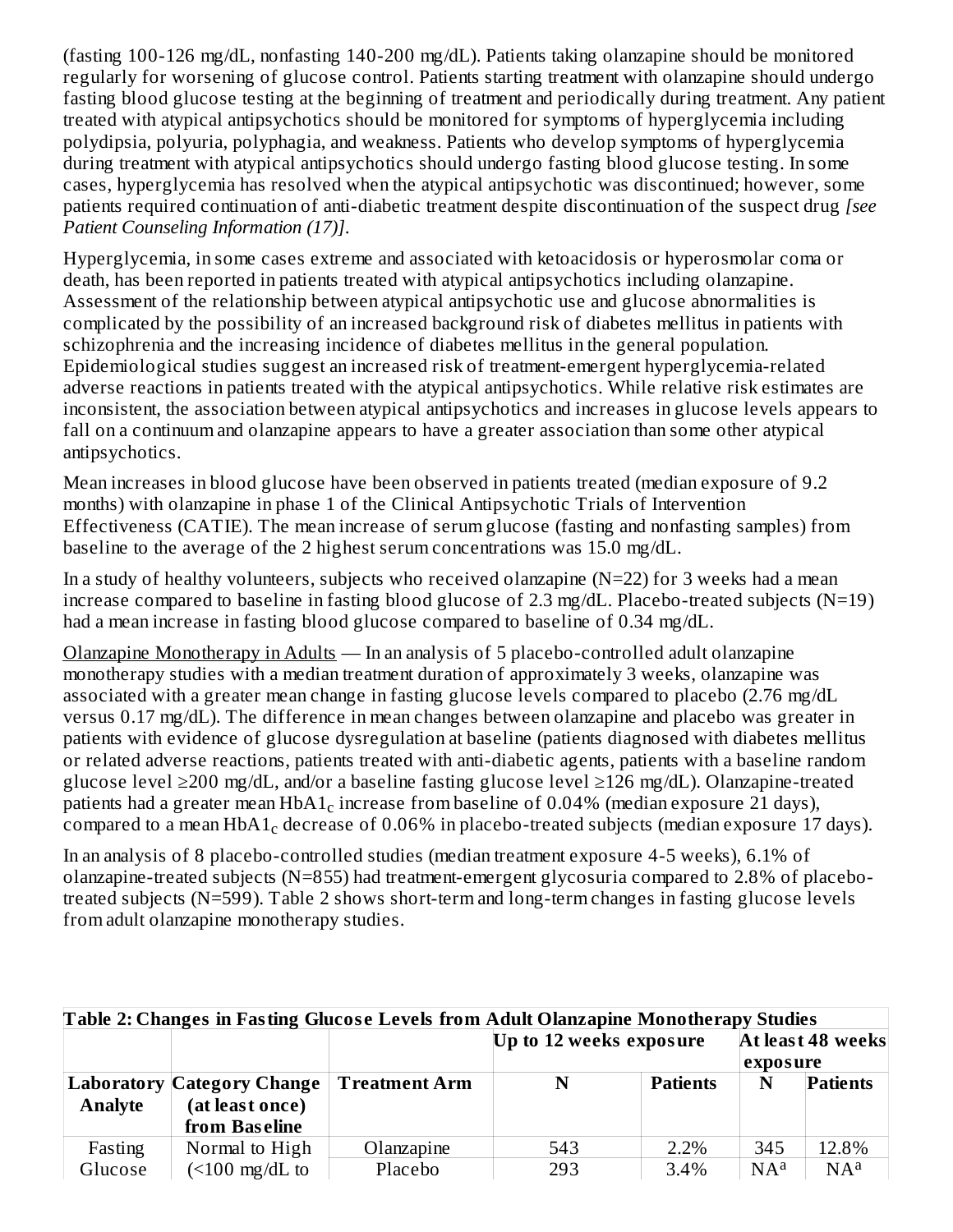| $\geq$ 126 mg/dL)             |            |     |       |        |        |
|-------------------------------|------------|-----|-------|--------|--------|
| Borderline to High            | Olanzapine | 178 | 17.4% | 127    | 26.0%  |
| $(\geq 100 \text{ mg/dL}$ and | Placebo    | 96  | 11.5% | $NA^a$ | $NA^a$ |
| $\leq$ 126 mg/dL to           |            |     |       |        |        |
| $\geq$ 126 mg/dL)             |            |     |       |        |        |

<sup>a</sup>Not Applicable.

The mean change in fasting glucose for patients exposed at least 48 weeks was 4.2 mg/dL (N=487). In analyses of patients who completed 9-12 months of olanzapine therapy, mean change in fasting and nonfasting glucose levels continued to increase over time.

Olanzapine Monotherapy in Adolescents — The safety and efficacy of olanzapine have not been established in patients under the age of 13 years. In an analysis of 3 placebo-controlled olanzapine monotherapy studies of adolescent patients, including those with schizophrenia (6 weeks) or bipolar I disorder (manic or mixed episodes) (3 weeks), olanzapine was associated with a greater mean change from baseline in fasting glucose levels compared to placebo (2.68 mg/dL versus -2.59 mg/dL). The mean change in fasting glucose for adolescents exposed at least 24 weeks was 3.1 mg/dL (N=121). Table 3 shows short-term and long-term changes in fasting blood glucose from adolescent olanzapine monotherapy studies.

| Table 3: Changes in Fasting Glucose Levels from Adolescent Olanzapine Monotherapy Studies |                                         |                      |                |                 |          |                   |  |
|-------------------------------------------------------------------------------------------|-----------------------------------------|----------------------|----------------|-----------------|----------|-------------------|--|
|                                                                                           |                                         |                      | Up to 12 weeks |                 |          | At least 24 weeks |  |
|                                                                                           |                                         |                      | exposure       |                 | exposure |                   |  |
| Laboratory                                                                                | Category                                | <b>Treatment Arm</b> | N              | <b>Patients</b> | N        | <b>Patients</b>   |  |
| <b>Analyte</b>                                                                            | Change                                  |                      |                |                 |          |                   |  |
|                                                                                           | (at leas t                              |                      |                |                 |          |                   |  |
|                                                                                           | once) from                              |                      |                |                 |          |                   |  |
|                                                                                           | <b>Baseline</b>                         |                      |                |                 |          |                   |  |
| Fasting                                                                                   | Normal to High                          | Olanzapine           | 124            | 0%              | 108      | 0.9%              |  |
| Glucose                                                                                   | $\left($ <100 mg/dL to                  | Placebo              | 53             | 1.9%            | $NA^a$   | $NA^a$            |  |
|                                                                                           | $\geq$ 126 mg/dL)                       |                      |                |                 |          |                   |  |
|                                                                                           | Borderline to                           | Olanzapine           | 14             | 14.3%           | 13       | 23.1%             |  |
|                                                                                           | High                                    | Placebo              | 13             | 0%              | $NA^a$   | $NA^a$            |  |
|                                                                                           | $(\geq 100 \text{ mg/dL})$              |                      |                |                 |          |                   |  |
|                                                                                           | and $\langle 126 \text{ mg/dL} \rangle$ |                      |                |                 |          |                   |  |
|                                                                                           | to $\geq$ 126 mg/dL)                    |                      |                |                 |          |                   |  |

<sup>a</sup>Not Applicable.

## **Dyslipidemia**

Undesirable alterations in lipids have been observed with olanzapine use. Clinical monitoring, including baseline and periodic follow-up lipid evaluations in patients using olanzapine, is recommended *[see Patient Counseling Information (17)]*.

Clinically significant, and sometimes very high (>500 mg/dL), elevations in triglyceride levels have been observed with olanzapine use. Modest mean increases in total cholesterol have also been seen with olanzapine use.

Olanzapine Monotherapy in Adults — In an analysis of 5 placebo-controlled olanzapine monotherapy studies with treatment duration up to 12 weeks, olanzapine-treated patients had increases from baseline in mean fasting total cholesterol, LDL cholesterol, and triglycerides of 5.3 mg/dL, 3.0 mg/dL, and 20.8 mg/dL respectively compared to decreases from baseline in mean fasting total cholesterol, LDL cholesterol, and triglycerides of 6.1 mg/dL, 4.3 mg/dL, and 10.7 mg/dL for placebo-treated patients. For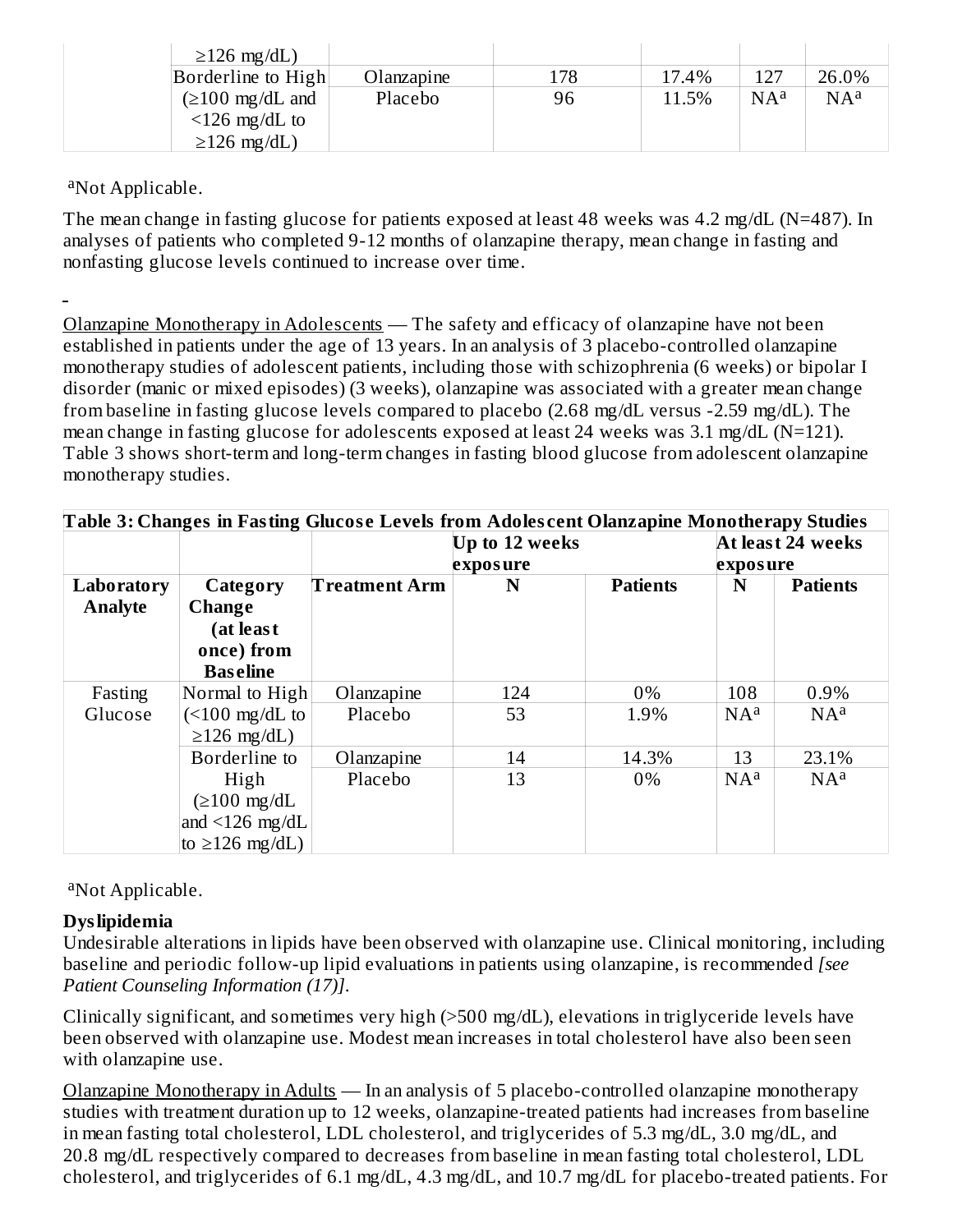fasting HDL cholesterol, no clinically meaningful differences were observed between olanzapinetreated patients and placebo-treated patients. Mean increases in fasting lipid values (total cholesterol, LDL cholesterol, and triglycerides) were greater in patients without evidence of lipid dysregulation at baseline, where lipid dysregulation was defined as patients diagnosed with dyslipidemia or related adverse reactions, patients treated with lipid lowering agents, or patients with high baseline lipid levels.

In long-term studies (at least 48 weeks), patients had increases from baseline in mean fasting total cholesterol, LDL cholesterol, and triglycerides of 5.6 mg/dL, 2.5 mg/dL, and 18.7 mg/dL, respectively, and a mean decrease in fasting HDL cholesterol of 0.16 mg/dL. In an analysis of patients who completed 12 months of therapy, the mean nonfasting total cholesterol did not increase further after approximately 4-6 months.

The proportion of patients who had changes (at least once) in total cholesterol, LDL cholesterol or triglycerides from normal or borderline to high, or changes in HDL cholesterol from normal or borderline to low, was greater in long-term studies (at least 48 weeks) as compared with short-term studies. Table 4 shows categorical changes in fasting lipids values.

|                      | Table 4: Changes in Fasting Lipids Values from Adult Olanzapine Monotherapy Studies |                  |                         |                 |                               |                 |  |
|----------------------|-------------------------------------------------------------------------------------|------------------|-------------------------|-----------------|-------------------------------|-----------------|--|
|                      |                                                                                     |                  | Up to 12 weeks exposure |                 | At least 48 weeks<br>exposure |                 |  |
| Laboratory           | Category                                                                            | <b>Treatment</b> |                         |                 |                               |                 |  |
| <b>Analyte</b>       | <b>Change</b> (at                                                                   | Arm              | ${\bf N}$               | <b>Patients</b> | $\mathbf N$                   | <b>Patients</b> |  |
|                      | least once)                                                                         |                  |                         |                 |                               |                 |  |
|                      | from Baseline                                                                       |                  |                         |                 |                               |                 |  |
| Fasting              | Increase by                                                                         | Olanzapine       | 745                     | 39.6%           | 487                           | 61.4%           |  |
| Triglycerides        | $\geq 50$ mg/dL                                                                     | Placebo          | 402                     | 26.1%           | $NA^a$                        | $NA^a$          |  |
|                      | Normal to High                                                                      | Olanzapine       | 457                     | 9.2%            | 293                           | 32.4%           |  |
|                      | $\left($ <150 mg/dL to                                                              | Placebo          | 251                     | 4.4%            | NA <sup>a</sup>               | $NA^a$          |  |
|                      | $\geq$ 200 mg/dL)                                                                   |                  |                         |                 |                               |                 |  |
|                      | Borderline to                                                                       | Olanzapine       | 135                     | 39.3%           | 75                            | 70.7%           |  |
|                      | High                                                                                | Placebo          | 65                      | 20.0%           | $NA^a$                        | $NA^a$          |  |
|                      | $(\geq 150 \text{ mg/dL})$                                                          |                  |                         |                 |                               |                 |  |
|                      | and $\leq$ 200                                                                      |                  |                         |                 |                               |                 |  |
|                      | mg/dL to $\geq$ 200                                                                 |                  |                         |                 |                               |                 |  |
|                      | mg/dL)                                                                              |                  |                         |                 |                               |                 |  |
| <b>Fasting Total</b> | Increase by                                                                         | Olanzapine       | 745                     | 21.6%           | 489                           | 32.9%           |  |
| Cholesterol          | $\geq$ 40 mg/dL                                                                     | Placebo          | 402                     | 9.5%            | $NA^a$                        | $NA^a$          |  |
|                      | Normal to High                                                                      | Olanzapine       | 392                     | 2.8%            | 283                           | 14.8%           |  |
|                      | $(<200 \text{ mg/dL to})$                                                           | Placebo          | 207                     | 2.4%            | $NA^a$                        | $NA^a$          |  |
|                      | $\geq$ 240 mg/dL)                                                                   |                  |                         |                 |                               |                 |  |
|                      | Borderline to                                                                       | Olanzapine       | 222                     | 23.0%           | 125                           | 55.2%           |  |
|                      | High                                                                                | Placebo          | 112                     | 12.5%           | $NA^a$                        | $NA^a$          |  |
|                      | $(\geq 200 \text{ mg/dL})$                                                          |                  |                         |                 |                               |                 |  |
|                      | and $<$ 240                                                                         |                  |                         |                 |                               |                 |  |
|                      | mg/dL to $\geq$ 240                                                                 |                  |                         |                 |                               |                 |  |
|                      | mg/dL)                                                                              |                  |                         |                 |                               |                 |  |
| <b>Fasting LDL</b>   | Increase by                                                                         | Olanzapine       | 536                     | 23.7%           | 483                           | 39.8%           |  |
| Cholesterol          | $\geq$ 30 mg/dL                                                                     | Placebo          | 304                     | 14.1%           | $NA^a$                        | $NA^a$          |  |
|                      | Normal to High                                                                      | Olanzapine       | 154                     | $0\%$           | 123                           | 7.3%            |  |
|                      | $\left($ <100 mg/dL to                                                              | Placebo          | 82                      | 1.2%            | $NA^a$                        | $NA^a$          |  |
|                      | $\geq 160$ mg/dL)                                                                   |                  |                         |                 |                               |                 |  |
|                      | Borderline to                                                                       | Olanzapine       | 302                     | 10.6%           | 284                           | 31.0%           |  |
|                      | High                                                                                | Placebo          | 173                     | 8.1%            | $NA^a$                        | $NA^a$          |  |
|                      | $(\geq 100 \text{ mg/dL})$                                                          |                  |                         |                 |                               |                 |  |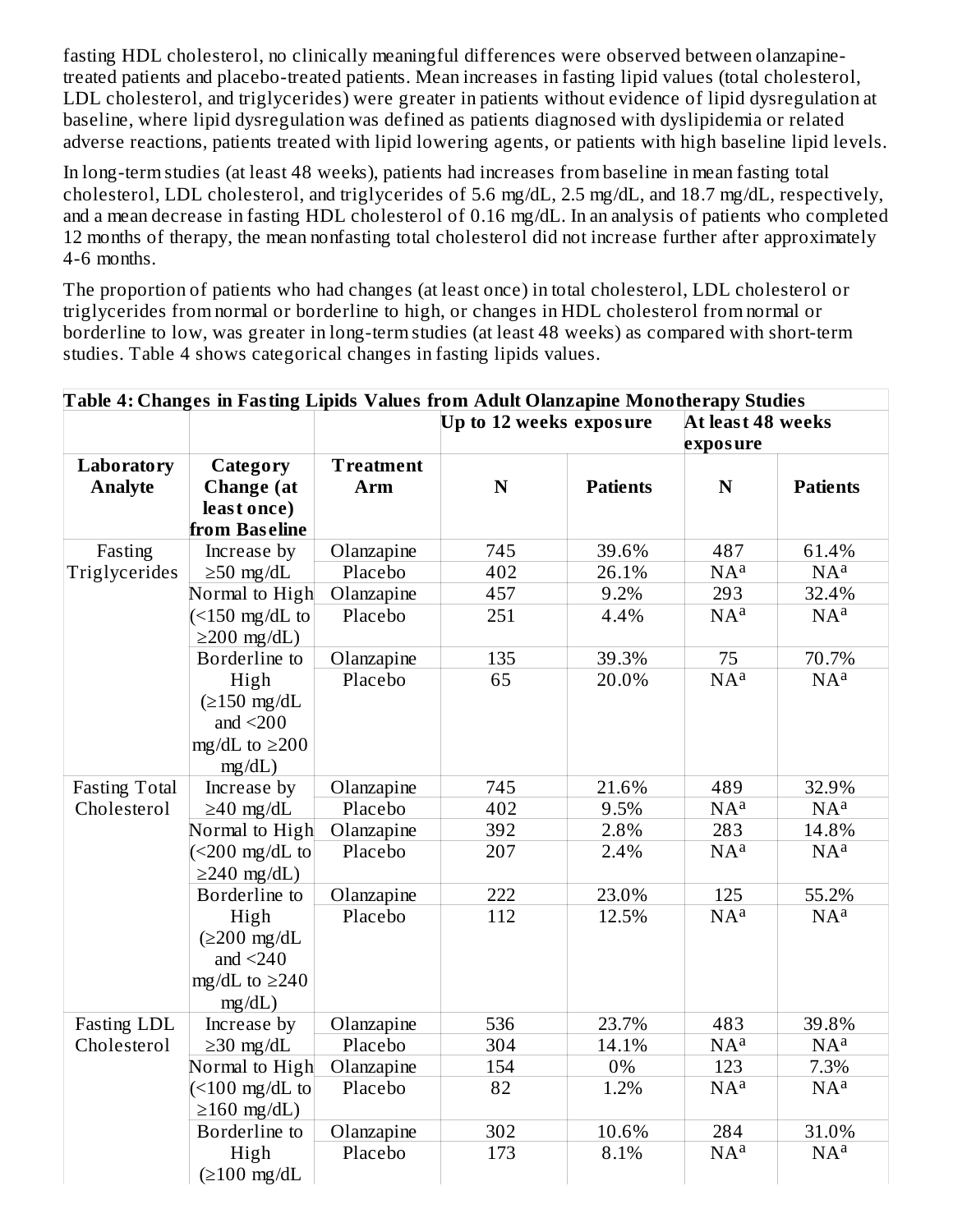| and $\leq 160$        |  |  |  |
|-----------------------|--|--|--|
| $mg/dL$ to $\geq 160$ |  |  |  |
| mg/dL                 |  |  |  |

<sup>a</sup>Not Applicable.

In phase 1 of the Clinical Antipsychotic Trials of Intervention Effectiveness (CATIE), over a median exposure of 9.2 months, the mean increase in triglycerides in patients taking olanzapine was 40.5 mg/dL. In phase 1 of CATIE, the mean increase in total cholesterol was 9.4 mg/dL.

Olanzapine Monotherapy in Adolescents — The safety and efficacy of olanzapine have not been established in patients under the age of 13 years. In an analysis of 3 placebo-controlled olanzapine monotherapy studies of adolescents, including those with schizophrenia (6 weeks) or bipolar I disorder (manic or mixed episodes) (3 weeks), olanzapine-treated adolescents had increases from baseline in mean fasting total cholesterol, LDL cholesterol, and triglycerides of 12.9 mg/dL, 6.5 mg/dL, and 28.4 mg/dL, respectively, compared to increases from baseline in mean fasting total cholesterol and LDL cholesterol of 1.3 mg/dL and 1.0 mg/dL, and a decrease in triglycerides of 1.1 mg/dL for placebotreated adolescents. For fasting HDL cholesterol, no clinically meaningful differences were observed between olanzapine-treated adolescents and placebo-treated adolescents.

In long-term studies (at least 24 weeks), adolescents had increases from baseline in mean fasting total cholesterol, LDL cholesterol, and triglycerides of 5.5 mg/dL, 5.4 mg/dL, and 20.5 mg/dL, respectively, and a mean decrease in fasting HDL cholesterol of 4.5 mg/dL. Table 5 shows categorical changes in fasting lipids values in adolescents.

|                      | Table 5: Changes in Fasting Lipids Values from Adolescent Olanzapine Monotherapy Studies |                  |                        |                 |        |                   |
|----------------------|------------------------------------------------------------------------------------------|------------------|------------------------|-----------------|--------|-------------------|
|                      |                                                                                          |                  | Up to 6 weeks exposure |                 |        | At least 24 weeks |
|                      |                                                                                          |                  |                        |                 |        | exposure          |
| Laboratory           | Category                                                                                 | <b>Treatment</b> |                        |                 |        |                   |
| <b>Analyte</b>       | <b>Change</b>                                                                            | Arm              | N                      | <b>Patients</b> | N      | <b>Patients</b>   |
|                      | (at least once)                                                                          |                  |                        |                 |        |                   |
|                      | from Baseline                                                                            |                  |                        |                 |        |                   |
| Fasting              | Increase by $\geq 50$                                                                    | Olanzapine       | 138                    | 37.0%           | 122    | 45.9%             |
| Triglycerides        | mg/dL                                                                                    | Placebo          | 66                     | 15.2%           | $NA^a$ | $NA^a$            |
|                      | Normal to High                                                                           | Olanzapine       | 67                     | 26.9%           | 66     | 36.4%             |
|                      | $(< 90$ mg/dL to>                                                                        | Placebo          | 28                     | 10.7%           | $NA^a$ | $NA^a$            |
|                      | $130 \text{ mg/dL}$                                                                      |                  |                        |                 |        |                   |
|                      | Borderline to                                                                            | Olanzapine       | 37                     | 59.5%           | 31     | 64.5%             |
|                      | High                                                                                     | Placebo          | 17                     | 35.3%           | $NA^a$ | NA <sup>a</sup>   |
|                      | $(\geq 90 \text{ mg/dL} \text{ and }$                                                    |                  |                        |                 |        |                   |
|                      | $\leq$ 130 mg/dL to                                                                      |                  |                        |                 |        |                   |
|                      | $>130$ mg/dL)                                                                            |                  |                        |                 |        |                   |
| <b>Fasting Total</b> | Increase by $\geq 40$                                                                    | Olanzapine       | 138                    | 14.5%           | 122    | 14.8%             |
| Cholesterol          | mg/dL                                                                                    | Placebo          | 66                     | 4.5%            | $NA^a$ | $NA^a$            |
|                      | Normal to High                                                                           | Olanzapine       | 87                     | 6.9%            | 78     | 7.7%              |
|                      | $\left($ <170 mg/dL to                                                                   | Placebo          | 43                     | 2.3%            | $NA^a$ | NA <sup>a</sup>   |
|                      | $\geq$ 200 mg/dL)                                                                        |                  |                        |                 |        |                   |
|                      | Borderline to                                                                            | Olanzapine       | 36                     | 38.9%           | 33     | 57.6%             |
|                      | High                                                                                     | Placebo          | 13                     | 7.7%            | $NA^a$ | $NA^a$            |
|                      | $(\geq 170 \text{ mg/dL}$ and                                                            |                  |                        |                 |        |                   |
|                      | $<$ 200 mg/dL to                                                                         |                  |                        |                 |        |                   |
|                      | $\geq$ 200 mg/dL)                                                                        |                  |                        |                 |        |                   |
| Fasting LDL          | Increase by $\geq$ 30                                                                    | Olanzapine       | 137                    | 17.5%           | 121    | 22.3%             |
| Cholesterol          | mg/dL                                                                                    | Placebo          | 63                     | 11.1%           | $NA^a$ | $NA^a$            |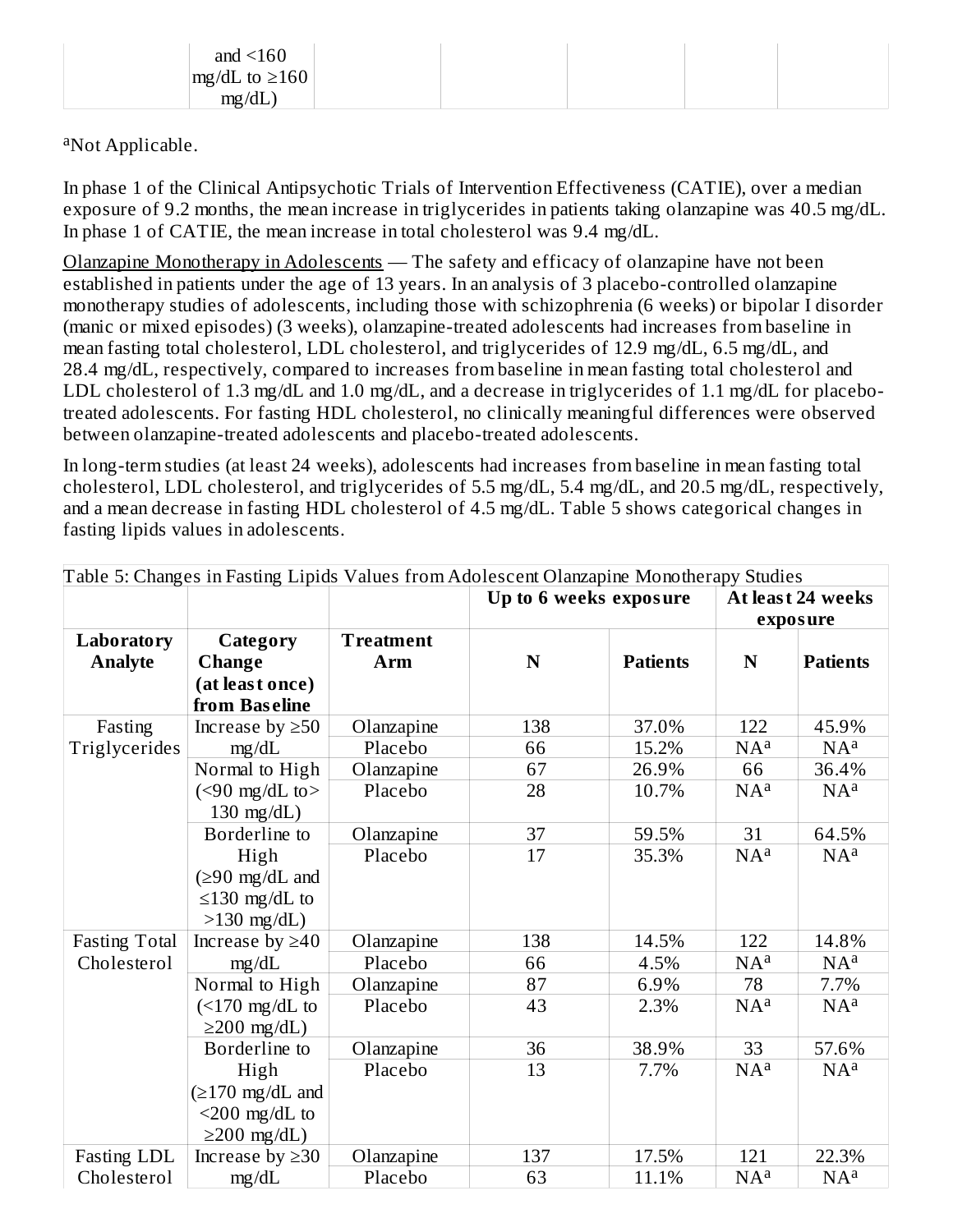| Normal to High          | Olanzapine | 98 | 5.1%  | 92     | 10.9%  |
|-------------------------|------------|----|-------|--------|--------|
| $\left($ < 110 mg/dL to | Placebo    | 44 | 4.5%  | $NA^a$ | $NA^a$ |
| $\geq$ 130 mg/dL)       |            |    |       |        |        |
| Borderline to           | Olanzapine | 29 | 48.3% | 21     | 47.6%  |
| High                    | Placebo    | 9  | $0\%$ | $NA^a$ | $NA^a$ |
| $\geq$ 110 mg/dL and    |            |    |       |        |        |
| $\leq$ 130 mg/dL to     |            |    |       |        |        |
| $\geq$ 130 mg/dL)       |            |    |       |        |        |

<sup>a</sup>Not Applicable.

#### **Weight Gain**

Potential consequences of weight gain should be considered prior to starting olanzapine. Patients receiving olanzapine should receive regular monitoring of weight *[see Patient Counseling Information (17)].*

Olanzapine Monotherapy in Adults — In an analysis of 13 placebo-controlled olanzapine monotherapy studies, olanzapine-treated patients gained an average of 2.6 kg (5.7 lb) compared to an average 0.3 kg (0.6 lb) weight loss in placebo-treated patients with a median exposure of 6 weeks; 22.2% of olanzapine-treated patients gained at least 7% of their baseline weight, compared to 3% of placebotreated patients, with a median exposure to event of 8 weeks; 4.2% of olanzapine-treated patients gained at least 15% of their baseline weight, compared to 0.3% of placebo-treated patients, with a median exposure to event of 12 weeks. Clinically significant weight gain was observed across all baseline Body Mass Index (BMI) categories. Discontinuation due to weight gain occurred in 0.2% of olanzapine-treated patients and in 0% of placebo-treated patients.

In long-term studies (at least 48 weeks), the mean weight gain was 5.6 kg (12.3 lb) (median exposure of 573 days, N=2021). The percentages of patients who gained at least 7%, 15%, or 25% of their baseline body weight with long-term exposure were 64%, 32%, and 12%, respectively. Discontinuation due to weight gain occurred in 0.4% of olanzapine-treated patients following at least 48 weeks of exposure.

Table 6 includes data on adult weight gain with olanzapine pooled from 86 clinical trials. The data in each column represent data for those patients who completed treatment periods of the durations specified.

|                      | <b>Table 6: Weight Gain with Olanzapine Use in Adults</b> |                 |            |           |                |  |  |  |
|----------------------|-----------------------------------------------------------|-----------------|------------|-----------|----------------|--|--|--|
| <b>Amount Gained</b> | <b>6 Weeks</b>                                            | <b>6 Months</b> | 12 Months  | 24 Months | 36 Months      |  |  |  |
| kg(h)                | $(N=7465)$                                                | $(N=4162)$      | $(N=1345)$ | $(N=474)$ | $(N=147)$      |  |  |  |
|                      | (%)                                                       | $\mathcal{O}_0$ | $(\%)$     | (%)       | (%)            |  |  |  |
| $\leq 0$             | 26.2                                                      | 24.3            | 20.8       | 23.2      | 17.0           |  |  |  |
| 0 to $\leq$ 5        | 57.0                                                      | 36.0            | 26.0       | 23.4      | 25.2           |  |  |  |
| $(0-11$ lb)          |                                                           |                 |            |           |                |  |  |  |
| $>5$ to $\leq 10$    | 14.9                                                      | 24.6            | 24.2       | 24.1      | 18.4           |  |  |  |
| $(11-22$ lb)         |                                                           |                 |            |           |                |  |  |  |
| $>10$ to $\leq 15$   | 1.8                                                       | 10.9            | 14.9       | 11.4      | 17.0           |  |  |  |
| $(22-33 lb)$         |                                                           |                 |            |           |                |  |  |  |
| $>15$ to $\leq 20$   | 0.1                                                       | 3.1             | 8.6        | 9.3       | 11.6           |  |  |  |
| $(33-44$ lb)         |                                                           |                 |            |           |                |  |  |  |
| $>20$ to $\leq$ 25   | $\theta$                                                  | 0.9             | 3.3        | 5.1       | 4.1            |  |  |  |
| $(44-55 lb)$         |                                                           |                 |            |           |                |  |  |  |
| $>25$ to $\leq 30$   | $\theta$                                                  | 0.2             | 1.4        | 2.3       | 4.8            |  |  |  |
| $(55-66$ lb)         |                                                           |                 |            |           |                |  |  |  |
| >30                  | $\theta$                                                  | 0.1             | 0.8        | 1.2       | $\overline{2}$ |  |  |  |
| $( >66$ lb)          |                                                           |                 |            |           |                |  |  |  |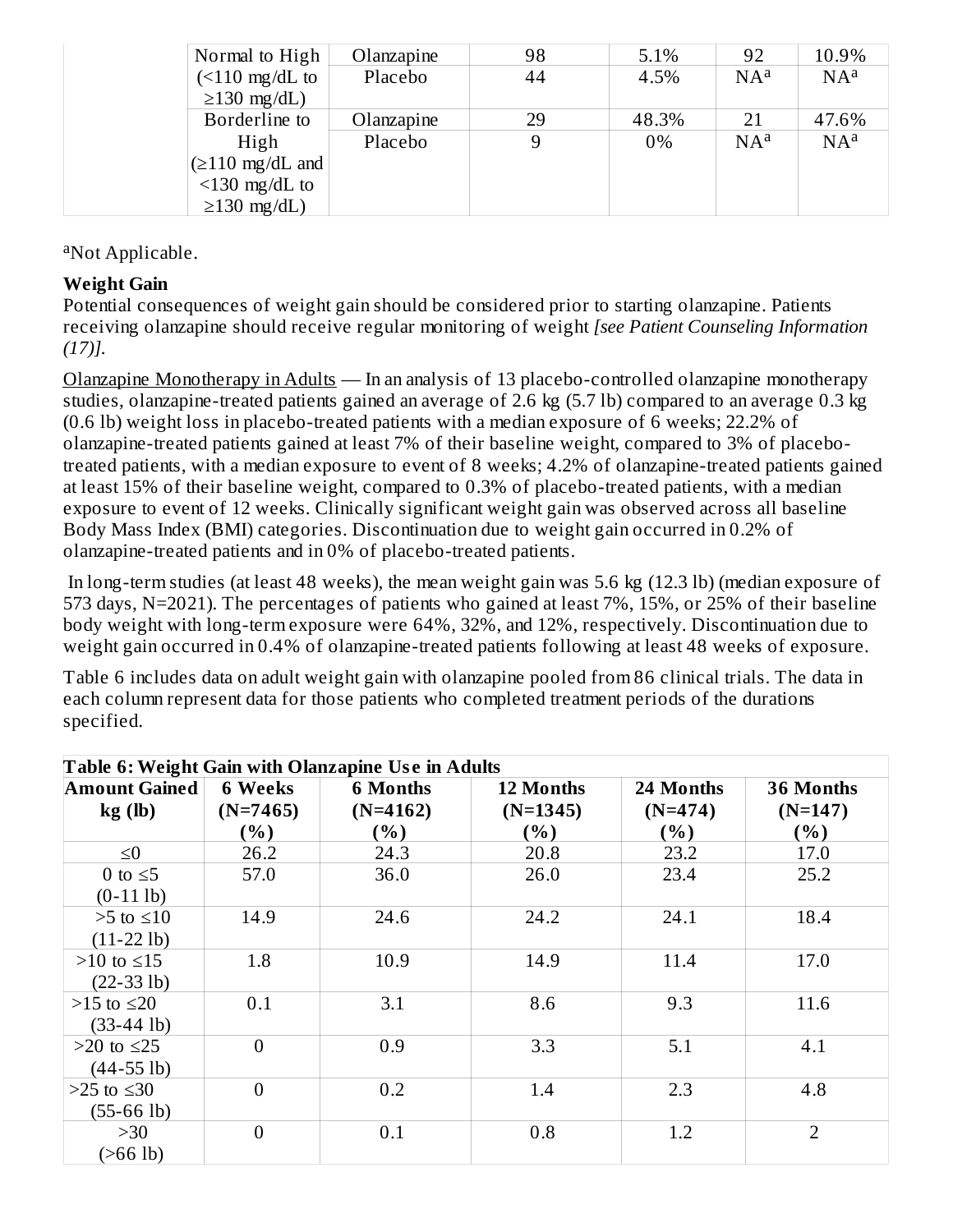Dose group differences with respect to weight gain have been observed. In a single 8-week randomized, double-blind, fixed-dose study comparing 10 (N=199), 20 (N=200) and 40 (N=200) mg/day of oral olanzapine in adult patients with schizophrenia or schizoaffective disorder, mean baseline to endpoint increase in weight (10 mg/day: 1.9 kg; 20 mg/day: 2.3 kg; 40 mg/day: 3 kg) was observed with significant differences between 10 vs 40 mg/day.

Olanzapine Monotherapy in Adolescents — The safety and efficacy of olanzapine have not been established in patients under the age of 13 years. Mean increase in weight in adolescents was greater than in adults. In 4 placebo-controlled trials, discontinuation due to weight gain occurred in 1% of olanzapine-treated patients, compared to 0% of placebo-treated patients.

| Table 7: Weight Gain with Olanzapine Use in Adolescents from 4 Placebo-Controlled Trials |                                    |                                 |  |
|------------------------------------------------------------------------------------------|------------------------------------|---------------------------------|--|
|                                                                                          | <b>Olanzapine-treated patients</b> | <b>Placebo-treated patients</b> |  |
| Mean change in body weight from                                                          | 4.6 kg (10.1 lb)                   | $0.3$ kg $(0.7$ lb)             |  |
| baseline                                                                                 |                                    |                                 |  |
| $(\text{median exposure} = 3 \text{ weeks})$                                             |                                    |                                 |  |
| Percentage of patients who gained                                                        | 40.6%                              | 9.8%                            |  |
| at least 7% of baseline body                                                             | (median exposure to $7\%$ =        | (median exposure to $7\% = 8$   |  |
| weight                                                                                   | 4 weeks)                           | weeks)                          |  |
| Percentage of patients who gained                                                        | 7.1%                               | $2.7\%$                         |  |
| at least 15% of baseline body                                                            | (median exposure to $15\%$ =       | (median exposure to $15\% = 8$  |  |
| weight                                                                                   | 19 weeks)                          | weeks)                          |  |

In long-term studies (at least 24 weeks), the mean weight gain was 11.2 kg (24.6 lb); (median exposure of 201 days, N=179). The percentages of adolescents who gained at least 7%, 15%, or 25% of their baseline body weight with long-term exposure were 89%, 55%, and 29%, respectively. Among adolescent patients, mean weight gain by baseline BMI category was 11.5 kg (25.3 lb), 12.1 kg (26.6 lb), and 12.7 kg (27.9 lb), respectively, for normal (N=106), overweight (N=26) and obese (N=17). Discontinuation due to weight gain occurred in 2.2% of olanzapine-treated patients following at least 24 weeks of exposure.

Table 8 shows data on adolescent weight gain with olanzapine pooled from 6 clinical trials. The data in each column represent data for those patients who completed treatment periods of the durations specified. Little clinical trial data is available on weight gain in adolescents with olanzapine beyond 6 months of treatment.

| Table 8: Weight Gain with Olanzapine Use in Adolescents |                                     |                                  |  |  |
|---------------------------------------------------------|-------------------------------------|----------------------------------|--|--|
| <b>Amount Gained kg (lb)</b>                            | <b>6 Weeks</b><br>$(N=243)$<br>( %) | <b>6 Months</b><br>$(N=191)$ (%) |  |  |
| $\leq 0$                                                | 2.9                                 | 2.1                              |  |  |
| 0 to $\leq$ 5 (0-11 lb)                                 | 47.3                                | 24.6                             |  |  |
| $>5$ to $\leq 10$ (11-22 lb)                            | 42.4                                | 26.7                             |  |  |
| $>10$ to $\leq 15$ (22-33 lb)                           | 5.8                                 | 22.0                             |  |  |
| $>15$ to $\leq 20$ (33-44 lb)                           | 0.8                                 | 12.6                             |  |  |
| $>20$ to $\leq$ 25 (44-55 lb)                           | 0.8                                 | 9.4                              |  |  |
| $>25$ to $\leq 30$ (55-66 lb)                           | 0                                   | 2.1                              |  |  |
| $>30$ to $\leq$ 35 (66-77 lb)                           |                                     | $\overline{0}$                   |  |  |
| $>35$ to $\leq 40$ (77-88 lb)                           | 0                                   | $\overline{0}$                   |  |  |
| $>40$ ( $>88$ lb)                                       |                                     | 0.5                              |  |  |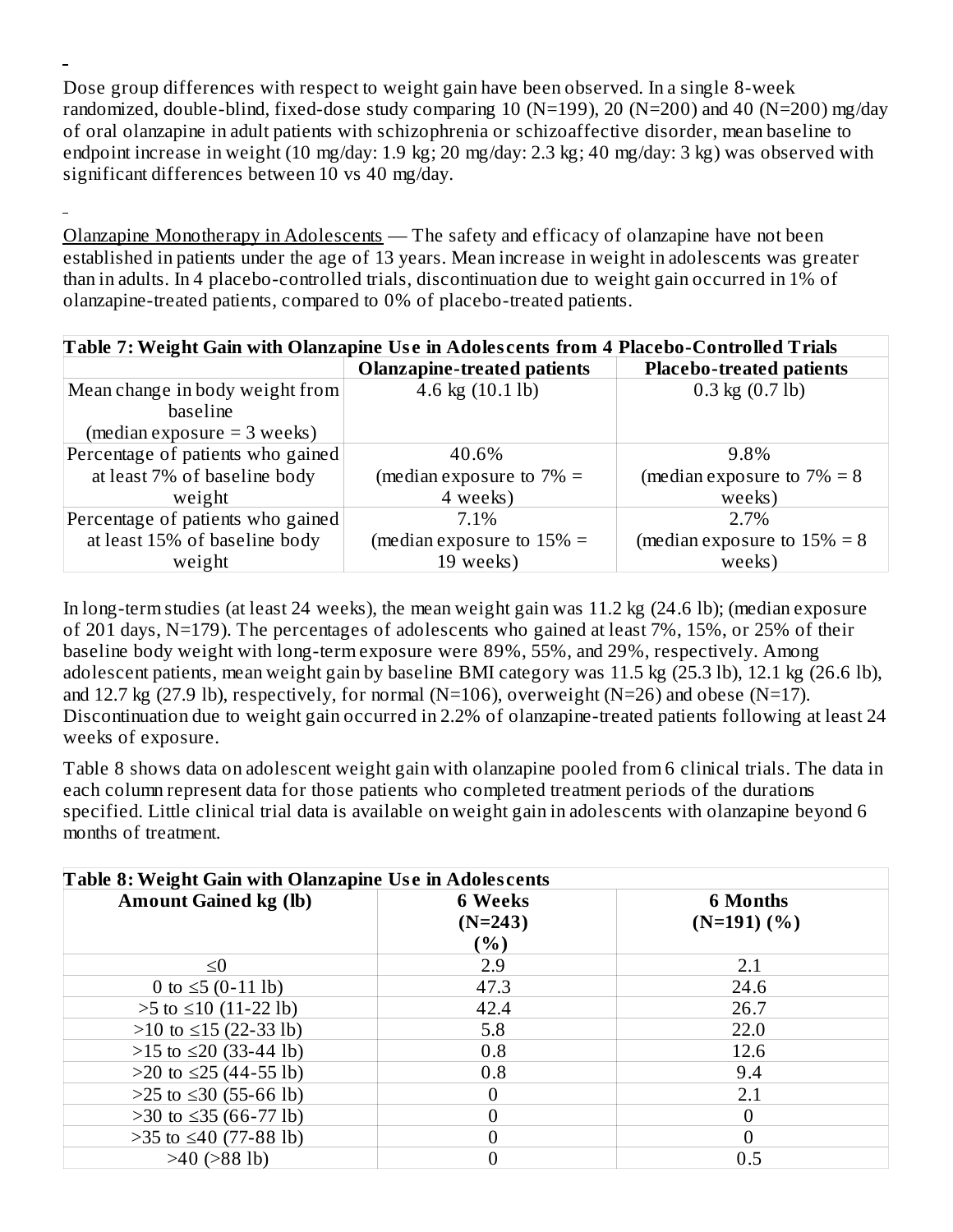#### **5.6 Tardive Dyskinesia**

A syndrome of potentially irreversible, involuntary, dyskinetic movements may develop in patients treated with antipsychotic drugs. Although the prevalence of the syndrome appears to be highest among the elderly, especially elderly women, it is impossible to rely upon prevalence estimates to predict, at the inception of antipsychotic treatment, which patients are likely to develop the syndrome. Whether antipsychotic drug products differ in their potential to cause tardive dyskinesia is unknown.

The risk of developing tardive dyskinesia and the likelihood that it will become irreversible are believed to increase as the duration of treatment and the total cumulative dose of antipsychotic drugs administered to the patient increase. However, the syndrome can develop, although much less commonly, after relatively brief treatment periods at low doses or may even arise after discontinuation of treatment.

Tardive dyskinesia may remit, partially or completely, if antipsychotic treatment is withdrawn. Antipsychotic treatment, itself, however, may suppress (or partially suppress) the signs and symptoms of the syndrome and thereby may possibly mask the underlying process. The effect that symptomatic suppression has upon the long-term course of the syndrome is unknown.

Given these considerations, olanzapine should be prescribed in a manner that is most likely to minimize the occurrence of tardive dyskinesia. Chronic antipsychotic treatment should generally be reserved for patients (1) who suffer from a chronic illness that is known to respond to antipsychotic drugs, and (2) for whom alternative, equally effective, but potentially less harmful treatments are not available or appropriate. In patients who do require chronic treatment, the smallest dose and the shortest duration of treatment producing a satisfactory clinical response should be sought. The need for continued treatment should be reassessed periodically.

If signs and symptoms of tardive dyskinesia appear in a patient on olanzapine, drug discontinuation should be considered. However, some patients may require treatment with olanzapine despite the presence of the syndrome.

For specific information about the warnings of lithium or valproate, refer to the Warnings section of the package inserts for these other products.

## **5.7 Orthostatic Hypotension**

Olanzapine may induce orthostatic hypotension associated with dizziness, tachycardia, bradycardia and, in some patients, syncope, especially during the initial dose-titration period, probably reflecting its  $\alpha$ 1adrenergic antagonistic properties *[see Patient Counseling Information (17)].*

From an analysis of the vital sign data in an integrated database of 41 completed clinical studies in adult patients treated with oral olanzapine, orthostatic hypotension was recorded in ≥20% (1277/6030) of patients

For oral olanzapine therapy, the risk of orthostatic hypotension and syncope may be minimized by initiating therapy with 5 mg QD *[see Dosage and Administration (2)].* A more gradual titration to the target dose should be considered if hypotension occurs.

Syncope was reported in 0.6% (15/2500) of olanzapine-treated patients in phase 2-3 oral olanzapine studies. The risk for this sequence of hypotension, bradycardia, and sinus pause may be greater in nonpsychiatric patients compared to psychiatric patients who are possibly more adapted to certain effects of psychotropic drugs.

Olanzapine should be used with particular caution in patients with known cardiovascular disease (history of myocardial infarction or ischemia, heart failure, or conduction abnormalities), cerebrovascular disease, and conditions which would predispose patients to hypotension (dehydration, hypovolemia, and treatment with antihypertensive medications) where the occurrence of syncope, or hypotension and/or bradycardia might put the patient at increased medical risk.

Caution is necessary in patients who receive treatment with other drugs having effects that can induce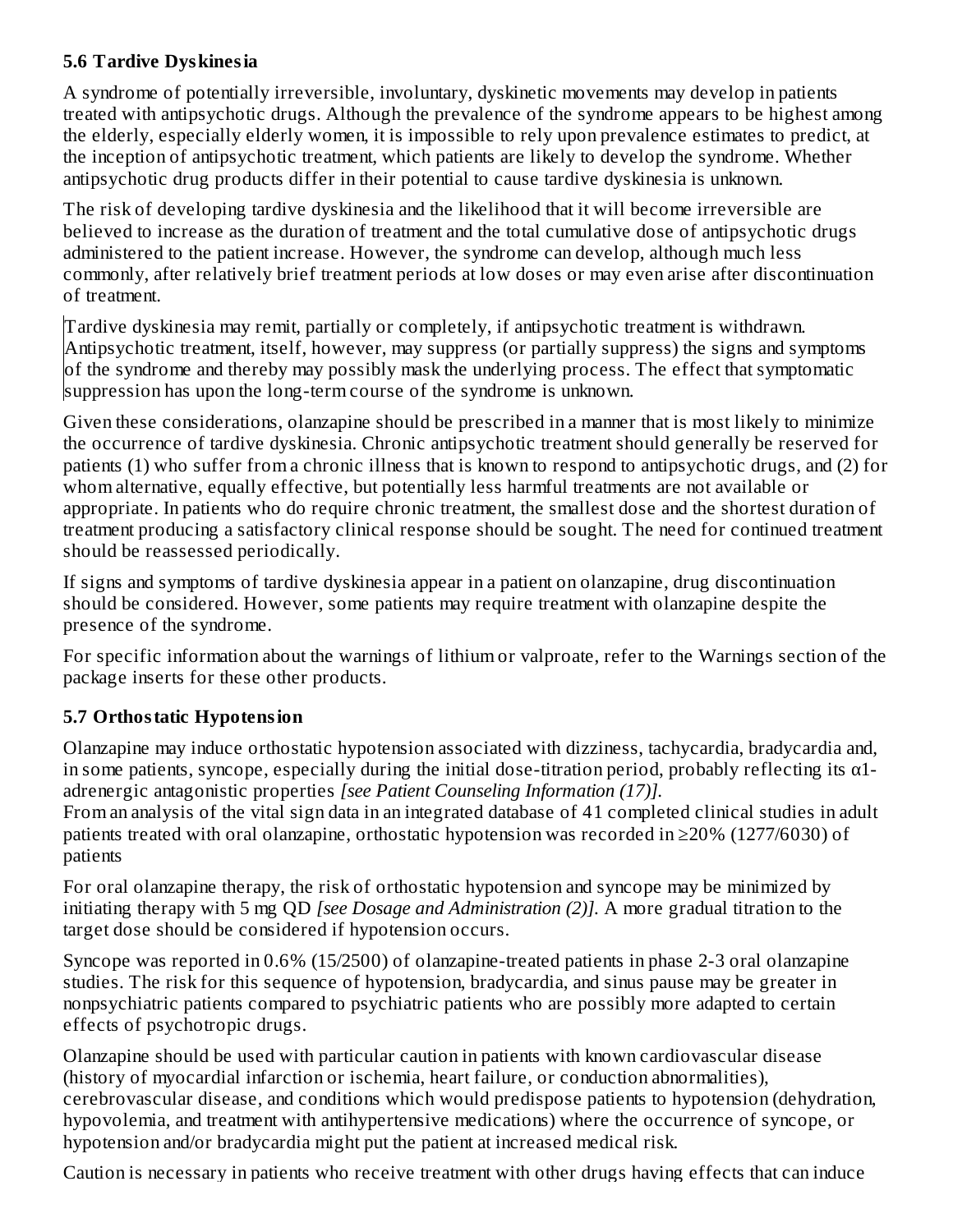hypotension, bradycardia, respiratory or central nervous system depression *[see Drug Interactions (7)].*

#### **5.8 Falls**

Olanzapine may cause somnolence, postural hypotension, motor and sensory instability, which may lead to falls and, consequently, fractures or other injuries. For patients with diseases, conditions, or medications that could exacerbate these effects, complete fall risk assessments when initiating antipsychotic treatment and recurrently for patients on long term antipsychotic therapy.

#### **5.9 Leukopenia, Neutropenia, and Agranulocytosis**

Class Effect — In clinical trial and/or postmarketing experience, events of leukopenia/neutropenia have been reported temporally related to antipsychotic agents, including olanzapine. Agranulocytosis has also been reported.

Possible risk factors for leukopenia/neutropenia include pre-existing low white blood cell count (WBC) and history of drug induced leukopenia/neutropenia. Patients with a history of a clinically significant low WBC or drug induced leukopenia/neutropenia should have their complete blood count (CBC) monitored frequently during the first few months of therapy and discontinuation of olanzapine should be considered at the first sign of a clinically significant decline in WBC in the absence of other causative factors.

Patients with clinically significant neutropenia should be carefully monitored for fever or other symptoms or signs of infection and treated promptly if such symptoms or signs occur. Patients with severe neutropenia (absolute neutrophil count  $\langle 1000/\text{mm}^3$ ) should discontinue olanzapine and have their WBC followed until recovery.

#### **5.10 Dysphagia**

Esophageal dysmotility and aspiration have been associated with antipsychotic drug use. Aspiration pneumonia is a common cause of morbidity and mortality in patients with advanced Alzheimer's disease. Olanzapine is not approved for the treatment of patients with Alzheimer's disease.

#### **5.11 Seizures**

During premarketing testing, seizures occurred in 0.9% (22/2500) of olanzapine-treated patients. There were confounding factors that may have contributed to the occurrence of seizures in many of these cases. Olanzapine should be used cautiously in patients with a history of seizures or with conditions that potentially lower the seizure threshold, e.g., Alzheimer's dementia. Olanzapine is not approved for the treatment of patients with Alzheimer's disease. Conditions that lower the seizure threshold may be more prevalent in a population of 65 years or older.

#### **5.12 Potential for Cognitive and Motor Impairment**

Somnolence was a commonly reported adverse reaction associated with olanzapine treatment, occurring at an incidence of 26% in olanzapine patients compared to 15% in placebo patients. This adverse reaction was also dose related. Somnolence led to discontinuation in 0.4% (9/2500) of patients in the premarketing database.

Since olanzapine has the potential to impair judgment, thinking, or motor skills, patients should be cautioned about operating hazardous machinery, including automobiles, until they are reasonably certain that olanzapine therapy does not affect them adversely *[see Patient Counseling Information (17)].*

#### **5.13 Body Temperature Regulation**

Disruption of the body's ability to reduce core body temperature has been attributed to antipsychotic agents. Appropriate care is advised when prescribing olanzapine for patients who will be experiencing conditions which may contribute to an elevation in core body temperature, e.g., exercising strenuously,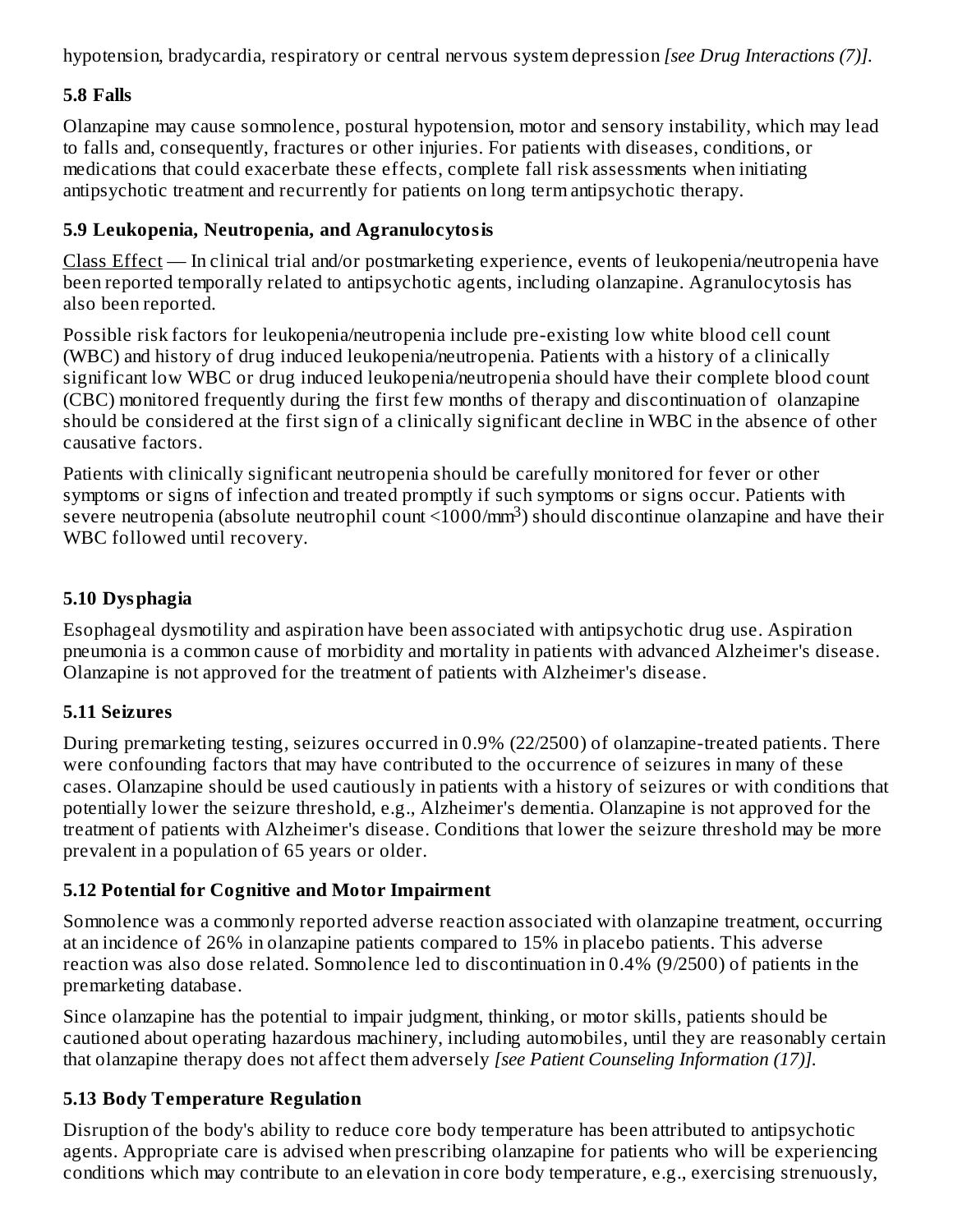exposure to extreme heat, receiving concomitant medication with anticholinergic activity, or being subject to dehydration *[see Patient Counseling Information (17)].*

## **5.14 Anticholinergic (antimus carinic) Effects**

*Olanzapine exhibits in vitro muscarinic receptor affinity [see Clinical Pharmacology 12.2]. In premarketing clinical trials, olanzapine was associated with constipation, dry mouth, and tachycardia, all adverse reactions possibly related to cholinergic antagonism. Such adverse reactions were not often the basis for discontinuations, but olanzapine should be used with caution in patients with a current diagnosis or prior history of urinary retention, clinically significant prostatic hypertrophy, constipation, or a history of paralytic ileus or related conditions. In post marketing experience, the risk for severe adverse reactions (including fatalities) was increased with concomitant use of anticholinergic medications [see Drug Interactions (7.1)].*

#### **5.15 Hyperprolactinemia**

As with other drugs that antagonize dopamine D2 receptors, olanzapine elevates prolactin levels, and the elevation persists during chronic administration. Hyperprolactinemia may suppress hypothalamic GnRH, resulting in reduced pituitary gonadotropin secretion. This, in turn, may inhibit reproductive function by impairing gonadal steroidogenesis in both female and male patients. Galactorrhea, amenorrhea, gynecomastia, and impotence have been reported in patients receiving prolactin-elevating compounds. Long-standing hyperprolactinemia when associated with hypogonadism may lead to decreased bone density in both female and male subjects.

Tissue culture experiments indicate that approximately one-third of human breast cancers are prolactin dependent in vitro, a factor of potential importance if the prescription of these drugs is contemplated in a patient with previously detected breast cancer. As is common with compounds which increase prolactin release, an increase in mammary gland neoplasia was observed in the olanzapine carcinogenicity studies conducted in mice and rats *[see Nonclinical Toxicology (13.1)]*. Neither clinical studies nor epidemiologic studies conducted to date have shown an association between chronic administration of this class of drugs and tumorigenesis in humans; the available evidence is considered too limited to be conclusive at this time.

In placebo-controlled olanzapine clinical studies (up to 12 weeks), changes from normal to high in prolactin concentrations were observed in 30% of adults treated with olanzapine as compared to 10.5% of adults treated with placebo. In a pooled analysis from clinical studies including 8136 adults treated with olanzapine, potentially associated clinical manifestations included menstrual-related events<sup>1</sup> (2%) [49/3240] of females), sexual function-related events<sup>2</sup> (2% [150/8136] of females and males), and breast-related events  $3 \over (0.7\%~[23/3240]$  of females, 0.2% [9/4896] of males).

In placebo-controlled olanzapine monotherapy studies in adolescent patients (up to 6 weeks) with schizophrenia or bipolar I disorder (manic or mixed episodes), changes from normal to high in prolactin concentrations were observed in 47% of olanzapine-treated patients compared to 7% of placebo-treated patients. In a pooled analysis from clinical trials including 454 adolescents treated with olanzapine, potentially associated clinical manifestations included menstrual-related events<sup>1</sup> (1% [2/168] of females), sexual function-related events<sup>2</sup> (0.7% [3/454] of females and males), and breast-related events (2% [3/168] of females, 2% [7/286] of males*) [see Use in Specific Populations (8.4)]*. 3 <sup>1</sup>Based on a search of the following terms: amenorrhea, hypomenorrhea, menstruation delayed, and oligomenorrhea.

 $^2$ Based on a search of the following terms: anorgasmia, delayed ejaculation, erectile dysfunction, decreased libido, loss of libido,abnormal orgasm, and sexual dysfunction.

 $3$ Based on a search of the following terms: breast discharge, enlargement or swelling, galactorrhea, gynecomastia, and lactation disorder.

Dose group differences with respect to prolactin elevation have been observed. In a single 8-week randomized, double-blind, fixed-dose study comparing 10 (N=199), 20 (N=200) and 40 (N=200) mg/day of oral olanzapine in adult patients with schizophrenia or schizoaffective disorder, incidence of prolactin elevation >24.2 ng/mL (female) or >18.77 ng/mL (male) at any time during the trial (10 mg/day: 31.2%; 20 mg/day: 42.7%; 40 mg/day: 61.1%) indicated significant differences between 10 vs 40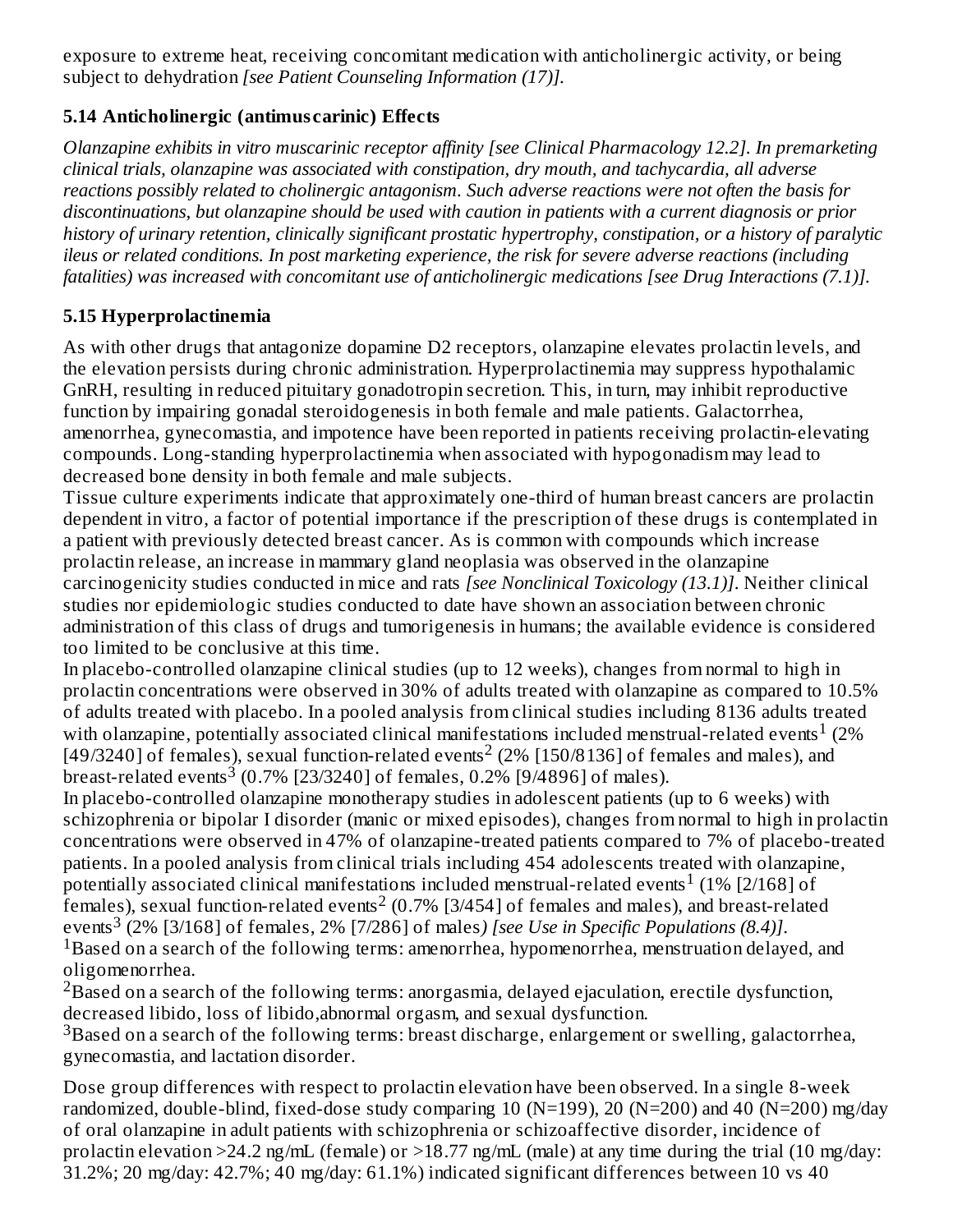mg/day and 20 vs 40 mg/day.

#### **5.16 Us e in Combination with Fluoxetin, Lithium or Valproate**

When using olanzapine and fluoxetine in combination, the prescriber should also refer to the Warnings and Precautions section of the package insert for Symbyax.

When using olanzapine in combination with lithium or valproate, the prescriber should refer to the Warnings and Precautions sections of the package inserts for lithium or valproate *[see Drug Interactions (7)].*

#### **5.17 Laboratory Tests**

Fasting blood glucose testing and lipid profile at the beginning of, and periodically during, treatment is recommended *[see Warnings and Precautions (5.5) and Patient Counseling Information (17)].*

#### **6 ADVERSE REACTIONS**

When using olanzapine and fluoxetine in combination, also refer to the Adverse Reactions section of the package insert for Symbyax.

#### **6.1 Clinical Trials Experience**

Because clinical trials are conducted under widely varying conditions, adverse reaction rates observed in the clinical trials of a drug cannot be directly compared to rates in the clinical trials of another drug and may not reflect or predict the rates observed in practice.

#### **Clinical Trials in Adults**

The information below for olanzapine is derived from a clinical trial database for olanzapine consisting of 10,504 adult patients with approximately 4765 patient-years of exposure to olanzapine plus 722 patients with exposure to intramuscular olanzapine for injection. This database includes: (1) 2500 patients who participated in multiple-dose oral olanzapine premarketing trials in schizophrenia and Alzheimer's disease representing approximately 1122 patient-years of exposure as of February 14, 1995; (2) 182 patients who participated in oral olanzapine premarketing bipolar I disorder (manic or mixed episodes) trials representing approximately 66 patient-years of exposure; (3) 191 patients who participated in an oral olanzapine trial of patients having various psychiatric symptoms in association with Alzheimer's disease representing approximately 29 patient-years of exposure; (4) 5788 additional patients from 88 oral olanzapine clinical trials as of December 31, 2001; (5) 1843 additional patients from 41 olanzapine clinical trials as of October 31, 2011; and (6) 722 patients who participated in intramuscular olanzapine for injection premarketing trials in agitated patients with schizophrenia, bipolar I disorder (manic or mixed episodes), or dementia. Also included below is information from the premarketing 6-week clinical study database for olanzapine in combination with lithium or valproate, consisting of 224 patients who participated in bipolar I disorder (manic or mixed episodes) trials with approximately 22 patient-years of exposure.

The conditions and duration of treatment with olanzapine varied greatly and included (in overlapping categories) open-label and double-blind phases of studies, inpatients and outpatients, fixed-dose and dose-titration studies, and short-term or longer-term exposure. Adverse reactions were assessed by collecting adverse reactions, results of physical examinations, vital signs, weights, laboratory analytes, ECGs, chest x-rays, and results of ophthalmologic examinations.

Certain portions of the discussion below relating to objective or numeric safety parameters, namely, dose-dependent adverse reactions, vital sign changes, weight gain, laboratory changes, and ECG changes are derived from studies in patients with schizophrenia and have not been duplicated for bipolar I disorder (manic or mixed episodes) or agitation. However, this information is also generally applicable to bipolar I disorder (manic or mixed episodes) and agitation. Adverse reactions during exposure were obtained by spontaneous report and recorded by clinical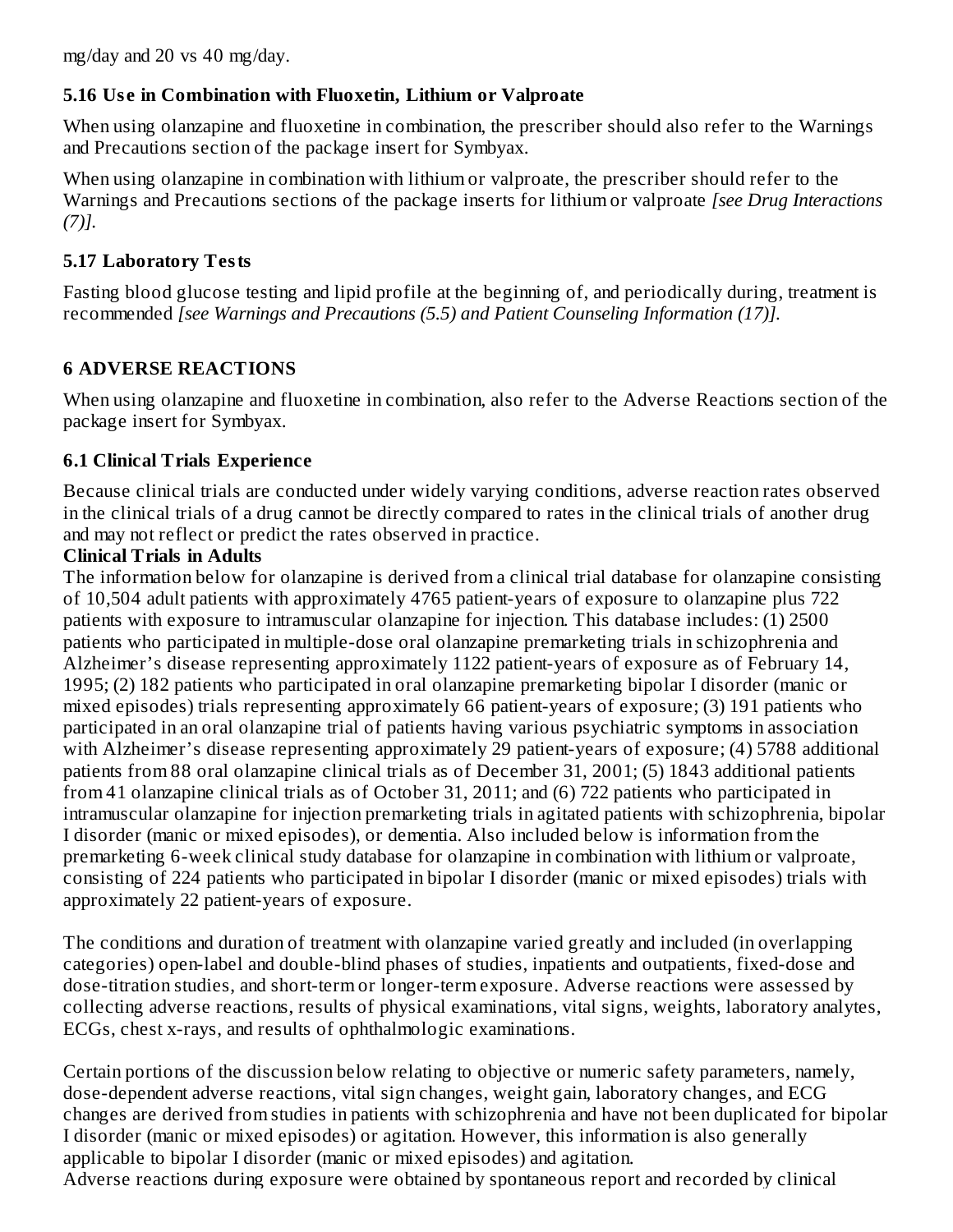Adverse reactions during exposure were obtained by spontaneous report and recorded by clinical investigators using terminology of their own choosing. Consequently, it is not possible to provide a meaningful estimate of the proportion of individuals experiencing adverse reactions without first grouping similar types of reactions into a smaller number of standardized reaction categories. In the tables and tabulations that follow, MedDRA and COSTART Dictionary terminology has been used to classify reported adverse reactions.

The stated frequencies of adverse reactions represent the proportion of individuals who experienced, at least once, a treatment-emergent adverse reaction of the type listed. A reaction was considered treatment emergent if it occurred for the first time or worsened while receiving therapy following baseline evaluation. The reported reactions do not include those reaction terms that were so general as to be uninformative. Reactions listed elsewhere in labeling may not be repeated below. It is important to emphasize that, although the reactions occurred during treatment with olanzapine, they were not necessarily caused by it. The entire label should be read to gain a complete understanding of the safety profile of olanzapine.

The prescriber should be aware that the figures in the tables and tabulations cannot be used to predict the incidence of side effects in the course of usual medical practice where patient characteristics and other factors differ from those that prevailed in the clinical trials. Similarly, the cited frequencies cannot be compared with figures obtained from other clinical investigations involving different treatments, uses, and investigators. The cited figures, however, do provide the prescribing healthcare provider with some basis for estimating the relative contribution of drug and nondrug factors to the adverse reactions incidence in the population studied.

#### Incidence of Adverse Reactions in Short-Term, Placebo-Controlled and Combination Trials

The following findings are based on premarketing trials of oral olanzapine for schizophrenia, bipolar I disorder (manic or mixed episodes), a subsequent trial of patients having various psychiatric symptoms in association with Alzheimer's disease, and premarketing combination trials.

#### *Adverse Reactions Associated with Discontinuation of Treatment in Short-Term, Placebo-Controlled Trials*

Schizophrenia — Overall, there was no difference in the incidence of discontinuation due to adverse reactions (5% for oral olanzapine vs 6% for placebo). However, discontinuations due to increases in ALT were considered to be drug related (2% for oral olanzapine vs 0% for placebo).

Bipolar I Disorder (Manic or Mixed Episodes) Monotherapy — Overall, there was no difference in the incidence of discontinuation due to adverse reactions (2% for oral olanzapine vs 2% for placebo).

*Adverse Reactions Associated with Discontinuation of Treatment in Short-Term Combination Trials* Bipolar I Disorder (Manic or Mixed Episodes), Olanzapine as Adjunct to Lithium or Valproate — In a study of patients who were already tolerating either lithium or valproate as monotherapy, discontinuation rates due to adverse reactions were 11% for the combination of oral olanzapine with lithium or valproate compared to 2% for patients who remained on lithium or valproate monotherapy. Discontinuations with the combination of oral olanzapine and lithium or valproate that occurred in more than 1 patient were: somnolence (3%), weight gain (1%), and peripheral edema (1%). *Commonly Observed Adverse Reactions in Short-Term, Placebo-Controlled Trials* The most commonly observed adverse reactions associated with the use of oral olanzapine (incidence of 5% or greater) and not observed at an equivalent incidence among placebo-treated patients (olanzapine incidence at least twice that for placebo) were:

**Table 9: Common Treatment-Emergent Advers e Reactions Associated with the Us e of Oral Olanzapine in 6-Week Trials — SCHIZOPHRENIA**

| <b>Adverse Reaction</b> | <b>Percentage of Patients Reporting Event</b> |                |
|-------------------------|-----------------------------------------------|----------------|
|                         | Olanzapine                                    | <b>Placebo</b> |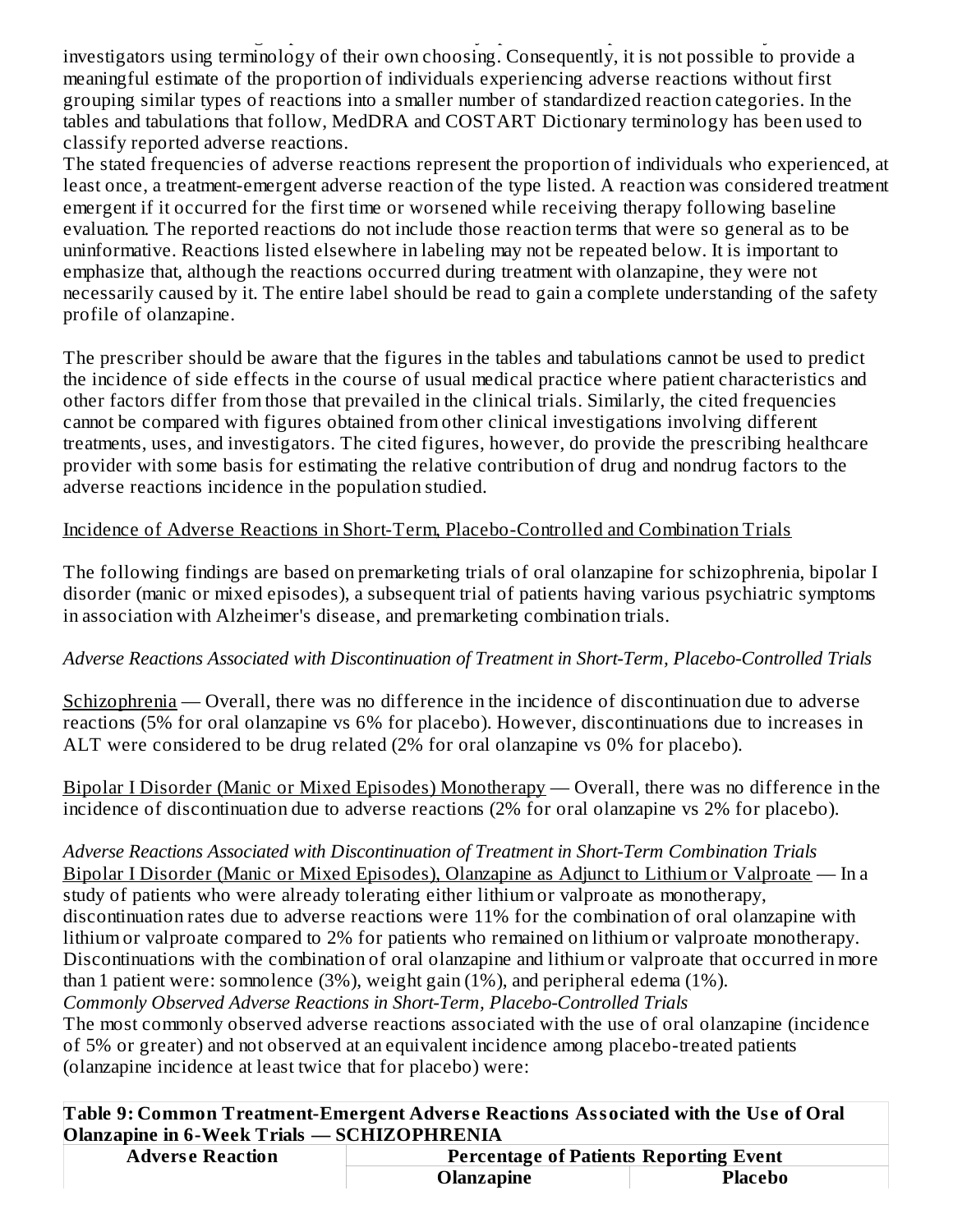|                                   | $(N=248)$ | $(N=118)$ |
|-----------------------------------|-----------|-----------|
| Postural hypotension              |           |           |
| Constipation                      |           |           |
| Weight gain                       |           |           |
| <b>Dizziness</b>                  |           |           |
| Personality disorder <sup>a</sup> |           |           |

<sup>a</sup> Personality disorder is the COSTART term for designating nonaggressive objectionable behavior.

| Table 10: Common Treatment-Emergent Adverse Reactions Associated<br>with the Use of Oral Olanzapine in 3-Week and 4-Week Trials - Bipolar |                         |                                                                 |  |
|-------------------------------------------------------------------------------------------------------------------------------------------|-------------------------|-----------------------------------------------------------------|--|
| <b>I Disorder (Manic or Mixed Episodes)</b>                                                                                               |                         |                                                                 |  |
| <b>Adverse Reaction</b>                                                                                                                   |                         | <b>Percentage of Patients Reporting Event</b><br><b>Placebo</b> |  |
|                                                                                                                                           | Olanzapine<br>$(N=125)$ | $(N=129)$                                                       |  |
| Asthenia                                                                                                                                  | 15                      |                                                                 |  |
| Dry mouth                                                                                                                                 | 22                      |                                                                 |  |
| Constipation                                                                                                                              | 11                      |                                                                 |  |
| Dyspepsia                                                                                                                                 |                         |                                                                 |  |
| Increased appetite                                                                                                                        | 6                       |                                                                 |  |
| Somnolence                                                                                                                                | 35                      | 13                                                              |  |
| <b>Dizziness</b>                                                                                                                          | 18                      | 6                                                               |  |
| Tremor                                                                                                                                    | 6                       | З                                                               |  |

#### *Adverse Reactions Occurring at an Incidence of 2% or More among Oral Olanzapine-Treated Patients in Short-Term, Placebo-Controlled Trials*

Table 11 enumerates the incidence, rounded to the nearest percent, of treatment-emergent adverse reactions that occurred in 2% or more of patients treated with oral olanzapine (doses ≥2.5 mg/day) and with incidence greater than placebo who participated in the acute phase of placebo-controlled trials.

| Table 11: Treatment-Emergent Adverse Reactions: Incidence in Short-Term, |                                        |                |  |
|--------------------------------------------------------------------------|----------------------------------------|----------------|--|
| Placebo-Controlled Clinical Trials with Oral Olanzapine                  |                                        |                |  |
| Body System/Adverse                                                      | Percentage of Patients Reporting Event |                |  |
| Reaction                                                                 | Olanzapine                             | Placebo        |  |
|                                                                          | $(N=532)$                              | $(N=294)$      |  |
| Body as a Whole                                                          |                                        |                |  |
| Accidental injury                                                        | 12                                     | 8              |  |
| Asthenia                                                                 | 10                                     | 9              |  |
| Fever                                                                    | 6                                      | $\overline{2}$ |  |
| Back pain                                                                | 5                                      | $\overline{2}$ |  |
| Chest pain                                                               | 3                                      |                |  |
| Cardiovascular System                                                    |                                        |                |  |
| Postural hypotension                                                     | 3                                      | $\mathbf{1}$   |  |
| Tachycardia                                                              | 3                                      |                |  |
| Hypertension                                                             |                                        |                |  |
| Digestive System                                                         |                                        |                |  |
| Dry mouth                                                                | 9                                      | 5              |  |
| Constipation                                                             | 9                                      | 4              |  |
| Dyspepsia                                                                |                                        | 5              |  |
| Vomiting                                                                 | 4                                      | 3              |  |
| Increased appetite                                                       | 3                                      | $\overline{2}$ |  |
| Hemic and Lymphatic System                                               |                                        |                |  |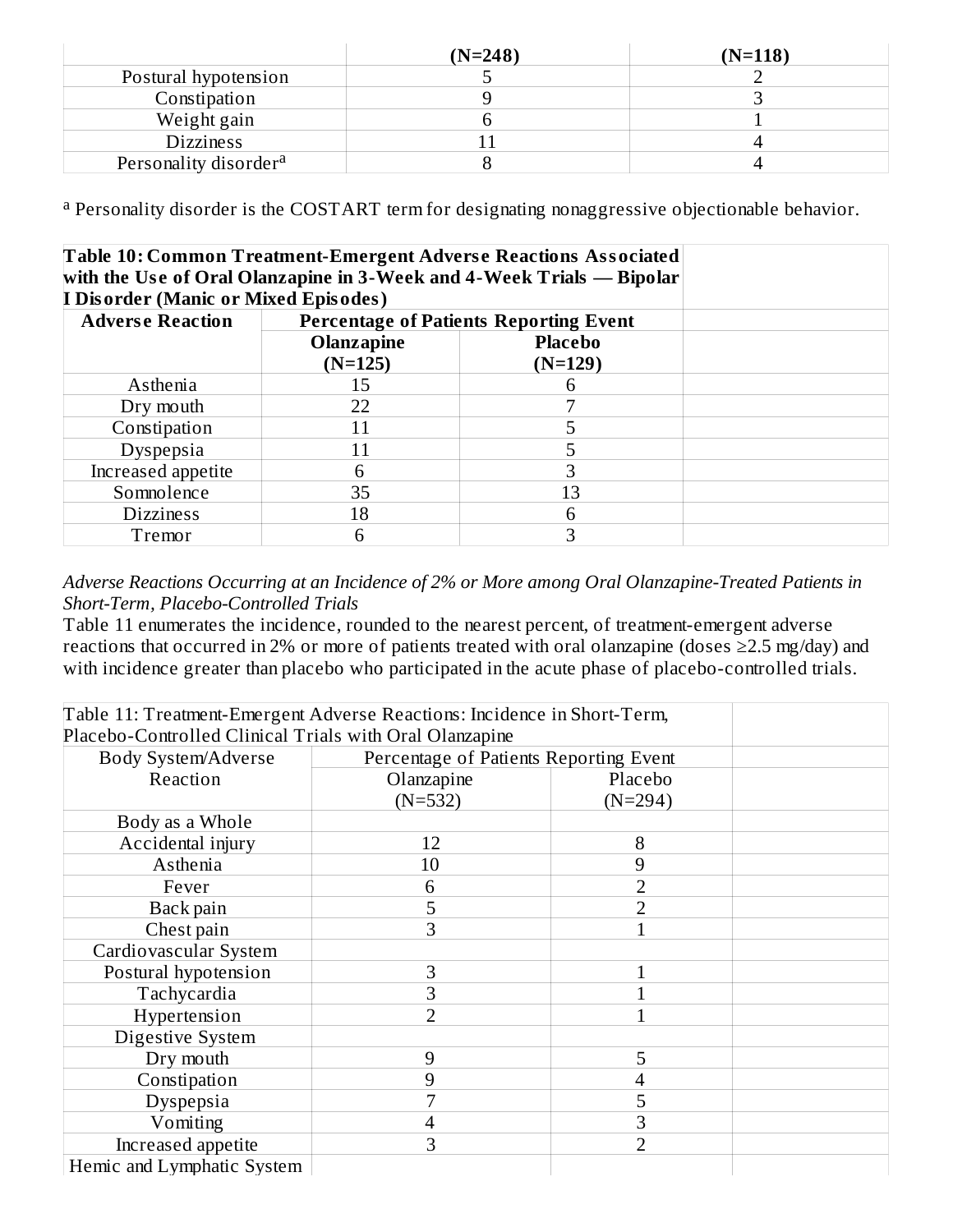| Ecchymosis                        | 5              | 3              |  |
|-----------------------------------|----------------|----------------|--|
| Metabolic and Nutritional         |                |                |  |
| <b>Disorders</b>                  |                |                |  |
| Weight gain                       | 5              | 3              |  |
| Peripheral edema                  | 3              |                |  |
| Musculoskeletal System            |                |                |  |
| Extremity pain (other than joint) | 5              | 3              |  |
| Joint pain                        | 5              | 3              |  |
| Nervous System                    |                |                |  |
| Somnolence                        | 29             | 13             |  |
| Insomnia                          | 12             | 11             |  |
| <b>Dizziness</b>                  | 11             | 4              |  |
| Abnormal gait                     | 6              | $\mathbf 1$    |  |
| Tremor                            | 4              | 3              |  |
| Akathisia                         | 3              | $\overline{2}$ |  |
| Hypertonia                        | 3              | $\overline{2}$ |  |
| Articulation impairment           | $\overline{2}$ | $\mathbf{1}$   |  |
| <b>Respiratory System</b>         |                |                |  |
| Rhinitis                          | 7              | 6              |  |
| Cough increased                   | 6              | 3              |  |
| Pharyngitis                       | 4              | 3              |  |
| <b>Special Senses</b>             |                |                |  |
| Amblyopia                         | 3              | $\overline{2}$ |  |
| <b>Urogenital System</b>          |                |                |  |
| Urinary incontinence              | $\overline{2}$ | $\mathbf{1}$   |  |
| Urinary tract infection           | $\overline{2}$ | 1              |  |

#### *Dose Dependency of Adverse Reactions*

A dose group difference has been observed for fatigue, dizziness, weight gain and prolactin elevation. In a single 8-week randomized, double-blind, fixed-dose study comparing 10 (N=199), 20 (N=200) and 40 (N=200) mg/day of oral olanzapine in adult patients with schizophrenia or schizoaffective disorder, incidence of fatigue (10 mg/day: 1.5%; 20 mg/day: 2.1%; 40 mg/day: 6.6%) was observed with significant differences between 10 vs 40 and 20 vs 40 mg/day. The incidence of dizziness (10 mg/day: 2.6%; 20 mg/day: 1.6%; 40 mg/day: 6.6%) was observed with significant differences between 20 vs 40 mg. Dose group differences were also noted for weight gain and prolactin elevation *[see Warnings and Precautions (5.5,5.15)].*

The following table addresses dose relatedness for other adverse reactions using data from a schizophrenia trial involving fixed dosage ranges of oral olanzapine. It enumerates the percentage of patients with treatment-emergent adverse reactions for the 3 fixed-dose range groups and placebo. The data were analyzed using the Cochran-Armitage test, excluding the placebo group, and the table includes only those adverse reactions for which there was a trend.

**Table 12: Percentage of Patients from a Schizophrenia Trial with Treatment-Emergent Advers e Reactions for the 3 Dos e Range Groups and Placebo**

| <b>Adverse Reaction</b> | <b>Percentage of Patients Reporting Event</b> |                                                     |                                                                          |                        |
|-------------------------|-----------------------------------------------|-----------------------------------------------------|--------------------------------------------------------------------------|------------------------|
|                         | <b>Placebo</b><br>$(N=68)$                    | <b>Olanzapine</b><br>$5 \pm 2.5$ mg/day<br>$(N=65)$ | <b>Olanzapine</b><br>$10 \pm 2.5$ mg/day $15 \pm 2.5$ mg/day<br>$(N=64)$ | Olanzapine<br>$(N=69)$ |
| Asthenia                | 15                                            |                                                     |                                                                          |                        |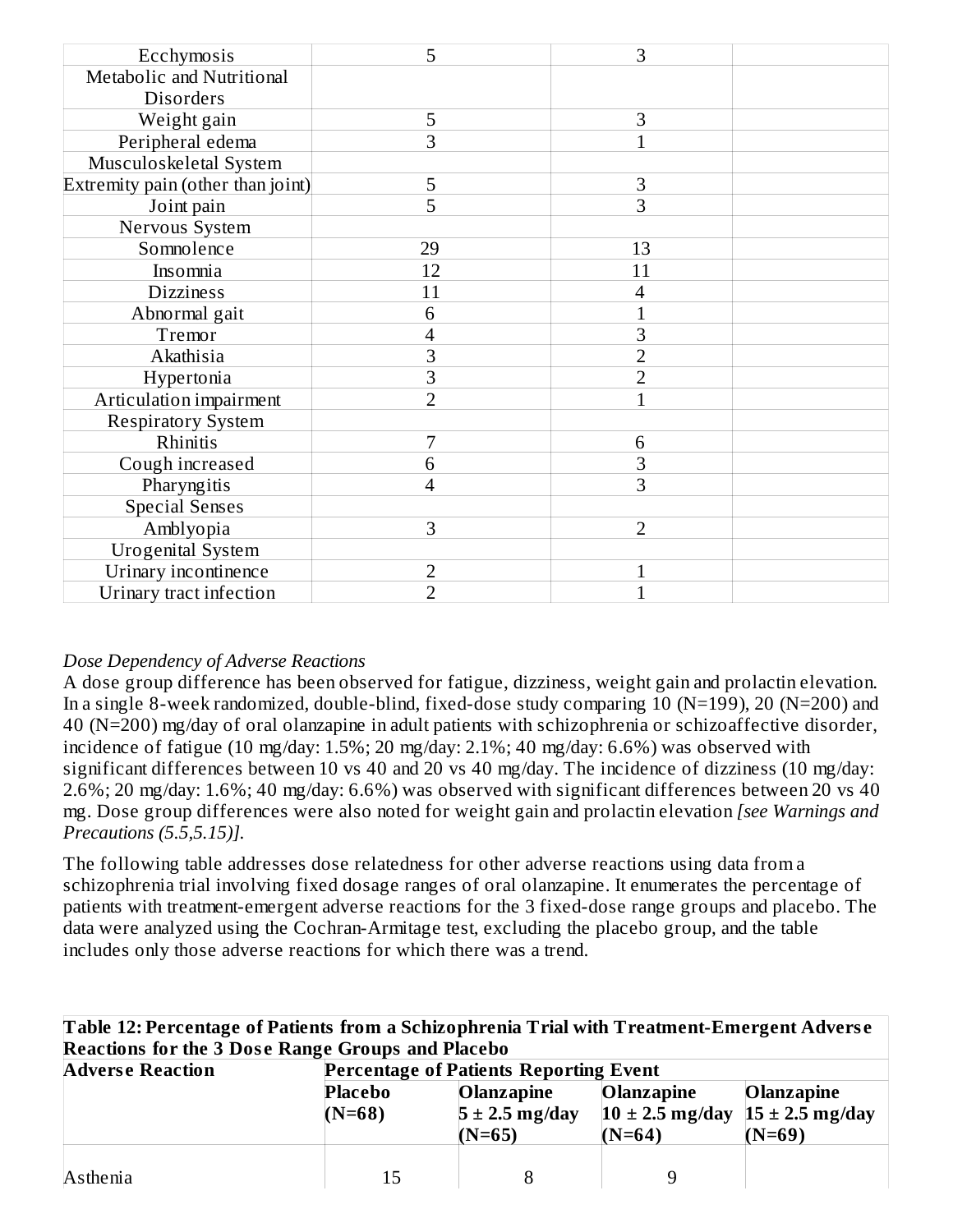|            |    |                  |                | 20 |
|------------|----|------------------|----------------|----|
| Dry mouth  | 4  | 3                | 5              | 13 |
| Nausea     | 9  | $\boldsymbol{0}$ | $\overline{2}$ |    |
| Somnolence | 16 | 20               | 30             | 39 |
| Tremor     | 3  | 0                |                |    |

*Commonly Observed Adverse Reactions in Short-Term Trials of Oral Olanzapine as Adjunct to Lithium or Valproate*

In the bipolar I disorder (manic or mixed episodes) adjunct placebo-controlled trials, the most commonly observed adverse reactions associated with the combination of olanzapine and lithium or valproate (incidence of ≥5% and at least twice placebo) were:

| <b>Table 13: Common Treatment-Emergent Adverse Reactions Associated</b><br>with the Use of Oral Olanzapine in 6-Week Adjunct to Lithium or<br>Valproate Trials - Bipolar I Disorder (Manic or Mixed Episodes) |                                                   |           |  |
|---------------------------------------------------------------------------------------------------------------------------------------------------------------------------------------------------------------|---------------------------------------------------|-----------|--|
| <b>Adverse Reaction</b>                                                                                                                                                                                       | <b>Percentage of Patients Reporting Event</b>     |           |  |
|                                                                                                                                                                                                               | Olanzapine with lithium   Placebo with lithium or |           |  |
|                                                                                                                                                                                                               | or valproate                                      | valproate |  |
|                                                                                                                                                                                                               | $(N=229)$                                         | $(N=115)$ |  |
| Dry mouth                                                                                                                                                                                                     | 32                                                |           |  |
| Weight gain                                                                                                                                                                                                   | 26                                                |           |  |
| Increased appetite                                                                                                                                                                                            | 24                                                | 8         |  |
| <b>Dizziness</b>                                                                                                                                                                                              | 14                                                | 7         |  |
| Back pain                                                                                                                                                                                                     | 8                                                 |           |  |
| Constipation                                                                                                                                                                                                  | 8                                                 |           |  |
| Speech disorder                                                                                                                                                                                               | 7                                                 |           |  |
| Increased salivation                                                                                                                                                                                          | 6                                                 |           |  |
| Amnesia                                                                                                                                                                                                       | 5                                                 |           |  |
| Paresthesia                                                                                                                                                                                                   | 5                                                 | ר         |  |

*Adverse Reactions Occurring at an Incidence of 2% or More among Oral Olanzapine-Treated Patients in Short-Term Trials of Olanzapine as Adjunct to Lithium or Valproate*

Table 14 enumerates the incidence, rounded to the nearest percent, of treatment-emergent adverse reactions that occurred in 2% or more of patients treated with the combination of olanzapine (doses  $\geq 5$ mg/day) and lithium or valproate and with incidence greater than lithium or valproate alone who participated in the acute phase of placebo-controlled combination trials.

**Table 14: Treatment-Emergent Advers e Reactions:Incidence in Short-Term, Placebo-Controlled Clinical Trials of Oral Olanzapine as Adjunct to Lithium or Valproate Body System/Advers e Reaction Percentage of Patients Reporting Event**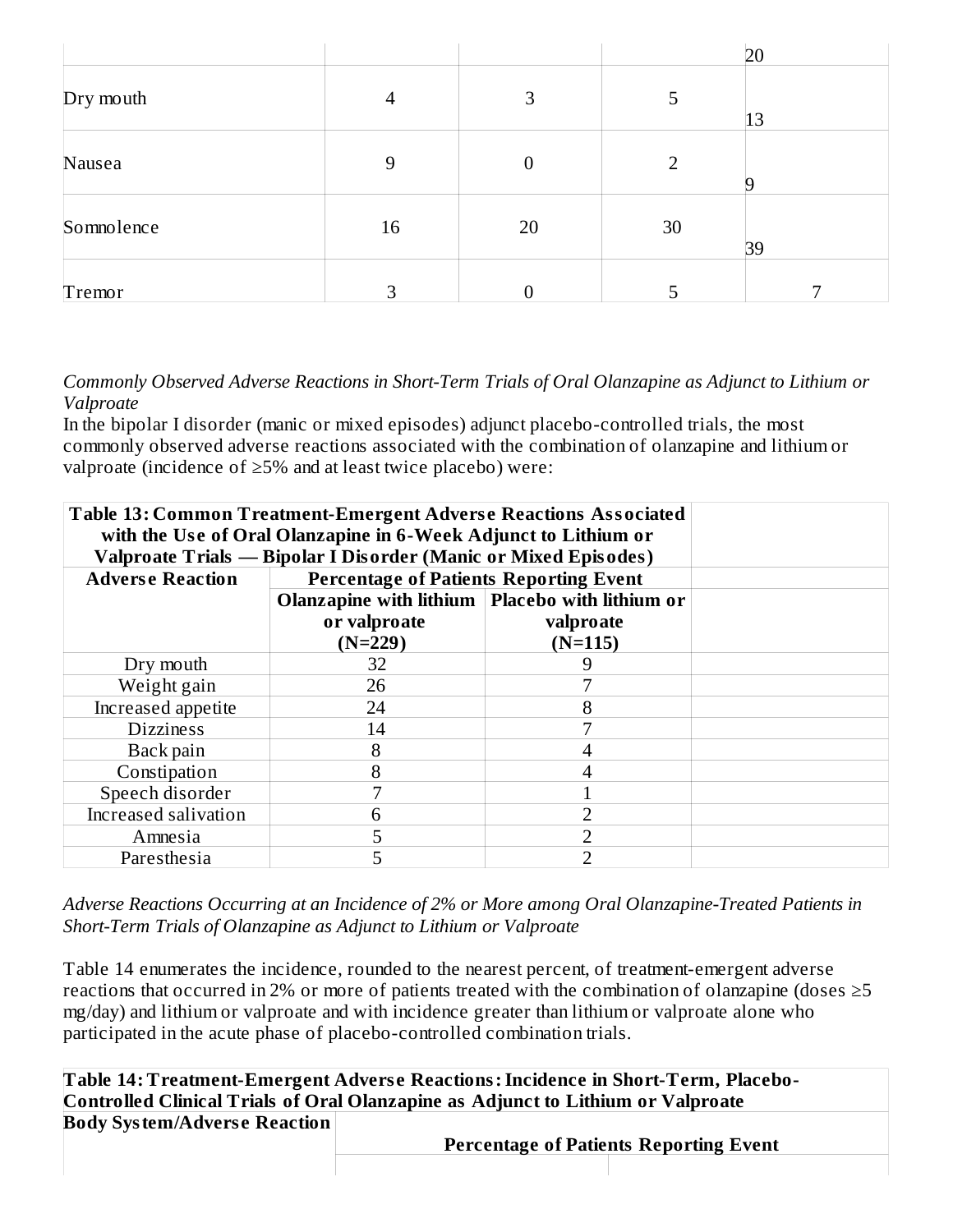|                                                      | Olanzapine with lithium or<br>valproate (N=229) | Placebo with lithium or valproate<br>$(N=115)$ |
|------------------------------------------------------|-------------------------------------------------|------------------------------------------------|
| <b>Body as a Whole</b>                               |                                                 |                                                |
| Asthenia                                             |                                                 |                                                |
|                                                      | 18                                              | 13                                             |
| Back pain                                            | $\, 8$                                          | $\overline{\mathcal{A}}$                       |
| Accidental injury                                    |                                                 |                                                |
|                                                      | $\overline{4}$                                  | $\overline{2}$                                 |
| Chest pain                                           |                                                 |                                                |
|                                                      | $\,$ 3 $\,$                                     | $\overline{2}$                                 |
| Cardiovas cular System                               |                                                 |                                                |
| Hypertension                                         | $\overline{2}$                                  | $\mathbf 1$                                    |
| Digestive System                                     |                                                 |                                                |
| Dry mouth                                            |                                                 |                                                |
|                                                      | 32                                              | $\overline{9}$                                 |
| Increased appetite                                   |                                                 |                                                |
| Thirst                                               | 24                                              | $\, 8$                                         |
|                                                      | 10                                              | 6                                              |
| Constipation                                         |                                                 |                                                |
|                                                      | 8                                               | $\overline{\mathcal{L}}$                       |
| Increased salivation                                 |                                                 |                                                |
|                                                      | 6                                               | $\overline{2}$                                 |
| <b>Metabolic and Nutritional</b><br><b>Disorders</b> |                                                 |                                                |
| Weight gain                                          |                                                 |                                                |
|                                                      | 26                                              | 7                                              |
| Peripheral edema                                     |                                                 |                                                |
|                                                      | 6                                               | $\overline{4}$                                 |
| Edema                                                | $\overline{2}$                                  | $\mathbf{1}$                                   |
| <b>Nervous System</b>                                |                                                 |                                                |
| Somnolence                                           |                                                 |                                                |
|                                                      | 52                                              | $27\,$                                         |
| Tremor                                               |                                                 |                                                |
|                                                      | 23                                              | $13\,$                                         |
| Depression                                           | 18                                              | 17                                             |
| <b>Dizziness</b>                                     |                                                 |                                                |
|                                                      | $14\,$                                          | 7                                              |
| Speech disorder                                      |                                                 |                                                |
|                                                      | $\overline{7}$                                  | 1                                              |
| Amnesia                                              | 5                                               | $\overline{2}$                                 |
| Paresthesia                                          |                                                 |                                                |
|                                                      | 5                                               | $\overline{2}$                                 |
| Apathy                                               |                                                 |                                                |
|                                                      | $\overline{4}$                                  | $\,$ 3 $\,$                                    |
| Confusion                                            |                                                 |                                                |
| Euphoria                                             | 4                                               | $\mathbf{1}$                                   |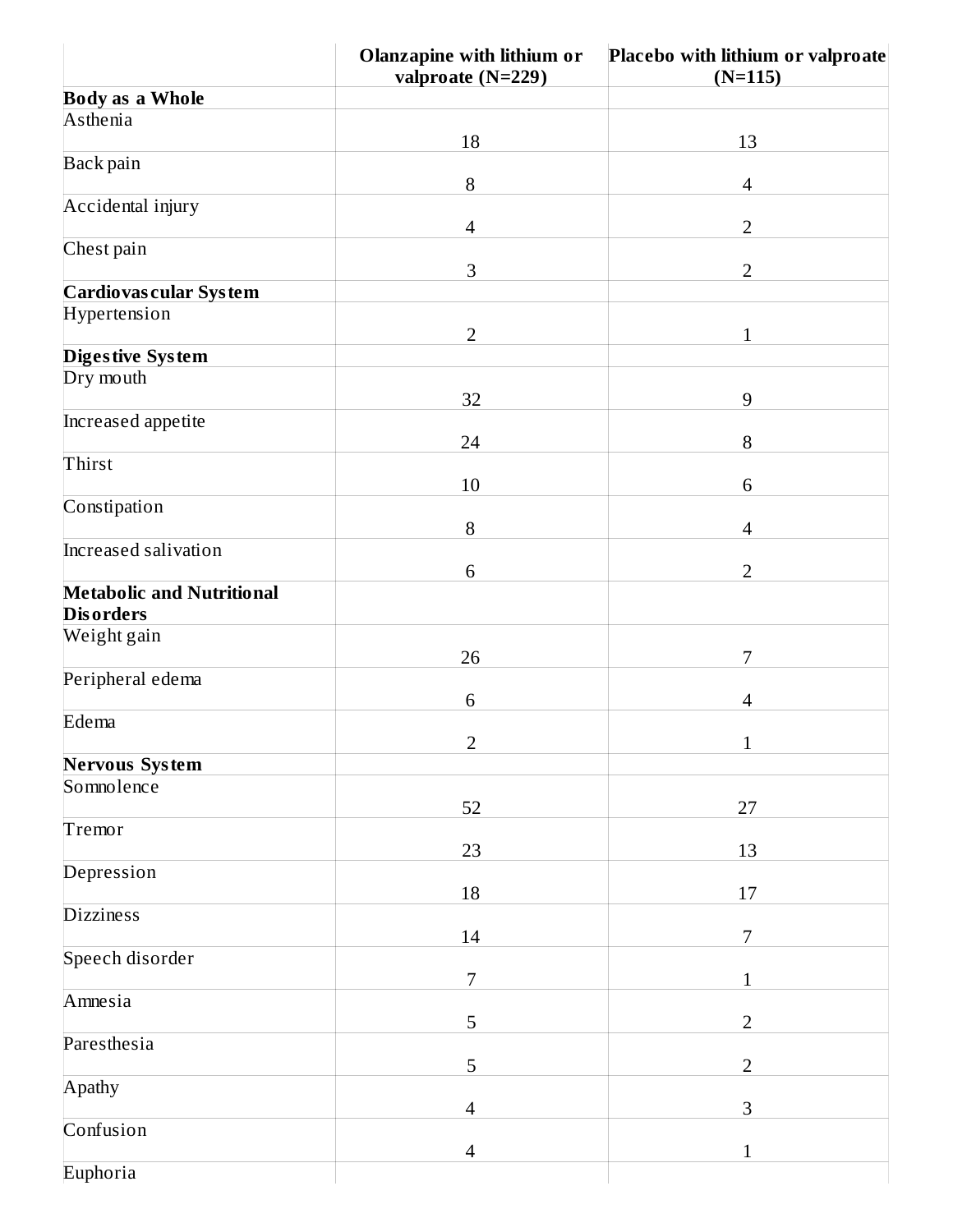|                            | 3              | $\overline{2}$   |
|----------------------------|----------------|------------------|
| Incoordination             |                |                  |
|                            | $\overline{2}$ | $\overline{0}$   |
| <b>Respiratory System</b>  |                |                  |
| Pharyngitis                |                |                  |
|                            | $\overline{4}$ | $\mathbf{1}$     |
| Dyspnea                    |                |                  |
|                            | 3              | $\mathbf{1}$     |
| <b>Skin and Appendages</b> |                |                  |
| Sweating                   |                |                  |
|                            | 3              |                  |
| Acne                       |                |                  |
|                            | $\overline{2}$ | $\theta$         |
| Dry skin                   |                |                  |
|                            | $\overline{2}$ | $\theta$         |
| <b>Special Senses</b>      |                |                  |
| Amblyopia                  |                |                  |
|                            | 9              | 5                |
| Abnormal vision            |                |                  |
|                            | $\overline{2}$ | $\boldsymbol{0}$ |
| <b>Urogenital System</b>   |                |                  |
| Dysmenorrhea <sup>a</sup>  |                |                  |
|                            | $\overline{2}$ | $\overline{0}$   |
| Vaginitis <sup>a</sup>     |                |                  |
|                            | $\overline{2}$ | $\theta$         |

aDenominator used was for females only (olanzapine,  $N=128$ ; placebo,  $N=51$ ). For specific information about the adverse reactions observed with lithium or valproate, refer to the Adverse Reactions section of the package inserts for these other products.

#### **Extrapyramidal Symptoms**

The following table enumerates the percentage of patients with treatment-emergent extrapyramidal symptoms as assessed by categorical analyses of formal rating scales during acute therapy in a controlled clinical trial comparing oral olanzapine at 3 fixed doses with placebo in the treatment of schizophrenia in a 6-week trial.

**Table 16: Treatment-Emergent Extrapyramidal Symptoms Ass ess ed by Rating Scales Incidence in a Fixed Dosage Range, Placebo-Controlled Clinical Trial of Oral Olanzapine in Schizophrenia — Acute Phas e**

|                           | <b>Percentage of Patients Reporting Event</b> |            |                                        |                     |  |
|---------------------------|-----------------------------------------------|------------|----------------------------------------|---------------------|--|
|                           | Placebo                                       | Olanzapine | <b>Olanzapine</b>                      | <b>Olanzapine</b>   |  |
|                           |                                               |            | $5 \pm 2.5$ mg/day $10 \pm 2.5$ mg/day | $15 \pm 2.5$ mg/day |  |
| Parkinsonism <sup>a</sup> |                                               |            |                                        |                     |  |
| Akathisia <sup>b</sup>    |                                               |            | 19                                     |                     |  |

<sup>a</sup> Percentage of patients with a Simpson-Angus Scale total score >3.

**b** Percentage of patients with a Barnes Akathisia Scale global score ≥2.

The following table enumerates the percentage of patients with treatment-emergent extrapyramidal symptoms as assessed by spontaneously reported adverse reactions during acute therapy in the same controlled clinical trial comparing olanzapine at 3 fixed doses with placebo in the treatment of schizophrenia in a 6-week trial.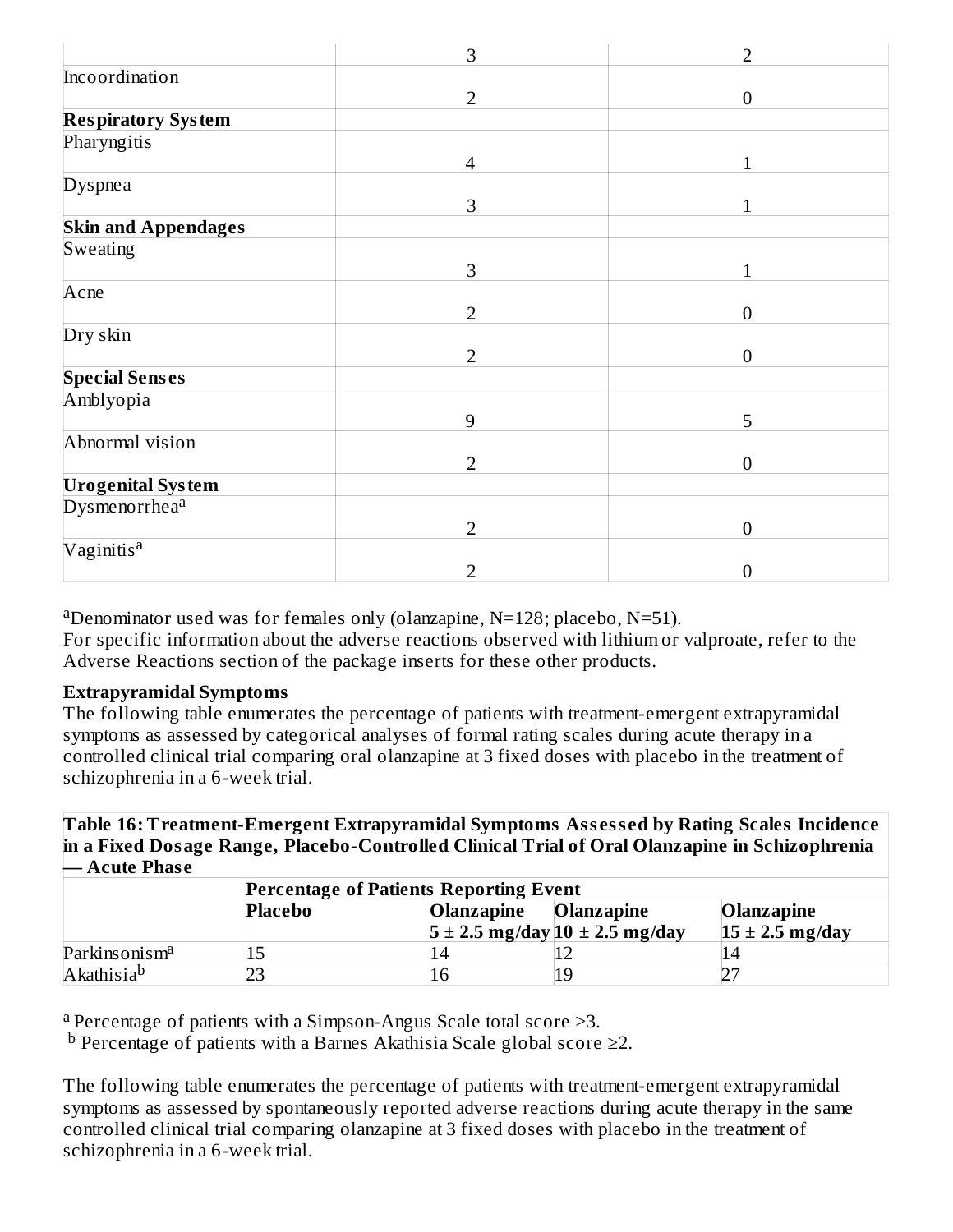Table 17: Treatment-Emergent Extrapyramidal Symptoms Assessed by Adverse Reactions Incidence in a Fixed Dosage Range, Placebo-Controlled Clinical Trial of Oral Olanzapine in Schizophrenia — Acute Phase

|                                  | Percentage of Patients Reporting Event |                                              |                                               |                                               |
|----------------------------------|----------------------------------------|----------------------------------------------|-----------------------------------------------|-----------------------------------------------|
|                                  | Placebo<br>$(N=68)$                    | Olanzapine<br>$5 \pm 2.5$ mg/day<br>$(N=65)$ | Olanzapine<br>$10 \pm 2.5$ mg/day<br>$(N=64)$ | Olanzapine<br>$15 \pm 2.5$ mg/day<br>$(N=69)$ |
| Dystonic events <sup>a</sup>     |                                        |                                              |                                               |                                               |
| Parkinsonism events <sup>b</sup> | 10                                     | 8                                            | 14                                            | 20                                            |
| Akathisia events <sup>c</sup>    |                                        |                                              | 11                                            | 10                                            |
| Dyskinetic events <sup>d</sup>   |                                        |                                              |                                               |                                               |
| Residual events <sup>e</sup>     |                                        |                                              | 5                                             |                                               |
| Any extrapyramidal<br>event      | 16                                     | 15                                           | 25                                            | 32                                            |

<sup>a</sup> Patients with the following COSTART terms were counted in this category: dystonia, generalized spasm, neck rigidity, oculogyric crisis, opisthotonos, torticollis.

<sup>b</sup> Patients with the following COSTART terms were counted in this category: akinesia, cogwheel rigidity, extrapyramidal syndrome, hypertonia, hypokinesia, masked facies, tremor.

 $\textdegree$  Patients with the following COSTART terms were counted in this category: akathisia, hyperkinesia. d Patients with the following COSTART terms were counted in this category: buccoglossal syndrome, choreoathetosis, dyskinesia, tardive dyskinesia.

<sup>e</sup> Patients with the following COSTART terms were counted in this category: movement disorder, myoclonus, twitching.

The following table enumerates the percentage of adolescent patients with treatment-emergent extrapyramidal symptoms as assessed by spontaneously reported adverse reactions during acute therapy (dose range: 2.5 to 20 mg/day).

**Table 18: Treatment-Emergent Extrapyramidal Symptoms Ass ess ed by Advers e Reactions Incidence in Placebo-Controlled Clinical Trials of Oral Olanzapine in Schizophrenia and Bipolar I Disorder — Adoles cents**

**Percentage of Patients Reporting Event**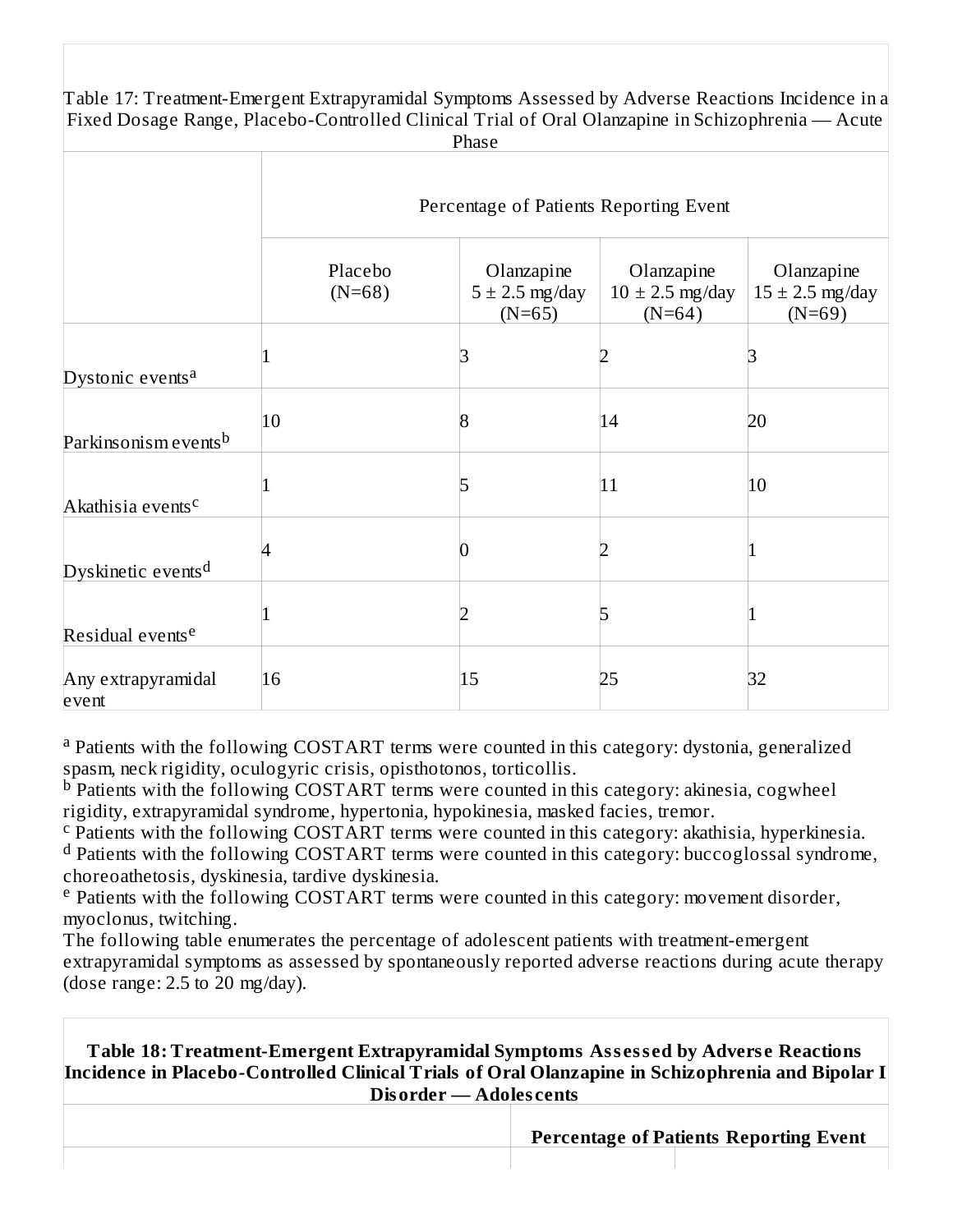|                          | <b>Placebo</b> | <b>Olanzapine</b> |
|--------------------------|----------------|-------------------|
| Categories <sup>a</sup>  |                |                   |
|                          | $(N=89)$       | $(N=179)$         |
| Dystonic events          |                |                   |
|                          | $\overline{0}$ |                   |
| Parkinsonism events      |                |                   |
|                          | $\overline{2}$ |                   |
| Akathisia events         |                |                   |
|                          | 4              | 6                 |
| Dyskinetic events        |                |                   |
|                          | $\Omega$       |                   |
| Nonspecific events       |                |                   |
|                          | 0              | $\overline{4}$    |
| Any extrapyramidal event |                |                   |
|                          | 6              | 10                |

<sup>a</sup>Categories are based on Standard MedDRA Queries (SMQ) for extrapyramidal symptoms as defined in MedDRA version 12.0.

*Dystonia, Class Effect:* Symptoms of dystonia, prolonged abnormal contractions of muscle groups, may occur in susceptible individuals during the first few days of treatment. Dystonic symptoms include: spasm of the neck muscles, sometimes progressing to tightness of the throat, swallowing difficulty, difficulty breathing, and/or protrusion of the tongue. While these symptoms can occur at low doses, the frequency and severity are greater with high potency and at higher doses of first generation antipsychotic drugs. In general, an elevated risk of acute dystonia may be observed in males and younger age groups receiving antipsychotics; however, events of dystonia have been reported infrequently (<1%) with olanzapine use.

#### **Other Advers e Reactions**

Other Adverse Reactions Observed During the Clinical Trial Evaluation of Oral Olanzapine Following is a list of treatment-emergent adverse reactions reported by patients treated with oral olanzapine (at multiple doses  $\geq 1$  mg/day) in clinical trials. This listing is not intended to include reactions (1) already listed in previous tables or elsewhere in labeling, (2) for which a drug cause was remote, (3) which were so general as to be uninformative, (4) which were not considered to have significant clinical implications, or (5) which occurred at a rate equal to or less than placebo. Reactions are classified by body system using the following definitions: frequent adverse reactions are those occurring in at least 1/100 patients; infrequent adverse reactions are those occurring in 1/100 to 1/1000 patients; rare reactions are those occurring in fewer than 1/1000 patients.

**Body as a Whole** — *Infrequent*: chills, face edema, photosensitivity reaction, suicide attempt<sup>1</sup>; *Rare:* chills and fever, hangover effect, sudden death<sup>1</sup>.

**Cardiovas cular System** — *Infrequent:* cerebrovascular accident, vasodilatation.

**Digestive System** — *Infrequent:* abdominal distension, nausea and vomiting, tongue edema; *Rare:* ileus, intestinal obstruction, liver fatty deposit.

**Hemic and Lymphatic System** — *Infrequent:* thrombocytopenia.

**Metabolic and Nutritional Disorders** — *frequent:* alkaline phosphatase increased; *Infrequent:* bilirubinemia, hypoproteinemia.

**Mus culoskeletal System** — *Rare*: osteoporosis.

**Nervous System** — *Infrequent:* ataxia, dysarthria, libido decreased, stupor; *Rare:* coma.

**Respiratory System** — *Infrequent:* epistaxis; *Rare:* lung edema.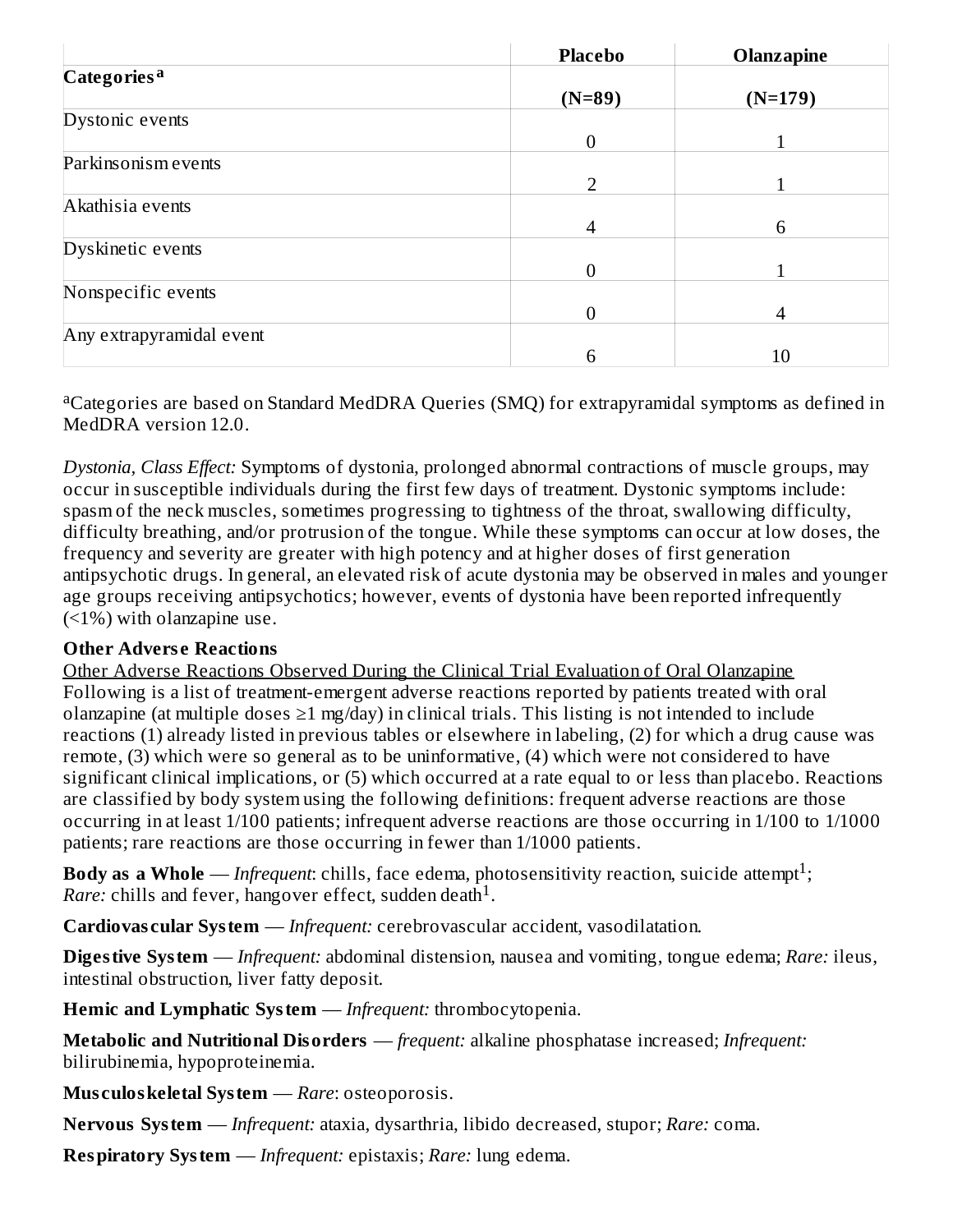**Skin and Appendages** — *Infrequent*: alopecia.

**Special Sens es** — *Infrequent*: abnormality of accommodation, dry eyes; *Rare:* mydriasis.

 $\bf{U}$ ro $\bf{g}$ enital  $\bf{S}$ ystem — *Infrequent:* amenorrhea $^2$ , breast pain, decreased menstruation, impotence $^2$ , increased menstruation<sup>2</sup>, menorrhagia<sup>2</sup>, metrorrhagia<sup>2</sup>, polyuria<sup>2</sup>, urinary frequency, urinary retention, urinary urgency, urination impaired.

 $1$  These terms represent serious adverse events but do not meet the definition for adverse drug reactions. They are included here because of their seriousness.

 $2$  Adjusted for gender.

Clinical Trials in Adolescent Patients (age 13 to 17 years)

*Commonly Observed Adverse Reactions in Oral Olanzapine Short-Term, Placebo-Controlled Trials* Adverse reactions in adolescent patients treated with oral olanzapine (doses  $\geq$ 2.5 mg) reported with an incidence of 5% or more and reported at least twice as frequently as placebo-treated patients are listed in Table 21.

#### **Table 21: Treatment-Emergent Advers e Reactions of ≥5% Incidence among Adoles cents (13-17 Years Old) with Schizophrenia or Bipolar I Disorder (Manic or Mixed Episodes)**

| <b>Adverse Reactions</b>    | <b>Percentage of Patients Reporting Event</b>   |                                           |                         |                            |  |
|-----------------------------|-------------------------------------------------|-------------------------------------------|-------------------------|----------------------------|--|
|                             | <b>6 Week Trial</b><br>% Schizophrenia Patients | <b>3 Week Trial</b><br>% Bipolar Patients |                         |                            |  |
|                             | Olanzapine<br>$(N=72)$                          | <b>Placebo</b><br>$(N=35)$                | Olanzapine<br>$(N=107)$ | <b>Placebo</b><br>$(N=54)$ |  |
| Sedation <sup>a</sup>       | 39                                              | 9                                         | 48                      | 9                          |  |
| Weight increased            | 31                                              | 9                                         | 29                      | 4                          |  |
| Headache                    | 17                                              | 6                                         | 17                      | 17                         |  |
| Increased appetite          | 17                                              | 9                                         | 29                      | 4                          |  |
| <b>Dizziness</b>            | 8                                               | 3                                         | 7                       | $\overline{2}$             |  |
| Abdominal pain <sup>b</sup> | 6                                               | 3                                         | 6                       | 7                          |  |
| Pain in extremity           | 6                                               | 3                                         | 5                       | $\boldsymbol{0}$           |  |
| Fatigue                     | 3                                               | 3                                         | 14                      | 6                          |  |
| Dry mouth                   | 4                                               | $\boldsymbol{0}$                          | 7                       | $\boldsymbol{0}$           |  |

<sup>a</sup> Patients with the following MedDRA terms were counted in this category: hypersomnia, lethargy, sedation, somnolence.

 $^{\rm b}$  Patients with the following MedDRA terms were counted in this category: abdominal pain, abdominal pain lower, abdominal pain upper.

*Adverse Reactions Occurring at an Incidence of 2% or More among Oral Olanzapine-Treated Patients in Short-Term (3-6 weeks), Placebo-Controlled Trials*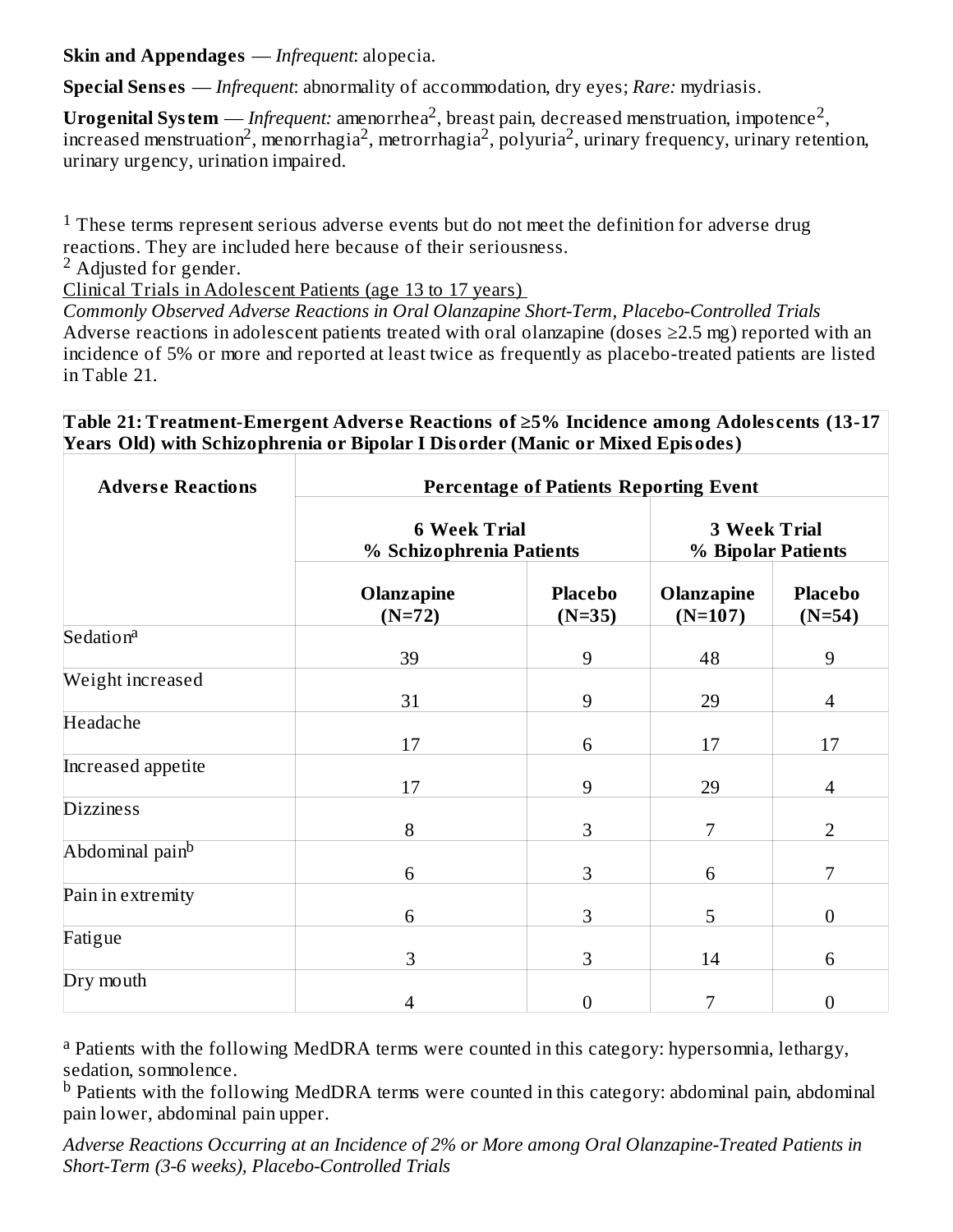Adverse reactions in adolescent patients treated with oral olanzapine (doses  $\geq$ 2.5 mg) reported with an incidence of 2% or more and greater than placebo are listed in Table 22.

**Table 22: Treatment-Emergent Advers e Reactions of ≥2% Incidence among Adoles cents (13-17 Years Old) (Combined Incidence from Short-Term, Placebo-Controlled Clinical Trials of Schizophrenia or Bipolar I Disorder [Manic or Mixed Episodes])**

| <b>Adverse Reaction</b>                  | <b>Percentage of Patients Reporting Event</b> |                            |  |  |
|------------------------------------------|-----------------------------------------------|----------------------------|--|--|
|                                          | Olanzapine<br>$(N=179)$                       | <b>Placebo</b><br>$(N=89)$ |  |  |
| Sedation <sup>a</sup>                    | 44                                            | 9                          |  |  |
| Weight increased                         | 30                                            | 6                          |  |  |
| Increased appetite                       | 24                                            | 6                          |  |  |
| Headache                                 | 17                                            | 12                         |  |  |
| Fatigue                                  | 9                                             | 4                          |  |  |
| <b>Dizziness</b>                         |                                               |                            |  |  |
| Dry mouth                                | h                                             |                            |  |  |
| Pain in extremity                        | 5                                             |                            |  |  |
| Constipation                             |                                               |                            |  |  |
| Nasopharyngitis                          |                                               | フ                          |  |  |
| Diarrhea                                 | З                                             | 0                          |  |  |
| Restlessness                             |                                               |                            |  |  |
| Liver enzymes increased <sup>b</sup>     | 8                                             |                            |  |  |
| <b>Dyspepsia</b>                         | З                                             |                            |  |  |
| Epistaxis                                |                                               |                            |  |  |
| Respiratory tract infection <sup>c</sup> |                                               |                            |  |  |
| Sinusitis                                |                                               | 0                          |  |  |
| Arthralgia                               |                                               |                            |  |  |
| Musculoskeletal stiffness                |                                               | 0                          |  |  |

<sup>a</sup> Patients with the following MedDRA terms were counted in this category: hypersomnia, lethargy, sedation, somnolence.

 $^{\rm b}$  The terms alanine aminotransferase (ALT), aspartate aminotransferase (AST), and hepatic enzyme were combined under liver enzymes.

 $\rm ^c$  Patients with the following MedDRA terms were counted in this category: lower respiratory tract infection, respiratory tract infection, respiratory tract infection viral, upper respiratory tract infection, viral upper respiratory tract infection.

#### **Vital Signs and Laboratory Studies**

Vital Sign Changes — Oral olanzapine was associated with orthostatic hypotension and tachycardia in clinical trials. *[see Warnings and Precautions (5)].*

#### Laboratory Changes

*Olanzapine Monotherapy in Adults:* An assessment of the premarketing experience for olanzapine revealed an association with asymptomatic increases in ALT, AST, and GGT. Within the original premarketing database of about 2400 adult patients with baseline ALT ≤90 IU/L, the incidence of ALT elevations to >200 IU/L was 2% (50/2381). None of these patients experienced jaundice or other symptoms attributable to liver impairment and most had transient changes that tended to normalize while olanzapine treatment was continued.

In placebo-controlled olanzapine monotherapy studies in adults, clinically significant ALT elevations (change from <3 times the upper limit of normal [ULN] at baseline to  $\geq$ 3 times ULN) were observed in 5% (77/1426) of patients exposed to olanzapine compared to 1% (10/1187) of patients exposed to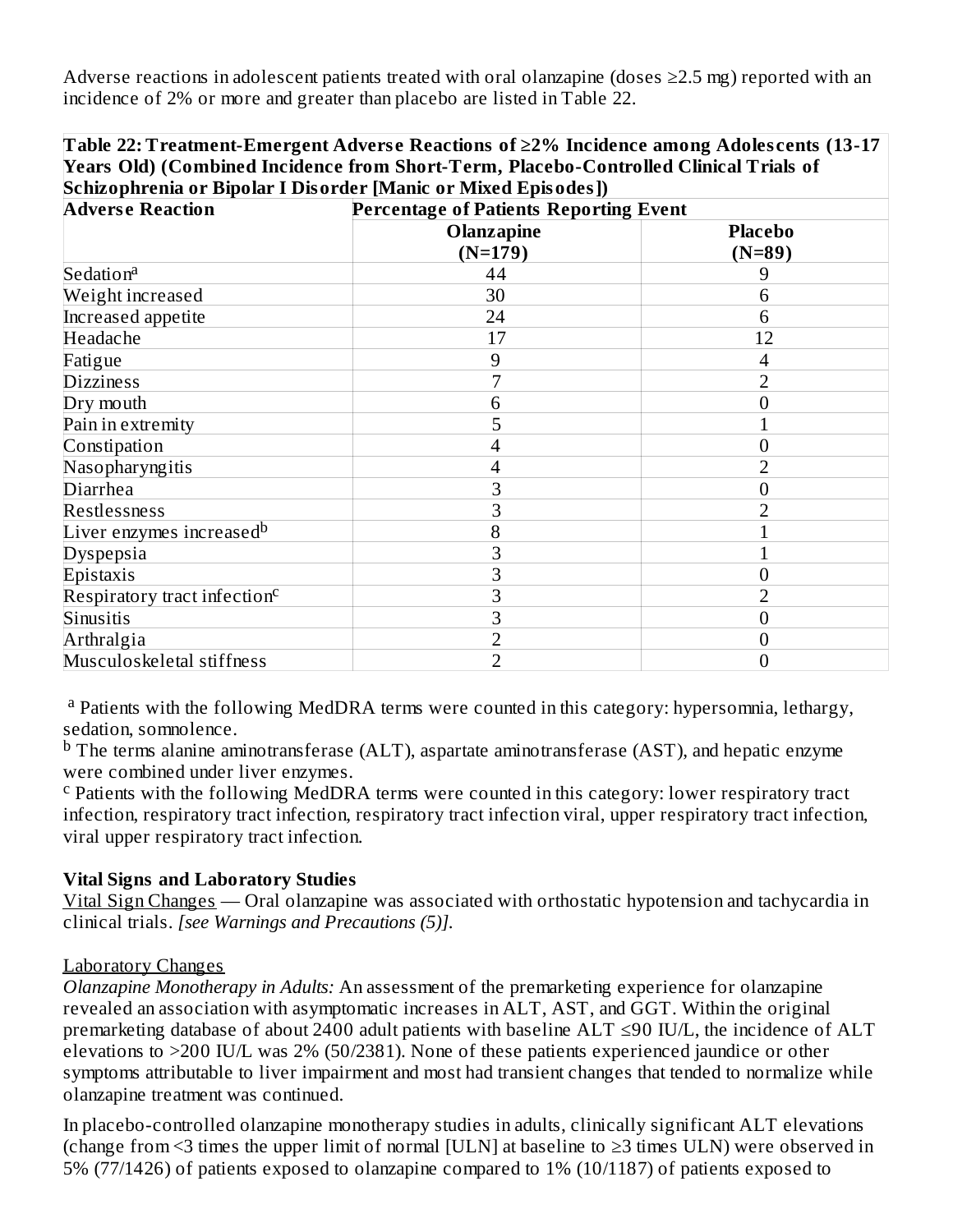placebo. ALT elevations ≥5 times ULN were observed in 2% (29/1438) of olanzapine-treated patients, compared to 0.3% (4/1196) of placebo-treated patients. ALT values returned to normal, or were decreasing, at last follow-up in the majority of patients who either continued treatment with olanzapine or discontinued olanzapine. No patient with elevated ALT values experienced jaundice, liver failure, or met the criteria for Hy's Rule.

From an analysis of the laboratory data in an integrated database of 41 completed clinical studies in adult patients treated with oral olanzapine, high GGT levels were recorded in ≥1% (88/5245) of patients.

Caution should be exercised in patients with signs and symptoms of hepatic impairment, in patients with pre-existing conditions associated with limited hepatic functional reserve, and in patients who are being treated with potentially hepatotoxic drugs.

Olanzapine administration was also associated with increases in serum prolactin *[see Warnings and Precautions (5.15)]*, with an asymptomatic elevation of the eosinophil count in 0.3% of patients, and with an increase in CPK.

From an analysis of the laboratory data in an integrated database of 41 completed clinical studies in adult patients treated with oral olanzapine, elevated uric acid was recorded in ≥3% (171/4641) of patients.

*Olanzapine Monotherapy in Adolescents:* In placebo-controlled clinical trials of adolescent patients with schizophrenia or bipolar I disorder (manic or mixed episodes), greater frequencies for the following treatment-emergent findings, at anytime, were observed in laboratory analytes compared to placebo: elevated ALT (≥3X ULN in patients with ALT at baseline <3X ULN), (12% vs 2%); elevated AST (28% vs 4%); low total bilirubin (22% vs 7%); elevated GGT (10% vs 1%); and elevated prolactin (47% vs 7%).

In placebo-controlled olanzapine monotherapy studies in adolescents, clinically significant ALT elevations (change from <3 times ULN at baseline to ≥3 times ULN) were observed in 12% (22/192) of patients exposed to olanzapine compared to 2% (2/109) of patients exposed to placebo. ALT elevations ≥5 times ULN were observed in 4% (8/192) of olanzapine-treated patients, compared to 1% (1/109) of placebo-treated patients. ALT values returned to normal, or were decreasing, at last follow-up in the majority of patients who either continued treatment with olanzapine or discontinued olanzapine. No adolescent patient with elevated ALT values experienced jaundice, liver failure, or met the criteria for Hy's Rule.

ECG Changes — In pooled studies of adults as well as pooled studies of adolescents, there were no significant differences between olanzapine and placebo in the proportions of patients experiencing potentially important changes in ECG parameters, including QT, QTc (Fridericia corrected), and PR intervals. Olanzapine use was associated with a mean increase in heart rate compared to placebo (adults: +2.4 beats per minute vs no change with placebo; adolescents: +6.3 beats per minute vs -5.1 beats per minute with placebo). This increase in heart rate may be related to olanzapine's potential for inducing orthostatic changes *[see Warnings and Precautions (5. 7)]*

#### **6.2 Postmarketing Experience**

The following adverse reactions have been identified during post-approval use of olanzapine. Because these reactions are reported voluntarily from a population of uncertain size, it is difficult to reliably estimate their frequency or evaluate a causal relationship to drug exposure.

Adverse reactions reported since market introduction that were temporally (but not necessarily causally) related to olanzapine therapy include the following: allergic reaction (e.g., anaphylactoid reaction, angioedema, pruritus or urticaria), cholestatic or mixed liver injury, diabetic coma, diabetic ketoacidosis, discontinuation reaction (diaphoresis, nausea or vomiting), Drug Reaction with Eosinophilia and Systemic Symptoms (DRESS), hepatitis, jaundice, neutropenia, pancreatitis, priapism, rash, restless legs syndrome, rhabdomyolysis, salivary hypersecretion, stuttering<sup>1</sup>, and venous thromboembolic events (including pulmonary embolism and deep venous thrombosis). Random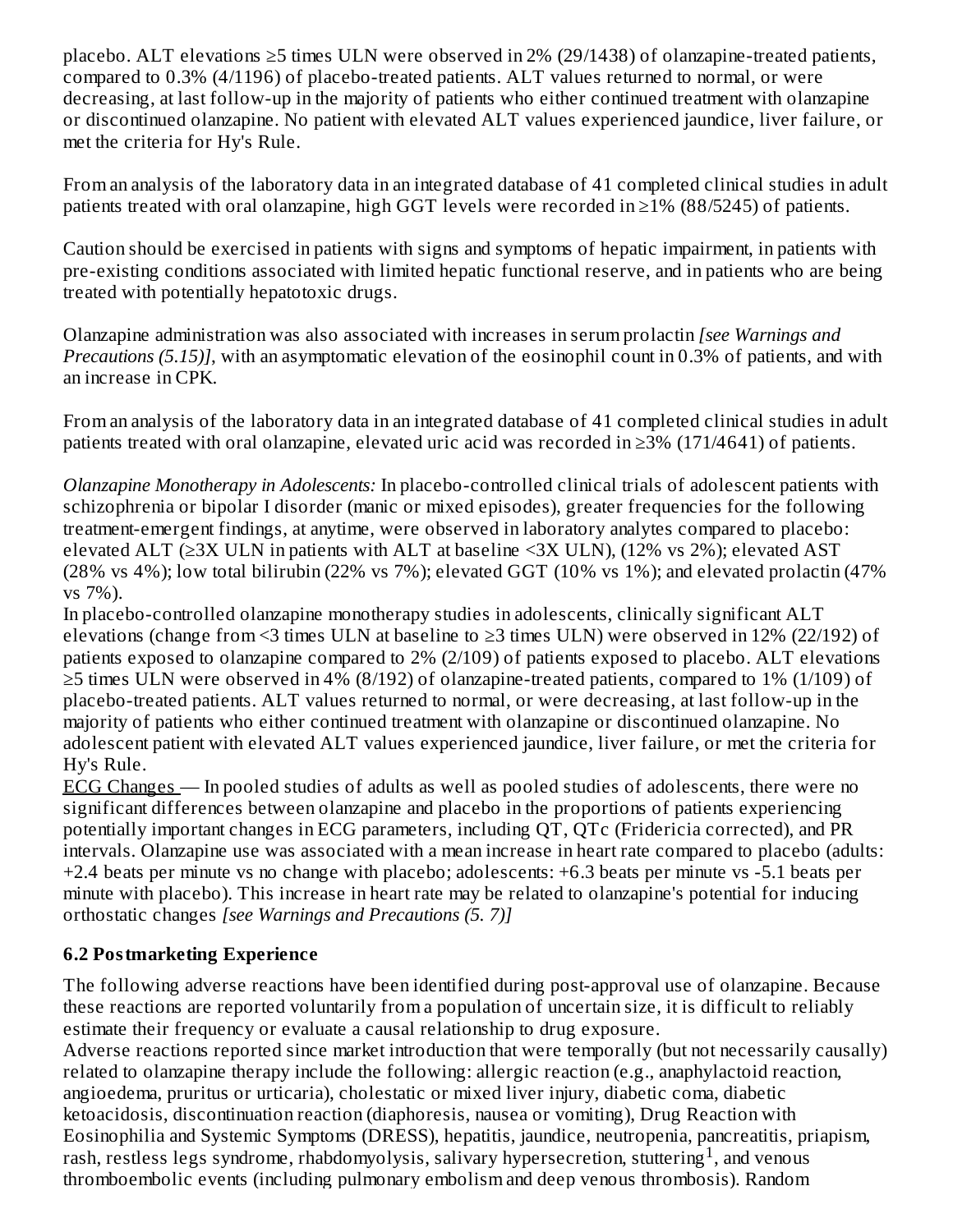thromboembolic events (including pulmonary embolism and deep venous thrombosis). Random cholesterol levels of ≥240 mg/dL and random triglyceride levels of ≥1000 mg/dL have been reported.  $1$  Stuttering was only studied in oral and long acting injection (LAI) formulations.

#### **7 DRUG INTERACTIONS**

The risks of using olanzapine in combination with other drugs have not been extensively evaluated in systematic studies

#### **7.1 Potential for Other Drugs to Affect Olanzapine**

Diazepam — The co-administration of diazepam with olanzapine potentiated the orthostatic hypotension observed with olanzapine *[see Drug Interactions (7.2)]*.

Cimetidine and Antacids — Single doses of cimetidine (800 mg) or aluminum- and magnesiumcontaining antacids did not affect the oral bioavailability of olanzapine.

Inducers of CYP1A2 — Carbamazepine therapy (200 mg bid) causes an approximately 50% increase in the clearance of olanzapine. This increase is likely due to the fact that carbamazepine is a potent inducer of CYP1A2 activity. Higher daily doses of carbamazepine may cause an even greater increase in olanzapine clearance.

Alcohol — Ethanol (45 mg/70 kg single dose) did not have an effect on olanzapine pharmacokinetics. The co-administration of alcohol (i.e., ethanol) with olanzapine potentiated the orthostatic hypotension observed with olanzapine *[see Drug Interactions (7.2)]*.

#### Inhibitors of CYP1A2

*Fluvoxamine:* Fluvoxamine, a CYP1A2 inhibitor, decreases the clearance of olanzapine. This results in a mean increase in olanzapine  $\rm{C_{max}}$  following fluvoxamine of 54% in female nonsmokers and 77% in male smokers. The mean increase in olanzapine AUC is 52% and 108%, respectively. Lower doses of olanzapine should be considered in patients receiving concomitant treatment with fluvoxamine.

#### Inhibitors of CYP2D6

*Fluoxetine:* Fluoxetine (60 mg single dose or 60 mg daily dose for 8 days) causes a small (mean 16%) increase in the maximum concentration of olanzapine and a small (mean 16%) decrease in olanzapine clearance. The magnitude of the impact of this factor is small in comparison to the overall variability between individuals, and therefore dose modification is not routinely recommended. When using olanzapine and fluoxetine in combination, also refer to the Drug Interactions section of the package insert for Symbyax.

Warfarin — Warfarin (20 mg single dose) did not affect olanzapine pharmacokinetics *[see Drug Interactions (7.2)]*.

Inducers of CYP1A2 or Glucuronyl Transferase — Omeprazole and rifampin may cause an increase in olanzapine clearance.

 $\frac{\text{Charcoal}}{\text{C}^{\text{max}}}$  — The administration of activated charcoal (1 g) reduced the  $\text{C}_{\text{max}}$  and  $\text{AUC}$  of oral olanzapine by about 60%. As peak olanzapine levels are not typically obtained until about 6 hours after dosing, charcoal may be a useful treatment for olanzapine overdose.

Anticholinergic Drugs — Concomitant treatment with olanzapine and other drugs with anticholinergic activity can increase the risk for severe gastrointestinal adverse reactions related to hypomotility. Olanzapine should be used with caution in patients receiving medications having anticholinergic (antimuscarinic) effects [*see Warnings and Precautions (5.14)].*

#### **7.2 Potential for Olanzapine to Affect Other Drugs**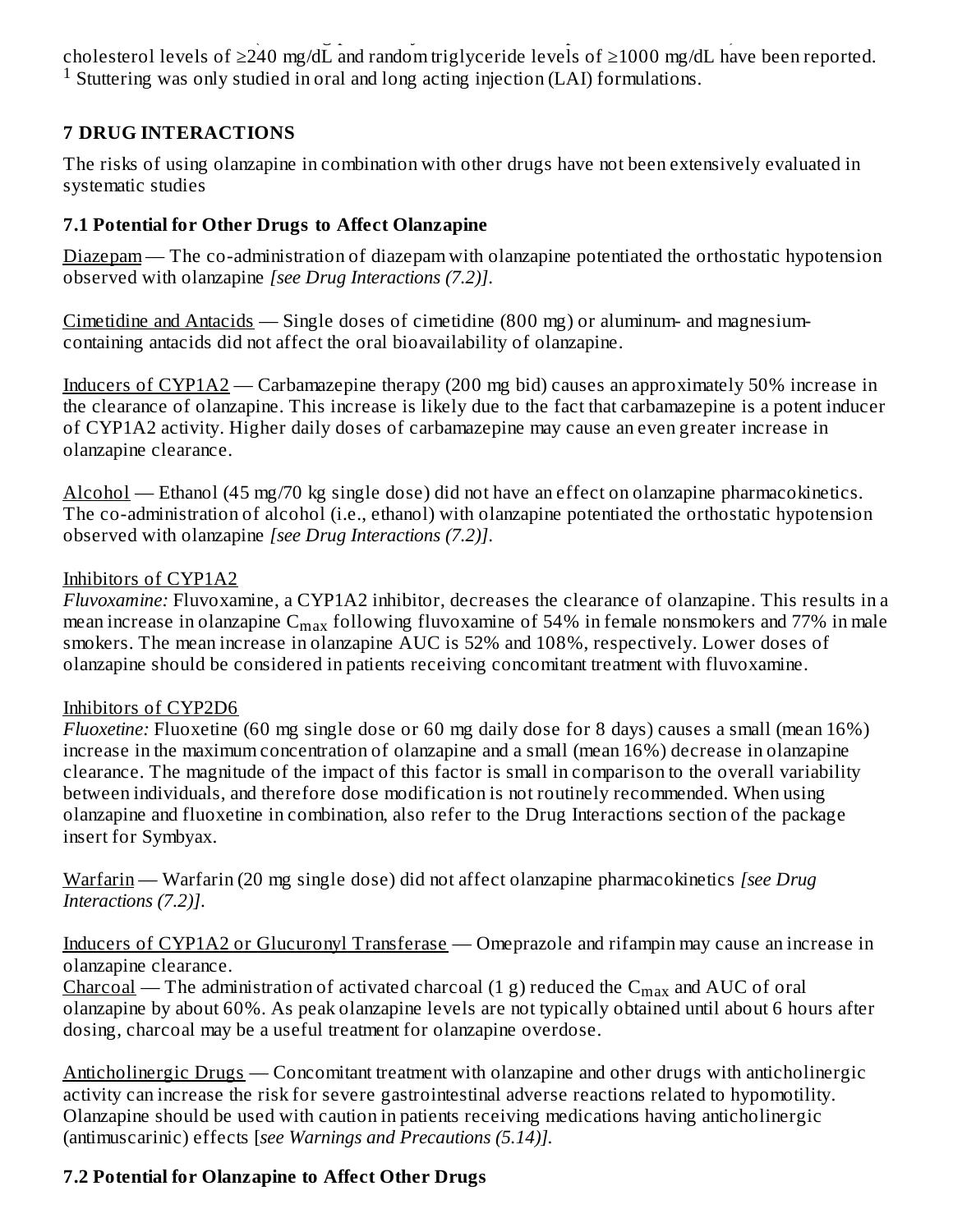CNS Acting Drugs — Given the primary CNS effects of olanzapine, caution should be used when olanzapine is taken in combination with other centrally acting drugs and alcohol.

Antihypertensive Agents — Olanzapine, because of its potential for inducing hypotension, may enhance the effects of certain antihypertensive agents.

Levodopa and Dopamine Agonists — Olanzapine may antagonize the effects of levodopa and dopamine agonists.

Lithium — Multiple doses of olanzapine (10 mg for 8 days) did not influence the kinetics of lithium. Therefore, concomitant olanzapine administration does not require dosage adjustment of lithium *[see Warnings and Precautions (5.16)]*.

Valproate — Olanzapine (10 mg daily for 2 weeks) did not affect the steady state plasma concentrations of valproate. Therefore, concomitant olanzapine administration does not require dosage adjustment of valproate *[see Warnings and Precautions (5.16)]*.

Effect of Olanzapine on Drug Metabolizing Enzymes — In *vitro* studies utilizing human liver microsomes suggest that olanzapine has little potential to inhibit CYP1A2, CYP2C9, CYP2C19, CYP2D6, and CYP3A. Thus, olanzapine is unlikely to cause clinically important drug interactions mediated by these enzymes.

Imipramine — Single doses of olanzapine did not affect the pharmacokinetics of imipramine or its active metabolite desipramine.

Warfarin — Single doses of olanzapine did not affect the pharmacokinetics of warfarin *[see Drug Interactions (7.1)]*.

Diazepam — Olanzapine did not influence the pharmacokinetics of diazepam or its active metabolite Ndesmethyldiazepam. However, diazepam co-administered with olanzapine increased the orthostatic hypotension observed with either drug given alone *[see Drug Interactions (7.1)]*.

Alcohol — Multiple doses of olanzapine did not influence the kinetics of ethanol *[see Drug Interactions (7.1)]*.

Biperiden — Multiple doses of olanzapine did not influence the kinetics of biperiden.

Theophylline — Multiple doses of olanzapine did not affect the pharmacokinetics of theophylline or its metabolites.

#### **8 USE IN SPECIFIC POPULATIONS**

When using olanazapine and fluoxetine in combination, also refer to the Use in Specific Populations section of the package insert for Symbyax.

#### **8.1 Pregnancy**

#### *Pregnancy Exposure Registry*

There is a pregnancy exposure registry that monitors pregnancy outcomes in women exposed to atypical antipsychotics, including olanzapine, during pregnancy. Healthcare providers are encouraged to register patients by contacting the National Pregnancy Registry for Atypical Antipsychotics at 1-866- 961-2388 or visit http://womensmentalhealth.org/clinical-and-researchprograms/ pregnancyregistry/.

*Risk Summary*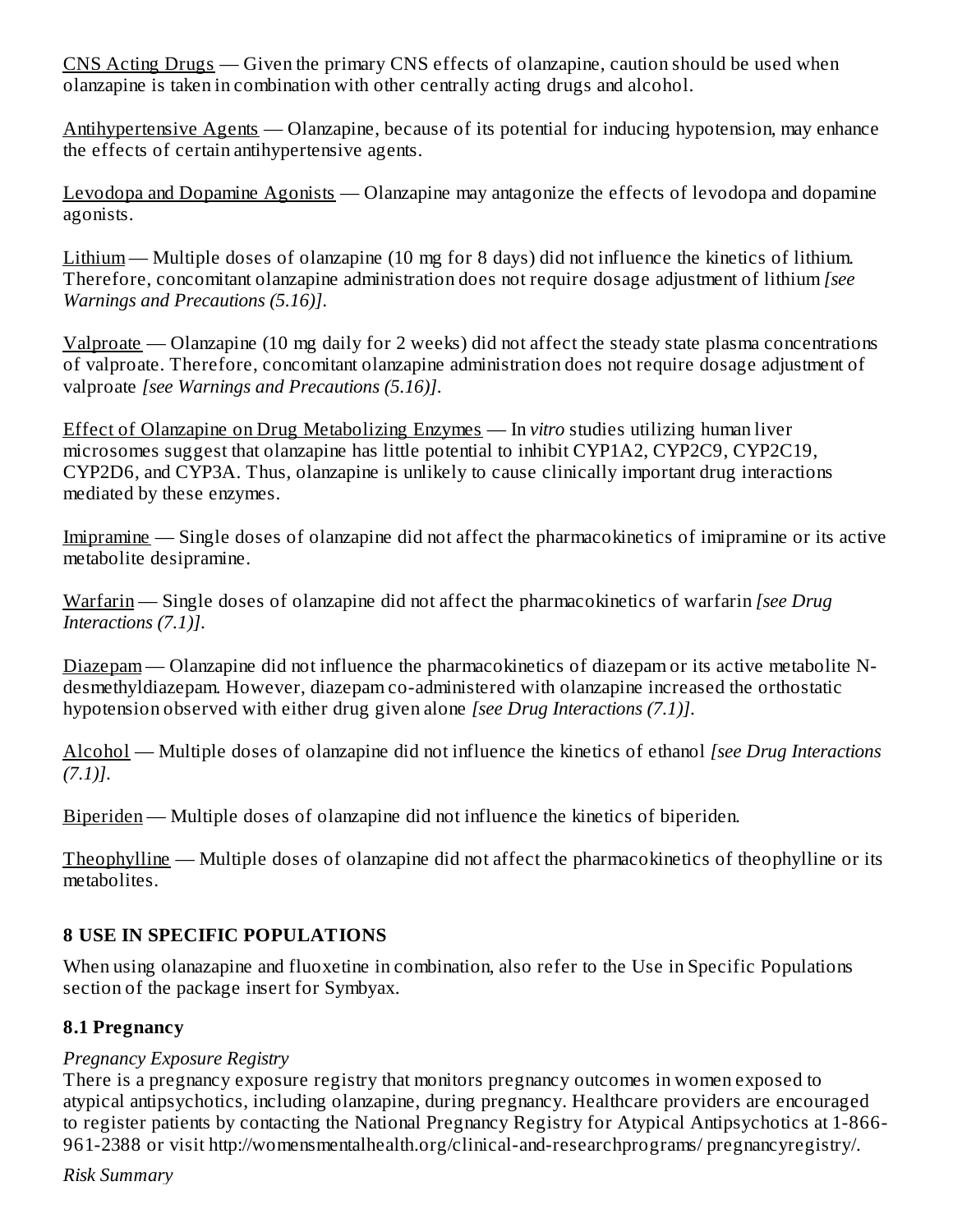Neonates exposed to antipsychotic drugs, including olanzapine, during the third trimester are at risk for extrapyramidal and/or withdrawal symptoms following delivery *(see Clinical Considerations).* Overall available data from published epidemiologic studies of pregnant women exposed to olanzapine have not established a drug-associated risk of major birth defects, miscarriage, or adverse maternal or fetal outcomes *(see Data*). There are risks to the mother associated with untreated schizophrenia or bipolar I disorder and with exposure to antipsychotics, including olanzapine, during pregnancy *(see Clinical Considerations).*

Olanzapine was not teratogenic when administered orally to pregnant rats and rabbits at doses that are 9 and 30-times the daily oral maximum recommended human dose (MRHD), based on mg/m2 body surface area; some fetal toxicities were observed at these doses *(see Data).*

The estimated background risk of major birth defects and miscarriage for the indicated populations is unknown. All pregnancies have a background risk of birth defects, loss, or other adverse outcomes. In the U.S. general population, the estimated background risk of major birth defects and miscarriage in clinically recognized pregnancies is 2% to 4% and 15% to 20%, respectively.

#### *Clinical Considerations*

#### *Disease-associated maternal and embryo/fetal risk*

There is a risk to the mother from untreated schizophrenia or bipolar I disorder, including increased risk of relapse, hospitalization, and suicide. Schizophrenia and bipolar I disorder are associated with increased adverse perinatal outcomes, including preterm birth. It is not known if this is a direct result of the illness or other comorbid factors.

#### *Fetal/Neonatal adverse reactions*

Extrapyramidal and/or withdrawal symptoms, including agitation, hypertonia, hypotonia, tremor, somnolence, respiratory distress, and feeding disorder have been reported in neonates who were exposed to antipsychotic drugs, including olanzapine, during the third trimester of pregnancy. These symptoms have varied in severity. Monitor neonates for extrapyramidal and/or withdrawal symptoms and manage symptoms appropriately. Some neonates recovered within hours or days without specific treatment; others required prolonged hospitalization.

#### *Data*

#### *Human Data*

Placental passage has been reported in published study reports; however, the placental passage ratio was highly variable ranging between 7% to 167% at birth following exposure during pregnancy. The clinical relevance of this finding is unknown.

Published data from observational studies, birth registries, and case reports that have evaluated the use of atypical antipsychotics during pregnancy do not establish an increased risk of major birth defects. A retrospective cohort study from a Medicaid database of 9258 women exposed to antipsychotics during pregnancy did not indicate an overall increased risk for major birth defects.

#### *Animal Data*

In oral reproduction studies in rats at doses up to 18 mg/kg/day and in rabbits at doses up to 30 mg/kg/day (9 and 30 times the daily oral MRHD based on mg/m2 body surface area, respectively), no evidence of teratogenicity was observed. In an oral rat teratology study, early resorptions and increased numbers of nonviable fetuses were observed at a dose of 18 mg/kg/day (9 times the daily oral MRHD based on mg/m2 body surface area), and gestation was prolonged at 10 mg/kg/day (5 times the daily oral MRHD based on mg/m body surface area). In an oral rabbit teratology study, fetal toxicity manifested as increased resorptions and decreased fetal weight, occurred at a maternally toxic dose of 30 mg/kg/day (30 times the daily oral MRHD based on mg/m2 body surface area).

#### **8.2 Lactation**

#### *Risk Summary*

Olanzapine is present in human milk. There are reports of excess sedation, irritability, poor feeding and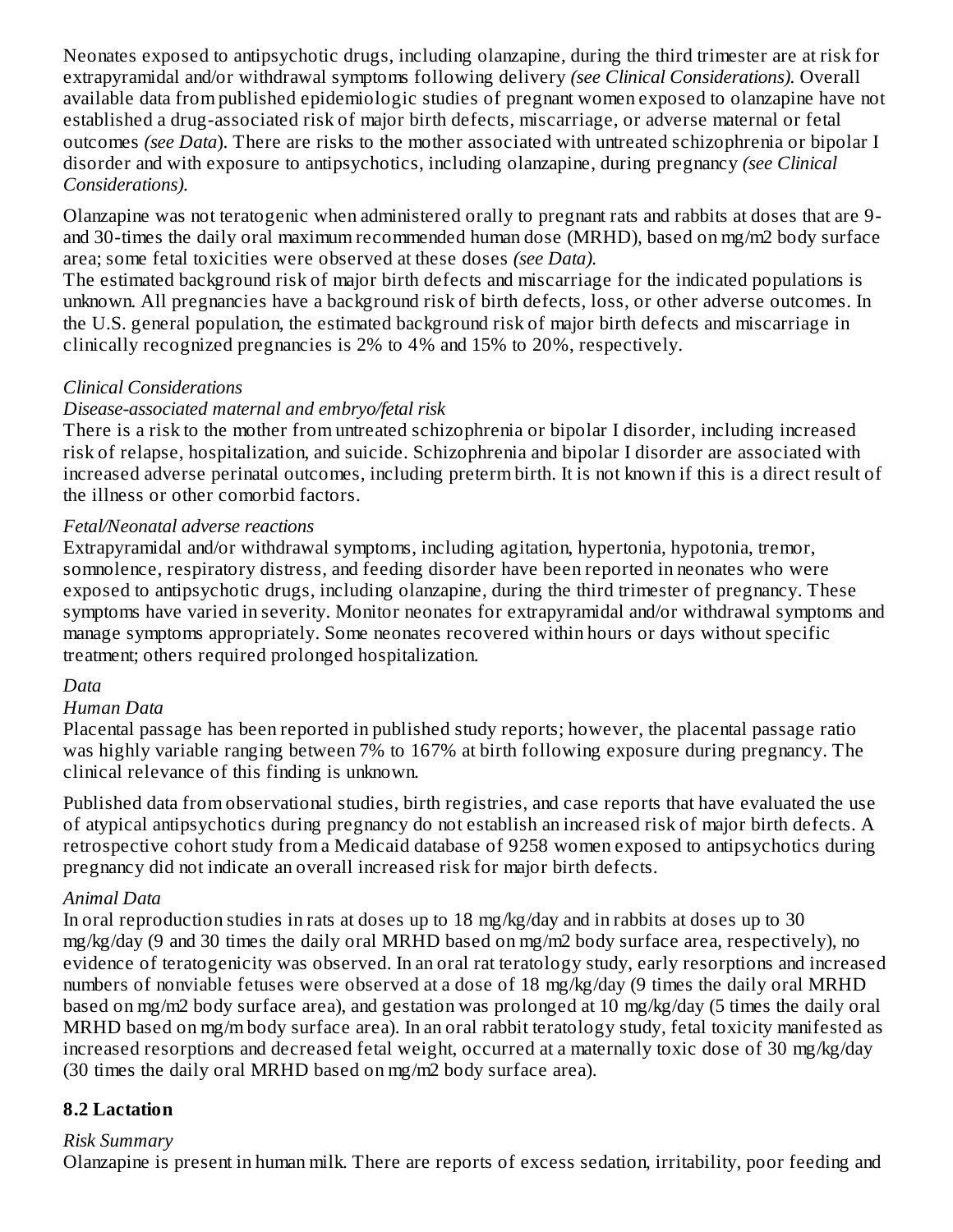extrapyramidal symptoms (tremors and abnormal muscle movements) in infants exposed to olanzapine through breast milk (see Clinical Considerations). There is no information on the effects of olanzapine on milk production.

The developmental and health benefits of breastfeeding should be considered along with the mother's clinical need for olanzapine and any potential adverse effects on the breastfed child from olanzapine or from the mother's underlying condition.

#### *Clinical Considerations*

Infants exposed to olanzapine should be monitored for excess sedation, irritability, poor feeding, and extrapyramidal symptoms (tremors and abnormal muscle movements).

#### **8.3 Females and Males of Reproductive Potential**

## *Infertility*

#### Females

Based on the pharmacologic action of olanzapine (D2 receptor antagonism), treatment with olanzapine may result in an increase in serum prolactin levels, which may lead to a reversible reduction in fertility in females of reproductive potential *[see Warnings and Precautions (5.15)].*

#### **8.4 Pediatric Us e**

The safety and effectiveness of oral olanzapine in the treatment of schizophrenia and manic or mixed episodes associated with bipolar I disorder were established in short-term studies in adolescents (ages 13 to 17 years). Use of olanzapine in adolescents is supported by evidence from adequate and wellcontrolled studies of olanzapine in which 268 adolescents received olanzapine in a range of 2.5 to 20 mg/day [*see Clinical Studies (14.1, 14.2)*]. Recommended starting dose for adolescents is lower than that for adults [*see Dosage and Administration (2.1, 2.2)*]. Compared to patients from adult clinical trials, adolescents were likely to gain more weight, experience increased sedation, and have greater increases in total cholesterol, triglycerides, LDL cholesterol, prolactin and hepatic aminotransferase levels [*see Warnings and Precautions (5.5, 5.15, 5.17) and Adverse Reactions (6.1)*]. When deciding among the alternative treatments available for adolescents, clinicians should consider the increased potential (in adolescents as compared with adults) for weight gain and dyslipidemia. Clinicians should consider the potential long-term risks when prescribing to adolescents, and in many cases this may lead them to consider prescribing other drugs first in adolescents [*see Indications and Usage (1.1, 1.2)*]. Safety and effectiveness of olanzapine in children <13 years of age have not been established [*see Patient Counseling Information (17)]*

Safety and efficacy of olanzapine and fluoxetine in combination in children and adolescents (10 to 17 years of age) have been established for the acute treatment of depressive episodes associated with bipolar I disorder.

Safety and effectiveness of olanzapine and fluoxetine in combination in children <10 years of age have not been established.

## **8.5 Geriatric Us e**

Of the 2500 patients in premarketing clinical studies with oral olanzapine, 11% (263) were 65 years of age or over. In patients with schizophrenia, there was no indication of any different tolerability of olanzapine in the elderly compared to younger patients. Studies in elderly patients with dementia-related psychosis have suggested that there may be a different tolerability profile in this population compared to younger patients with schizophrenia. Elderly patients with dementia-related psychosis treated with olanzapine are at an increased risk of death compared to placebo. In placebo-controlled studies of olanzapine in elderly patients with dementia-related psychosis, there was a higher incidence of cerebrovascular adverse events (e.g., stroke, transient ischemic attack) in patients treated with olanzapine compared to patients treated with placebo. Olanzapine is not approved for the treatment of patients with dementia-related psychosis. Also, the presence of factors that might decrease pharmacokinetic clearance or increase the pharmacodynamic response to olanzapine should lead to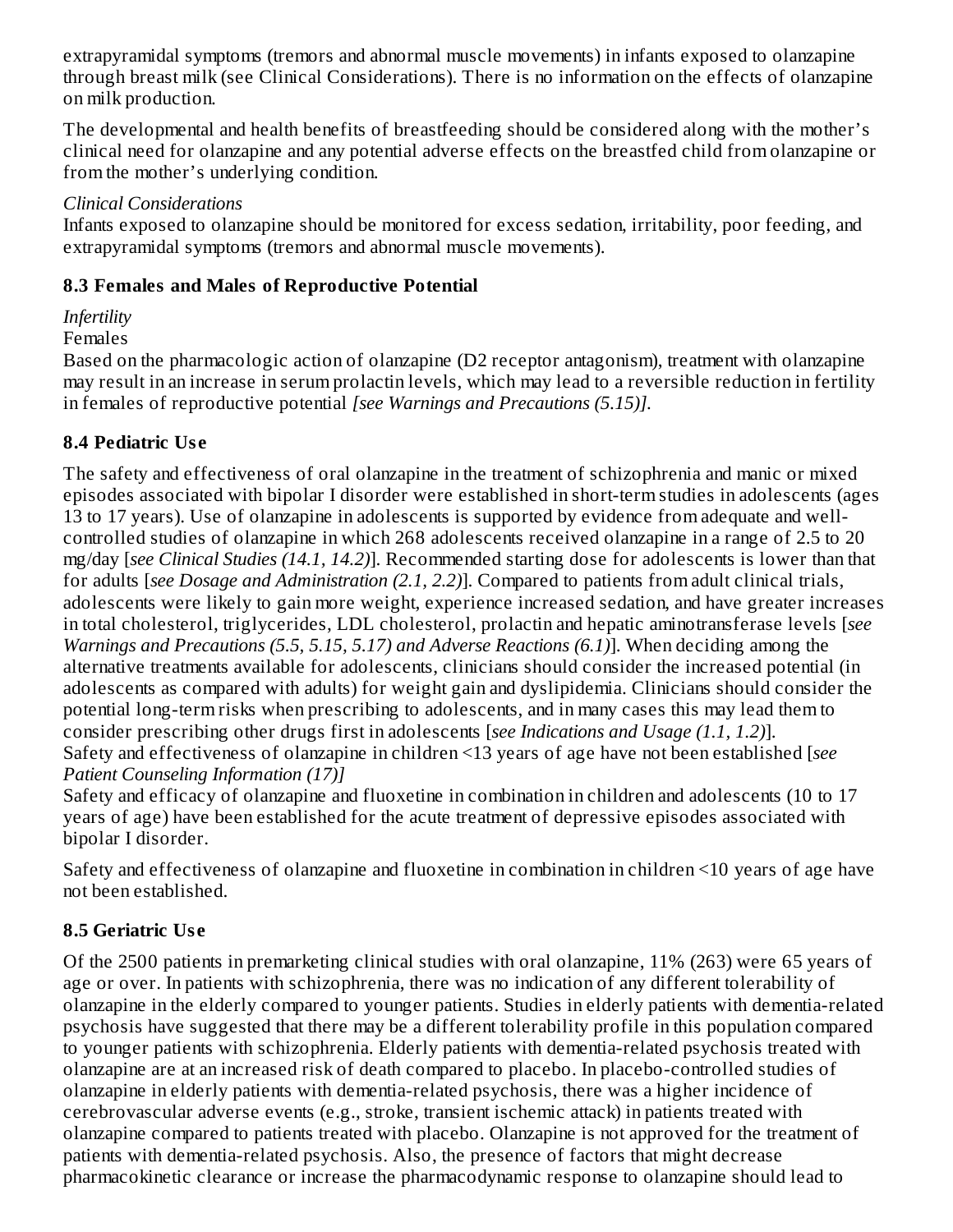consideration of a lower starting dose for any geriatric patient *[see Boxed Warning, Dosage and Administration (2.1), and Warnings and Precautions (5.1)]*.

Clinical studies of olanzapine and fluoxetine in combination did not include sufficient numbers of patients ≥65 years of age to determine whether they respond differently from younger patients.

#### **9 DRUG ABUSE AND DEPENDENCE**

#### **9.3 Dependence**

In studies prospectively designed to assess abuse and dependence potential, olanzapine was shown to have acute depressive CNS effects but little or no potential of abuse or physical dependence in rats administered oral doses up to 15 times the daily oral MRHD (20 mg) and rhesus monkeys administered oral doses up to 8 times the daily oral MRHD based on mg/m<sup>2</sup> body surface area.

Olanzapine has not been systematically studied in humans for its potential for abuse, tolerance, or physical dependence. While the clinical trials did not reveal any tendency for any drug-seeking behavior, these observations were not systematic, and it is not possible to predict on the basis of this limited experience the extent to which a CNS-active drug will be misused, diverted, and/or abused once marketed. Consequently, patients should be evaluated carefully for a history of drug abuse, and such patients should be observed closely for signs of misuse or abuse of olanzapine (e.g., development of tolerance, increases in dose, drug-seeking behavior).

#### **10 OVERDOSAGE**

#### **10.1 Human Experience**

In premarketing trials involving more than 3100 patients and/or normal subjects, accidental or intentional acute overdosage of olanzapine was identified in 67 patients. In the patient taking the largest identified amount, 300 mg, the only symptoms reported were drowsiness and slurred speech. In the limited number of patients who were evaluated in hospitals, including the patient taking 300 mg, there were no observations indicating an adverse change in laboratory analytes or ECG. Vital signs were usually within normal limits following overdoses.

In postmarketing reports of overdose with olanzapine alone, symptoms have been reported in the majority of cases. In symptomatic patients, symptoms with ≥10% incidence included agitation/aggressiveness, dysarthria, tachycardia, various extrapyramidal symptoms, and reduced level of consciousness ranging from sedation to coma. Among less commonly reported symptoms were the following potentially medically serious reactions: aspiration, cardiopulmonary arrest, cardiac arrhythmias (such as supraventricular tachycardia and 1 patient experiencing sinus pause with spontaneous resumption of normal rhythm), delirium, possible neuroleptic malignant syndrome, respiratory depression/arrest, convulsion, hypertension, and hypotension. Eli Lilly and Company has received reports of fatality in association with overdose of olanzapine alone. In 1 case of death, the amount of acutely ingested olanzapine was reported to be possibly as low as 450 mg of oral olanzapine; however, in another case, a patient was reported to survive an acute olanzapine ingestion of approximately 2 g of oral olanzapine.

#### **10.2 Management of Overdos e**

There is no specific antidote to an overdose of olanzapine The possibility of multiple drug involvement should be considered. Establish and maintain an airway and ensure adequate oxygenation and ventilation. Cardiovascular monitoring should commence immediately and should include continuous electrocardiographic monitoring to detect possible arrhythmias.

Contact a Certified Poison Control Center for the most up to date information on the management of overdosage (1-800-222-1222).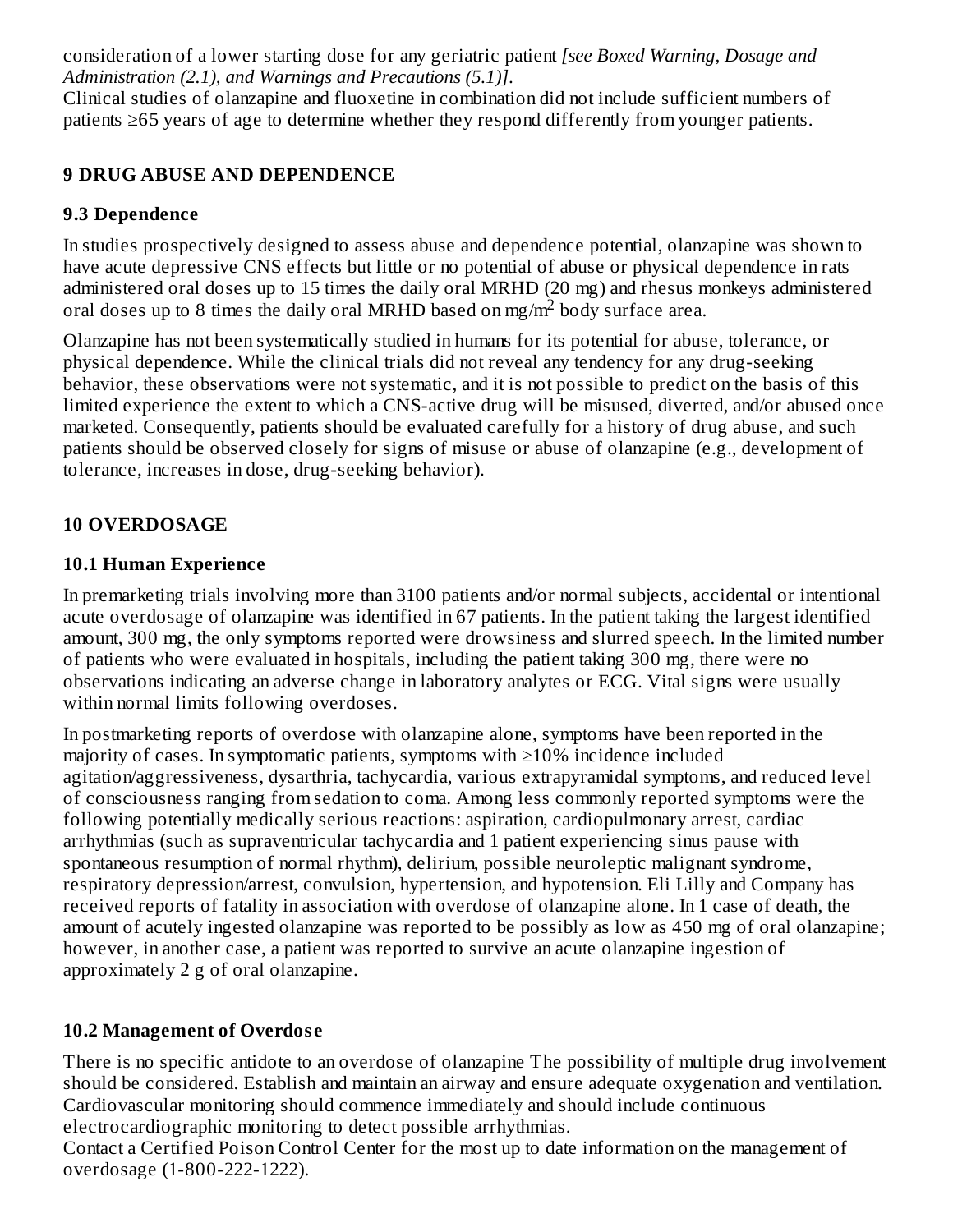For specific information about overdosage with lithium or valproate, refer to the Overdosage section of the prescribing information for those products. For specific information about overdosage with olanzapine and fluoxetine in combination, refer to the Overdosage section of the Symbyax prescribing information.

#### **11 DESCRIPTION**

Olanzapine USP is an atypical antipsychotic that belongs to the thienobenzodiazepine class. The chemical designation is 2-methyl-4-(4-methyl-1-piperazinyl)-10H-thieno[2,3-b] [1,5]benzodiazepine. The molecular formula is C17H20N4S, which corresponds to a molecular weight of 312.44. The



Olanzapine USP is a yellow crystalline solid, which is practically insoluble in water. Olanzapine tablets, USP are intended for oral administration only.

Each tablet contains olanzapine USP equivalent to 2.5 mg (8  $\mu$ mol), 5 mg (16  $\mu$ mol), 7.5 mg (24  $\mu$ mol), 10 mg (32 μmol), 15 mg (48 μmol), or 20 mg (64 μmol). Inactive ingredients are crospovidone, hydroxypropyl cellulose, magnesium stearate, microcrystalline cellulose. The color coating contains Titanium Dioxide (all strengths), FD&C Blue No. 2 indigo carmine Aluminum Lake (15 mg), or Synthetic Red Iron Oxide (20 mg).

#### **12 CLINICAL PHARMACOLOGY**

#### **12.1 Mechanism of Action**

The mechanism of action of olanzapine, in the listed indications is unclear. However, the efficacy of olanzapine in schizophrenia could be mediated through a combination of dopamine and serotonin type 2  $(5HT<sub>2</sub>)$  antagonism.

#### **12.2 Pharmacodynamics**

Olanzapine binds with high affinity to the following receptors: serotonin 5HT $_{\rm 2A/2C}$ , 5HT $_{\rm 6}$  (K $_{\rm i}$ =4, 11, and 5 nM, respectively), dopamine D<sub>1-4</sub> (K<sub>i</sub>=11-31 nM), histamine H<sub>1</sub> (K<sub>i</sub>=7 nM), and adrenergic  $\alpha_1$ receptors (K<sub>i</sub>=19 nM). Olanzapine is an antagonist with moderate affinity binding for serotonin 5HT<sub>3</sub>  $(K_i=57 \text{ nM})$  and muscarinic  $M_{1-5}$  (K<sub>1</sub>=73, 96, 132, 32, and 48 nM, respectively). Olanzapine binds with low affinity to  $GABA_A$ , BZD, and β-adrenergic receptors (K<sub>i</sub>>10 μM).

#### **12.3 Pharmacokinetics**

Oral Administration, Monotherapy — Olanzapine is well absorbed and reaches peak concentrations in approximately 6 hours following an oral dose. It is eliminated extensively by first pass metabolism, with approximately 40% of the dose metabolized before reaching the systemic circulation. Food does not affect the rate or extent of olanzapine absorption. Pharmacokinetic studies showed that olanzapine tablets and olanzapine orally disintegrating tablets dosage forms of olanzapine are bioequivalent. Olanzapine displays linear kinetics over the clinical dosing range. Its half-life ranges from 21 to 54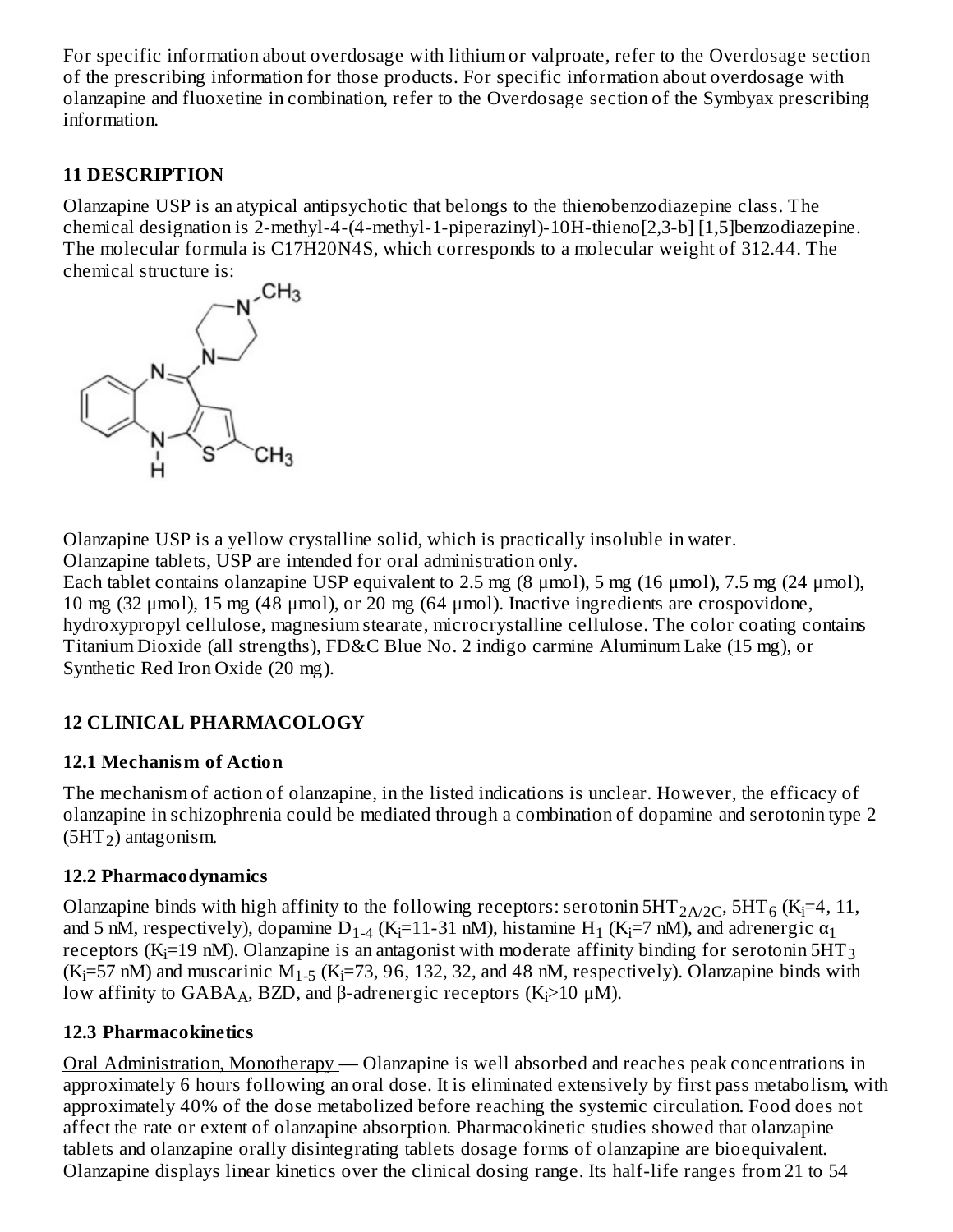hours (5th to 95th percentile; mean of 30 hr), and apparent plasma clearance ranges from 12 to 47 L/hr (5th to 95th percentile; mean of 25 L/hr).

Administration of olanzapine once daily leads to steady-state concentrations in about 1 week that are approximately twice the concentrations after single doses. Plasma concentrations, half-life, and clearance of olanzapine may vary between individuals on the basis of smoking status, gender, and age. Olanzapine is extensively distributed throughout the body, with a volume of distribution of approximately 1000 L. It is 93% bound to plasma proteins over the concentration range of 7 to 1100 ng/mL, binding primarily to albumin and  $\alpha$ 1-acid glycoprotein.

<u>Metabolism and Elimination</u> — Following a single oral dose of  $^{14}$ C labeled olanzapine, 7% of the dose of olanzapine was recovered in the urine as unchanged drug, indicating that olanzapine is highly metabolized. Approximately 57% and 30% of the dose was recovered in the urine and feces, respectively. In the plasma, olanzapine accounted for only 12% of the AUC for total radioactivity, indicating significant exposure to metabolites. After multiple dosing, the major circulating metabolites were the 10-N-glucuronide, present at steady state at 44% of the concentration of olanzapine, and 4′-Ndesmethyl olanzapine, present at steady state at 31% of the concentration of olanzapine. Both metabolites lack pharmacological activity at the concentrations observed.

Direct glucuronidation and cytochrome P450 (CYP) mediated oxidation are the primary metabolic pathways for olanzapine. In vitro studies suggest that CYPs 1A2 and 2D6, and the flavin-containing monooxygenase system are involved in olanzapine oxidation. CYP2D6 mediated oxidation appears to be a minor metabolic pathway in vivo, because the clearance of olanzapine is not reduced in subjects who are deficient in this enzyme.

#### *Specific Populations*

Renal Impairment — Because olanzapine is highly metabolized before excretion and only 7% of the drug is excreted unchanged, renal dysfunction alone is unlikely to have a major impact on the pharmacokinetics of olanzapine. The pharmacokinetic characteristics of olanzapine were similar in patients with severe renal impairment and normal subjects, indicating that dosage adjustment based upon the degree of renal impairment is not required. In addition, olanzapine is not removed by dialysis. The effect of renal impairment on metabolite elimination has not been studied.

Hepatic Impairment — Although the presence of hepatic impairment may be expected to reduce the clearance of olanzapine, a study of the effect of impaired liver function in subjects (n=6) with clinically significant (Childs Pugh Classification A and B) cirrhosis revealed little effect on the pharmacokinetics of olanzapine.

Geriatric — In a study involving 24 healthy subjects, the mean elimination half-life of olanzapine was about 1.5 times greater in elderly (≥65 years) than in nonelderly subjects (<65 years). Caution should be used in dosing the elderly, especially if there are other factors that might additively influence drug metabolism and/or pharmacodynamic sensitivity *[see Dosage and Administration (2)]*.

Gender — Clearance of olanzapine is approximately 30% lower in women than in men. There were, however, no apparent differences between men and women in effectiveness or adverse effects. Dosage modifications based on gender should not be needed.

Smoking Status — Olanzapine clearance is about 40% higher in smokers than in nonsmokers, although dosage modifications are not routinely recommended.

Race — In vivo studies have shown that exposures are similar among Japanese, Chinese and Caucasians, especially after normalization for body weight differences. Dosage modifications for race are, therefore, not recommended.

Combined Effects — The combined effects of age, smoking, and gender could lead to substantial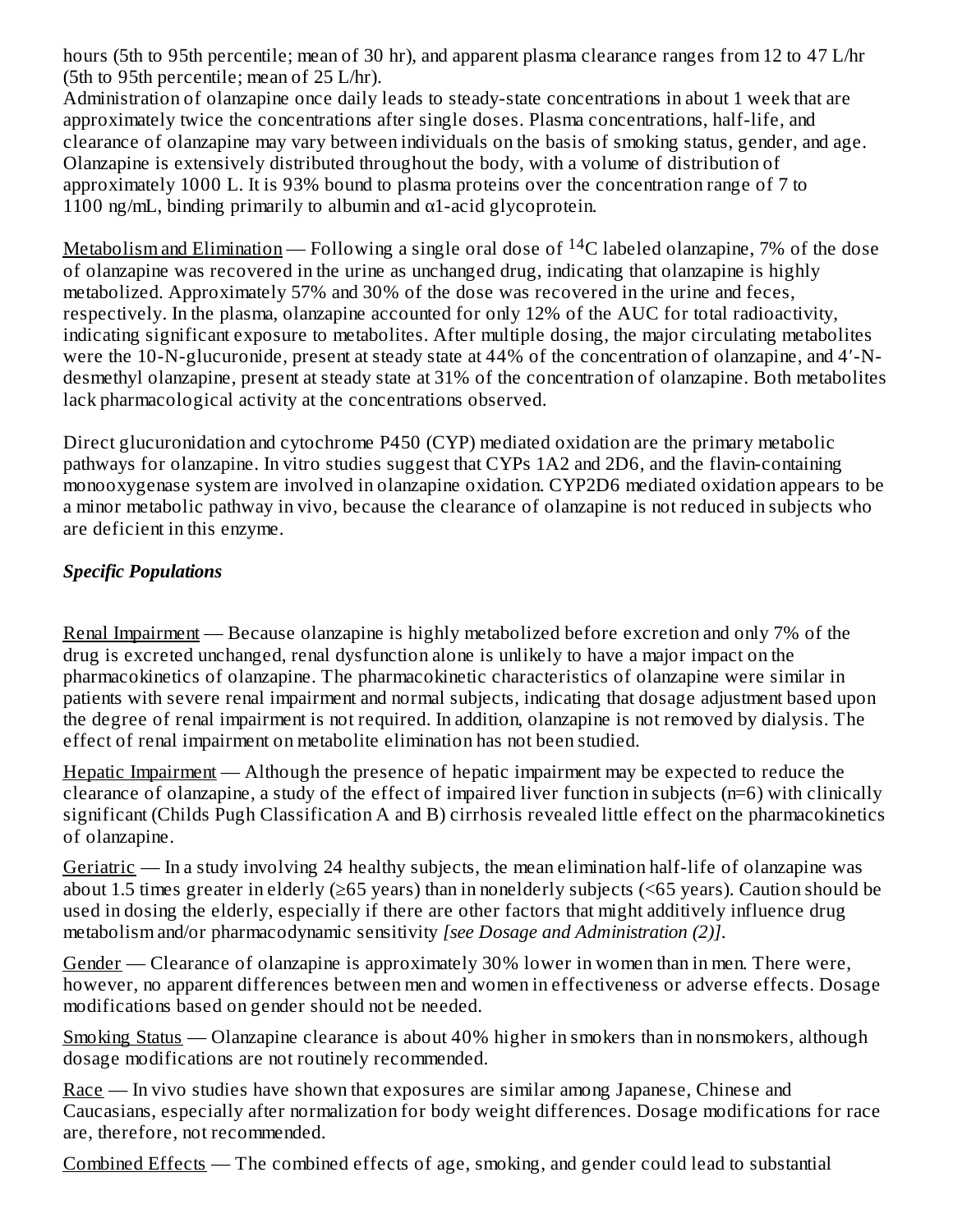pharmacokinetic differences in populations. The clearance in young smoking males, for example, may be 3 times higher than that in elderly nonsmoking females. Dosing modification may be necessary in patients who exhibit a combination of factors that may result in slower metabolism of olanzapine *[see Dosage and Administration (2)]*.

#### Adolescents (ages 13 to 17 years)

In clinical studies, most adolescents were nonsmokers and this population had a lower average body weight, which resulted in higher average olanzapine exposure compared to adults.

## **13 NONCLINICAL TOXICOLOGY**

## **13.1 Carcinogenesis & Mutagenesis & Impairment Of Fertility**

Carcinogenesis — Oral carcinogenicity studies were conducted in mice and rats. Olanzapine was administered to mice in two 78-week studies at doses of 3, 10, 30/20 mg/kg/day (equivalent to 0.8-5 times the daily oral MRHD based on mg/m<sup>2</sup> body surface area) and 0.25, 2, 8 mg/kg/day (equivalent to 0.06-2 times the daily oral MRHD based on mg/m<sup>2</sup> body surface area). Rats were dosed for 2 years at doses of 0.25, 1, 2.5, 4 mg/kg/day (males) and 0.25, 1, 4, 8 mg/kg/day (females) (equivalent to 0.13-2 and 0.13-4 times the daily oral MRHD based on mg/m<sup>2</sup> body surface area, respectively). The incidence of liver hemangiomas and hemangiosarcomas was significantly increased in 1 mouse study in female mice at 2 times the daily oral MRHD based on mg/m<sup>2</sup> body surface area. These tumors were not increased in another mouse study in females dosed up to 2-5 times the daily oral MRHD based on mg/m<sup>2</sup> body surface area; in this study, there was a high incidence of early mortalities in males of the 30/20 mg/kg/day group. The incidence of mammary gland adenomas and adenocarcinomas was significantly increased in female mice dosed at ≥2 mg/kg/day and in female rats dosed at ≥4 mg/kg/day (0.5 and 2 times the daily oral MRHD based on mg/m<sup>2</sup> body surface area, respectively). Antipsychotic drugs have been shown to chronically elevate prolactin levels in rodents. Serum prolactin levels were not measured during the olanzapine carcinogenicity studies; however, measurements during subchronic toxicity studies showed that olanzapine elevated serum prolactin levels up to 4-fold in rats at the same doses used in the carcinogenicity study. An increase in mammary gland neoplasms has been found in rodents after chronic administration of other antipsychotic drugs and is considered to be prolactin mediated. The relevance for human risk of the finding of prolactin mediated endocrine tumors in rodents is unknown *[see Warnings and Precautions (5.15)].*

Mutagenesis — No evidence of genotoxic potential for olanzapine was found in the Ames reverse mutation test, in vivo micronucleus test in mice, the chromosomal aberration test in Chinese hamster ovary cells, unscheduled DNA synthesis test in rat hepatocytes, induction of forward mutation test in mouse lymphoma cells, or in vivo sister chromatid exchange test in bone marrow of Chinese hamsters.

Impairment of Fertility — In an oral fertility and reproductive performance study in rats, male mating performance, but not fertility, was impaired at a dose of 22.4 mg/kg/day and female fertility was decreased at a dose of 3 mg/kg/day (11 and 1.5 times the daily oral MRHD based on mg/m<sup>2</sup> body surface area, respectively). Discontinuance of olanzapine treatment reversed the effects on male mating performance. In female rats, the precoital period was increased and the mating index reduced at 5  ${\rm mg/kg/day}$  (2.5 times the daily oral MRHD based on mg/m<sup>2</sup> body surface area). Diestrous was prolonged and estrous delayed at 1.1 mg/kg/day (0.6 times the daily oral MRHD based on mg/m<sup>2</sup> body surface area); therefore olanzapine may produce a delay in ovulation.

## **13.2 Animal Toxicology and/or Pharmacology**

In animal studies with olanzapine, the principal hematologic findings were reversible peripheral cytopenias in individual dogs dosed at 10 mg/kg (17 times the daily oral MRHD based on mg/m<sup>2</sup> body surface area), dose-related decreases in lymphocytes and neutrophils in mice, and lymphopenia in rats. A few dogs treated with 10 mg/kg developed reversible neutropenia and/or reversible hemolytic anemia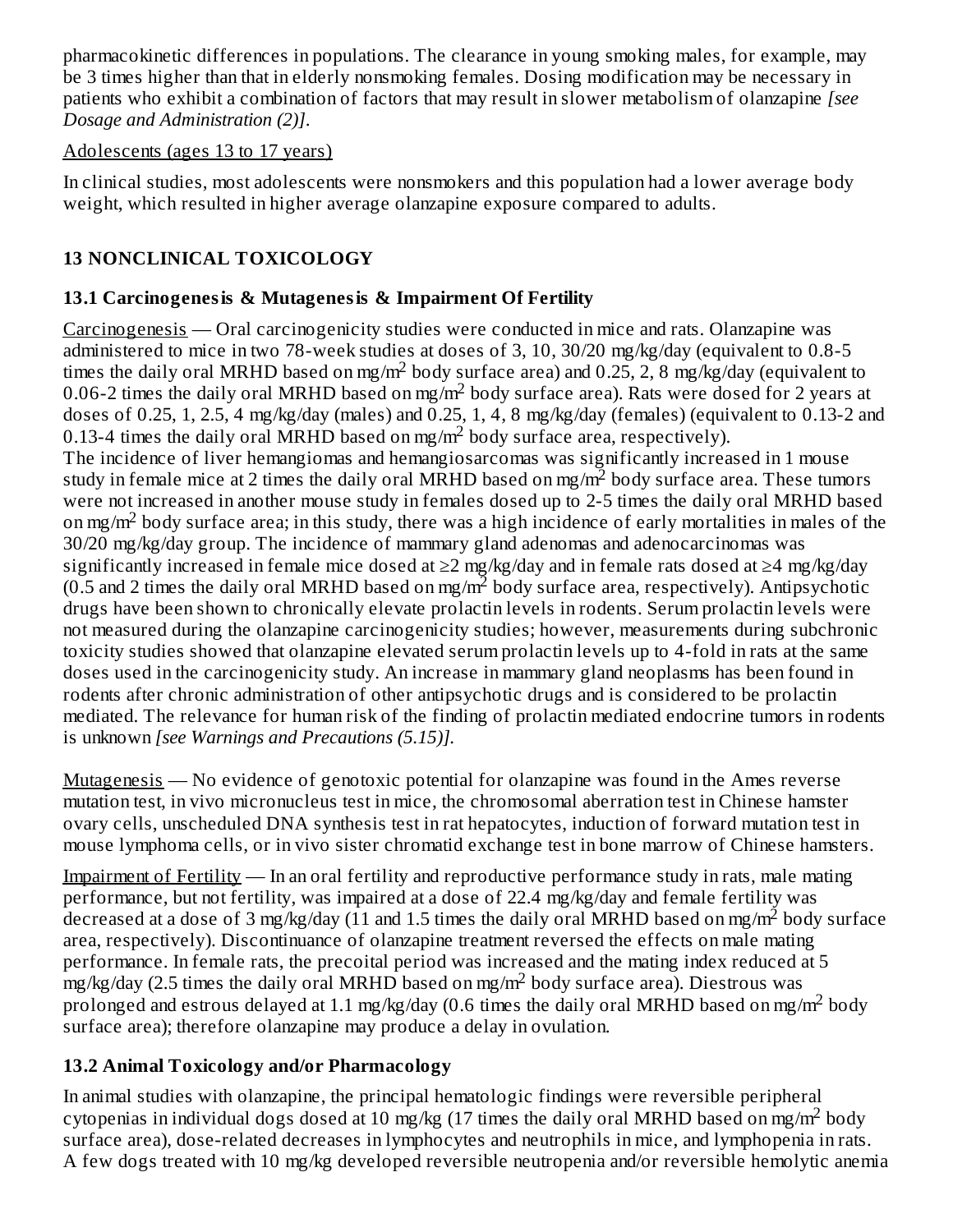between 1 and 10 months of treatment. Dose-related decreases in lymphocytes and neutrophils were seen in mice given doses of 10 mg/kg (equal to 2 times the daily oral MRHD based on mg/m2 body surface area) in studies of 3 months' duration. Nonspecific lymphopenia, consistent with decreased body weight gain, occurred in rats receiving 22.5 mg/kg (11 times the daily oral MRHD based on mg/m<sup>2</sup> body surface area) for 3 months or 16 mg/kg (8 times the daily oral MRHD based on mg/m<sup>2</sup> body surface area) for 6 or 12 months. No evidence of bone marrow cytotoxicity was found in any of the species examined. Bone marrows were normocellular or hypercellular, indicating that the reductions in circulating blood cells were probably due to peripheral (non-marrow) factors.

#### **14 CLINICAL STUDIES**

When using olanzapine and fluoxetine in combination, also refer to the Clinical Studies section of the package insert for Symbyax.

#### **14.1 Schizophrenia**

#### **Adults**

The efficacy of oral olanzapine in the treatment of schizophrenia was established in 2 short-term (6 week) controlled trials of adult inpatients who met DSM III-R criteria for schizophrenia. A single haloperidol arm was included as a comparative treatment in 1 of the 2 trials, but this trial did not compare these 2 drugs on the full range of clinically relevant doses for both.

Several instruments were used for assessing psychiatric signs and symptoms in these studies, among them the Brief Psychiatric Rating Scale (BPRS), a multi-item inventory of general psychopathology traditionally used to evaluate the effects of drug treatment in schizophrenia. The BPRS psychosis cluster (conceptual disorganization, hallucinatory behavior, suspiciousness, and unusual thought content) is considered a particularly useful subset for assessing actively psychotic schizophrenic patients. A second traditional assessment, the Clinical Global Impression (CGI), reflects the impression of a skilled observer, fully familiar with the manifestations of schizophrenia, about the overall clinical state of the patient. In addition, 2 more recently developed scales were employed; these included the 30 item Positive and Negative Symptoms Scale (PANSS), in which are embedded the 18 items of the BPRS, and the Scale for Assessing Negative Symptoms (SANS). The trial summaries below focus on the following outcomes: PANSS total and/or BPRS total; BPRS psychosis cluster; PANSS negative subscale or SANS; and CGI Severity. The results of the trials follow:

(1) In a 6-week, placebo-controlled trial (n=149) involving 2 fixed olanzapine doses of 1 and 10 mg/day (once daily schedule), olanzapine, at 10 mg/day (but not at 1 mg/day), was superior to placebo on the PANSS total score (also on the extracted BPRS total), on the BPRS psychosis cluster, on the PANSS Negative subscale, and on CGI Severity.

(2) In a 6-week, placebo-controlled trial (n=253) involving 3 fixed dose ranges of olanzapine  $(5 \pm 2.5 \text{ mg/day}, 10 \pm 2.5 \text{ mg/day}, \text{and } 15 \pm 2.5 \text{ mg/day})$  on a once daily schedule, the 2 highest olanzapine dose groups (actual mean doses of 12 and 16 mg/day, respectively) were superior to placebo on BPRS total score, BPRS psychosis cluster, and CGI severity score; the highest olanzapine dose group was superior to placebo on the SANS. There was no clear advantage for the high-dose group over the medium-dose group.

(3) In a longer-term trial, adult outpatients (n=326) who predominantly met DSM-IV criteria for schizophrenia and who remained stable on olanzapine during open-label treatment for at least 8 weeks were randomized to continuation on their current olanzapine doses (ranging from 10 to 20 mg/day) or to placebo. The follow-up period to observe patients for relapse, defined in terms of increases in BPRS positive symptoms or hospitalization, was planned for 12 months, however, criteria were met for stopping the trial early due to an excess of placebo relapses compared to olanzapine relapses, and olanzapine was superior to placebo on time to relapse, the primary outcome for this study. Thus, olanzapine was more effective than placebo at maintaining efficacy in patients stabilized for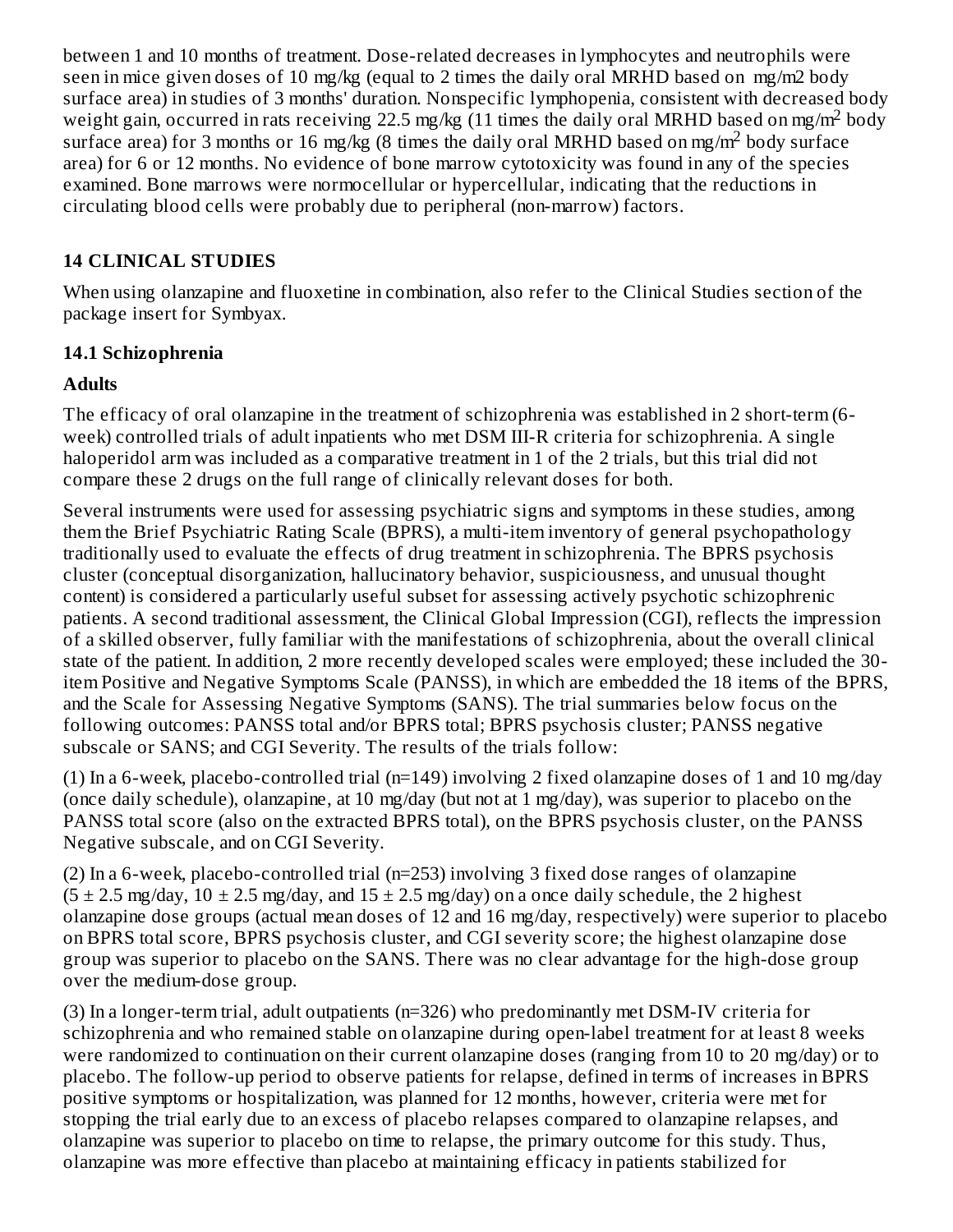approximately 8 weeks and followed for an observation period of up to 8 months.

Examination of population subsets (race and gender) did not reveal any differential responsiveness on the basis of these subgroupings.

#### **Adoles cents**

The efficacy of oral olanzapine in the acute treatment of schizophrenia in adolescents (ages 13 to 17 years) was established in a 6-week double-blind, placebo-controlled, randomized trial of inpatients and outpatients with schizophrenia (n=107) who met diagnostic criteria according to DSM-IV-TR and confirmed by the Kiddie Schedule for Affective Disorders and Schizophrenia for School Aged Children-Present and Lifetime Version (K-SADS-PL).

The primary rating instrument used for assessing psychiatric signs and symptoms in this trial was the Anchored Version of the Brief Psychiatric Rating Scale for Children (BPRS-C) total score.

In this flexible-dose trial, olanzapine 2.5 to 20 mg/day (mean modal dose 12.5 mg/day, mean dose of 11.1 mg/day) was more effective than placebo in the treatment of adolescents diagnosed with schizophrenia, as supported by the statistically significantly greater mean reduction in BPRS-C total score for patients in the olanzapine treatment group than in the placebo group.

While there is no body of evidence available to answer the question of how long the adolescent patient treated with olanzapine should be maintained, maintenance efficacy can be extrapolated from adult data along with comparisons of olanzapine pharmacokinetic parameters in adult and adolescent patients. It is generally recommended that responding patients be continued beyond the acute response, but at the lowest dose needed to maintain remission. Patients should be periodically reassessed to determine the need for maintenance treatment.

#### **14.2 Bipolar I Disorder (Manic or Mixed Episodes)**

#### **Adults**

Monotherapy — The efficacy of oral olanzapine in the treatment of manic or mixed episodes was established in 2 short-term (one 3-week and one 4-week) placebo-controlled trials in adult patients who met the DSM-IV criteria for bipolar I disorder with manic or mixed episodes. These trials included patients with or without psychotic features and with or without a rapid-cycling course.The primary rating instrument used for assessing manic symptoms in these trials was the Young Mania Rating Scale (Y-MRS), an 11-item clinician-rated scale traditionally used to assess the degree of manic symptomatology (irritability, disruptive/aggressive behavior, sleep, elevated mood, speech, increased activity, sexual interest, language/thought disorder, thought content, appearance, and insight) in a range from 0 (no manic features) to 60 (maximum score). The primary outcome in these trials was change from baseline in the Y-MRS total score. The results of the trials follow:

(1) In one 3-week placebo-controlled trial (n=67) which involved a dose range of olanzapine (5-20 mg/day, once daily, starting at 10 mg/day), olanzapine was superior to placebo in the reduction of Y-MRS total score. In an identically designed trial conducted simultaneously with the first trial, olanzapine demonstrated a similar treatment difference, but possibly due to sample size and site variability, was not shown to be superior to placebo on this outcome.

(2) In a 4-week placebo-controlled trial (n=115) which involved a dose range of olanzapine (5-20 mg/day, once daily, starting at 15 mg/day), olanzapine was superior to placebo in the reduction of Y-MRS total score.

(3) In another trial, 361 patients meeting DSM-IV criteria for a manic or mixed episode of bipolar I disorder who had responded during an initial open-label treatment phase for about 2 weeks, on average, to olanzapine 5 to 20 mg/day were randomized to either continuation of olanzapine at their same dose (n=225) or to placebo (n=136), for observation of relapse. Approximately 50% of the patients had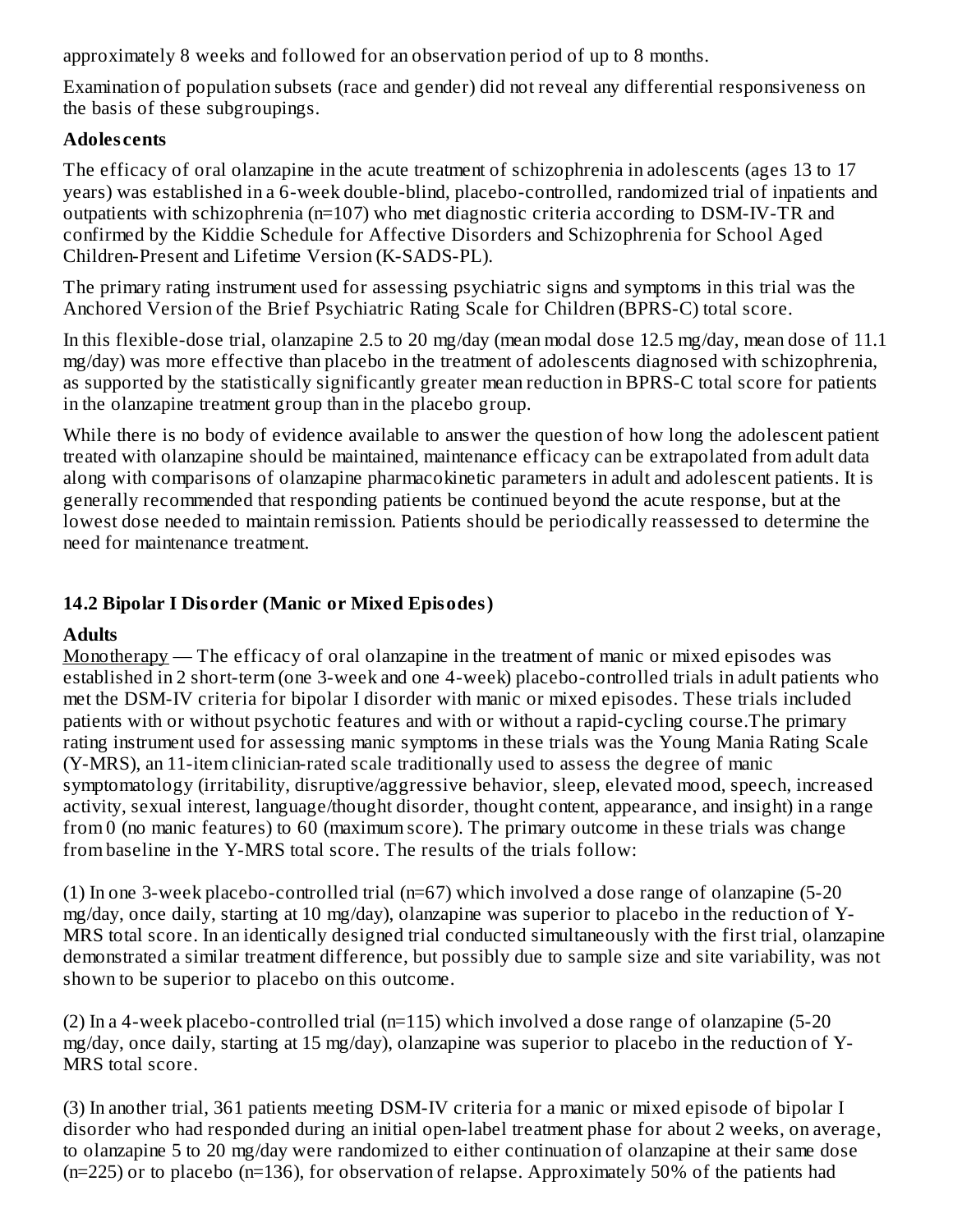discontinued from the olanzapine group by day 59 and 50% of the placebo group had discontinued by day 23 of double-blind treatment. Response during the open-label phase was defined by having a decrease of the Y-MRS total score to ≤12 and HAM-D 21 to ≤8. Relapse during the double-blind phase was defined as an increase of the Y-MRS or HAM-D 21 total score to ≥15, or being hospitalized for either mania or depression. In the randomized phase, patients receiving continued olanzapine experienced a significantly longer time to relapse.

Adjunct to Lithium or Valproate — The efficacy of oral olanzapine with concomitant lithium or valproate in the treatment of manic or mixed episodes was established in 2 controlled trials in patients who met the DSM-IV criteria for bipolar I disorder with manic or mixed episodes. These trials included patients with or without psychotic features and with or without a rapid-cycling course. The results of the trials follow:

(1) In one 6-week placebo-controlled combination trial, 175 outpatients on lithium or valproate therapy with inadequately controlled manic or mixed symptoms (Y-MRS  $\geq$ 16) were randomized to receive either olanzapine or placebo, in combination with their original therapy. Olanzapine (in a dose range of 5-20 mg/day, once daily, starting at 10 mg/day) combined with lithium or valproate (in a therapeutic range of 0.6 mEq/L to 1.2 mEq/L or 50 μg/mL to 125 μg/mL, respectively) was superior to lithium or valproate alone in the reduction of Y-MRS total score

(2) In a second 6-week placebo-controlled combination trial, 169 outpatients on lithium or valproate therapy with inadequately controlled manic or mixed symptoms (Y-MRS  $\geq$ 16) were randomized to receive either olanzapine or placebo, in combination with their original therapy. Olanzapine (in a dose range of 5-20 mg/day, once daily, starting at 10 mg/day) combined with lithium or valproate (in a therapeutic range of 0.6 mEq/L to 1.2 mEq/L or 50 μg/mL to 125 μg/mL, respectively) was superior to lithium or valproate alone in the reduction of Y-MRS total score.

#### **Adoles cents**

Acute Monotherapy — The efficacy of oral olanzapine in the treatment of acute manic or mixed episodes in adolescents (ages 13 to 17 years) was established in a 3-week, double-blind, placebocontrolled, randomized trial of adolescent inpatients and outpatients who met the diagnostic criteria for manic or mixed episodes associated with bipolar I disorder (with or without psychotic features) according to the DSM-IV-TR (n=161). Diagnosis was confirmed by the K-SADS-PL.

The primary rating instrument used for assessing manic symptoms in this trial was the Adolescent Structured Young-Mania Rating Scale (Y-MRS) total score.

In this flexible-dose trial, olanzapine 2.5 to 20 mg/day (mean modal dose 10.7 mg/day, mean dose of 8.9 mg/day) was more effective than placebo in the treatment of adolescents with manic or mixed episodes associated with bipolar I disorder, as supported by the statistically significantly greater mean reduction in Y-MRS total score for patients in the olanzapine treatment group than in the placebo group.

While there is no body of evidence available to answer the question of how long the adolescent patient treated with olanzapine should be maintained, maintenance efficacy can be extrapolated from adult data along with comparisons of olanzapine pharmacokinetic parameters in adult and adolescent patients. It is generally recommended that responding patients be continued beyond the acute response, but at the lowest dose needed to maintain remission. Patients should be periodically reassessed to determine the need for maintenance treatment.

#### **16 HOW SUPPLIED/STORAGE AND HANDLING**

#### **16.1 How Supplied**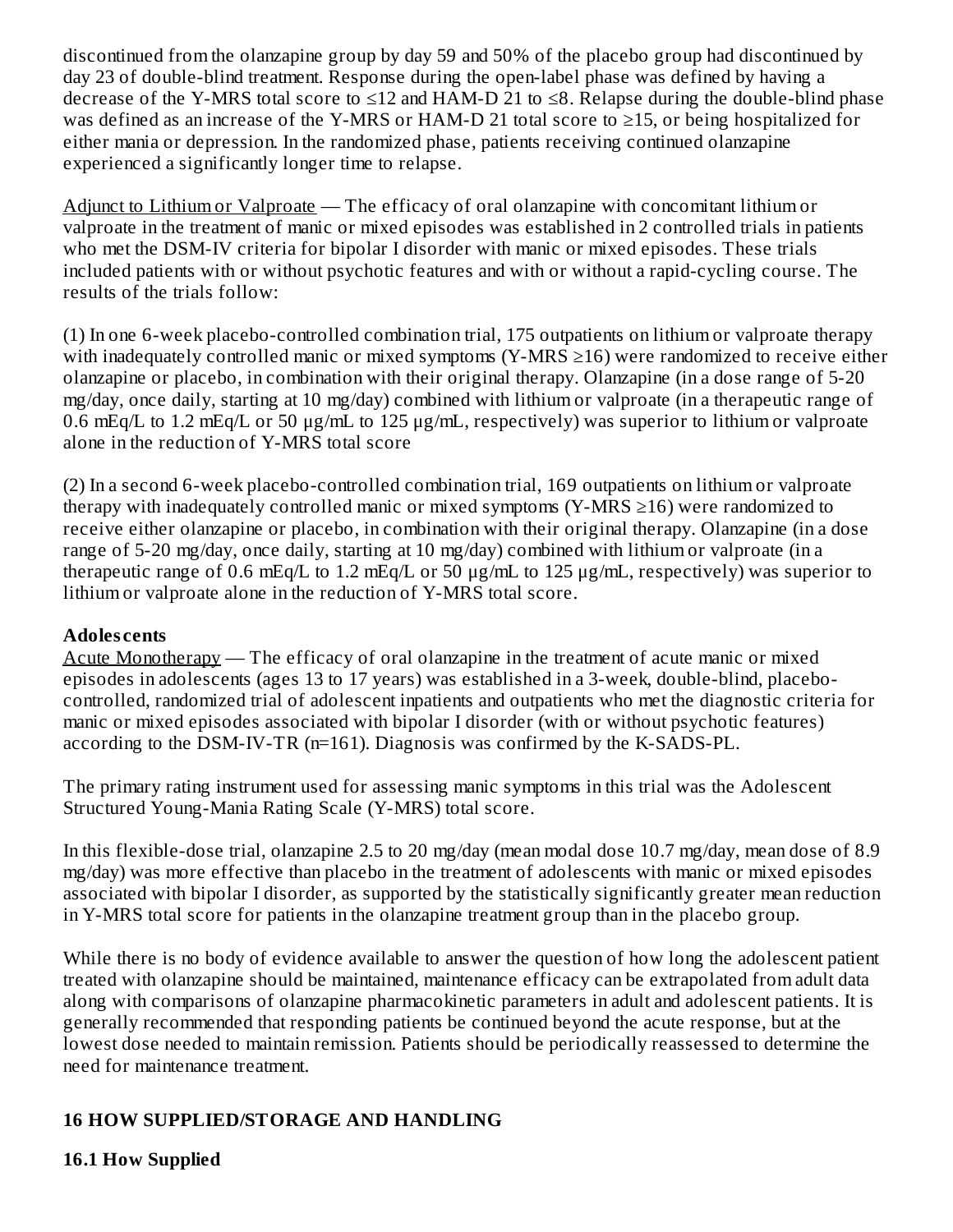Olanzapine tablets, USP 15 mg tablets are blue coloured, oval shaped biconvex film coated tablets having 'CL 43' debossed on one side and plain on other side.

The tablets are available as follows:

|                   | TABLET STRENGTH |  |  |                 |  |
|-------------------|-----------------|--|--|-----------------|--|
|                   |                 |  |  | $15 \text{ mg}$ |  |
| Identification    |                 |  |  | <b>CL 43</b>    |  |
| <b>NDC Codes:</b> |                 |  |  |                 |  |
|                   |                 |  |  |                 |  |
| Bottles 30s       |                 |  |  | NDC 71205-      |  |
|                   |                 |  |  | 487-30          |  |
| Bottles 60s       |                 |  |  | NDC 71205-      |  |
|                   |                 |  |  | 487-60          |  |
| Bottles 90s       |                 |  |  | NDC 71205-      |  |
|                   |                 |  |  | 487-90          |  |

#### **16.2 Storage and Handling**

Store olanzapine tablets, USP at controlled room temperature, 20° to 25°C (68° to 77°F) [*see* USP]. The USP defines controlled room temperature as a temperature maintained thermostatically that encompasses the usual and customary working environment of 20 $^{\circ}$  to 25 $^{\circ}$ C (68 $^{\circ}$  to 77 $^{\circ}$ F); that results in a mean kinetic temperature calculated to be not more than 25°C; and that allows for excursions between 15° and 30°C (59 $^{\circ}$  and 86 $^{\circ}$ F) that are experienced in pharmacies, hospitals, and warehouses.

Protect olanzapine tablets, USP from light and moisture.

#### **17 PATIENT COUNSELING INFORMATION**

Advise the patient to read the FDA-approved patient labeling (Medication Guide) for the oral formulations.

Patients should be advised of the following issues and asked to alert their prescriber if these occur while taking olanzapine as monotherapy or in combination with fluoxetine. If you do not think you are getting better or have any concerns about your condition while taking olanzapine tablets, call your doctor. When using olanzapine and fluoxetine in combination, also refer to the Patient Counseling Information section of the package insert for Symbyax.

#### **Elderly Patients with Dementia-Related Psychosis:Increas ed Mortality and Cerebrovas cular Advers e Events (CVAE), Including Stroke**

Patients and caregivers should be advised that elderly patients with dementia-related psychosis treated with antipsychotic drugs are at an increased risk of death. Patients and caregivers should be advised that elderly patients with dementia-related psychosis treated with olanzapines had a significantly higher incidence of cerebrovascular adverse events (e.g., stroke, transient ischemic attack) compared with placebo.

Olanzapine tablets are not approved for elderly patients with dementia-related psychosis *[see Boxed Warningand Warnings and Precautions (5.1)]*.

#### **Neuroleptic Malignant Syndrome (NMS)**

Patients and caregivers should be counseled that a potentially fatal symptom complex sometimes referred to as NMS has been reported in association with administration of antipsychotic drugs, including olanzapine. Signs and symptoms of NMS include hyperpyrexia, muscle rigidity, altered mental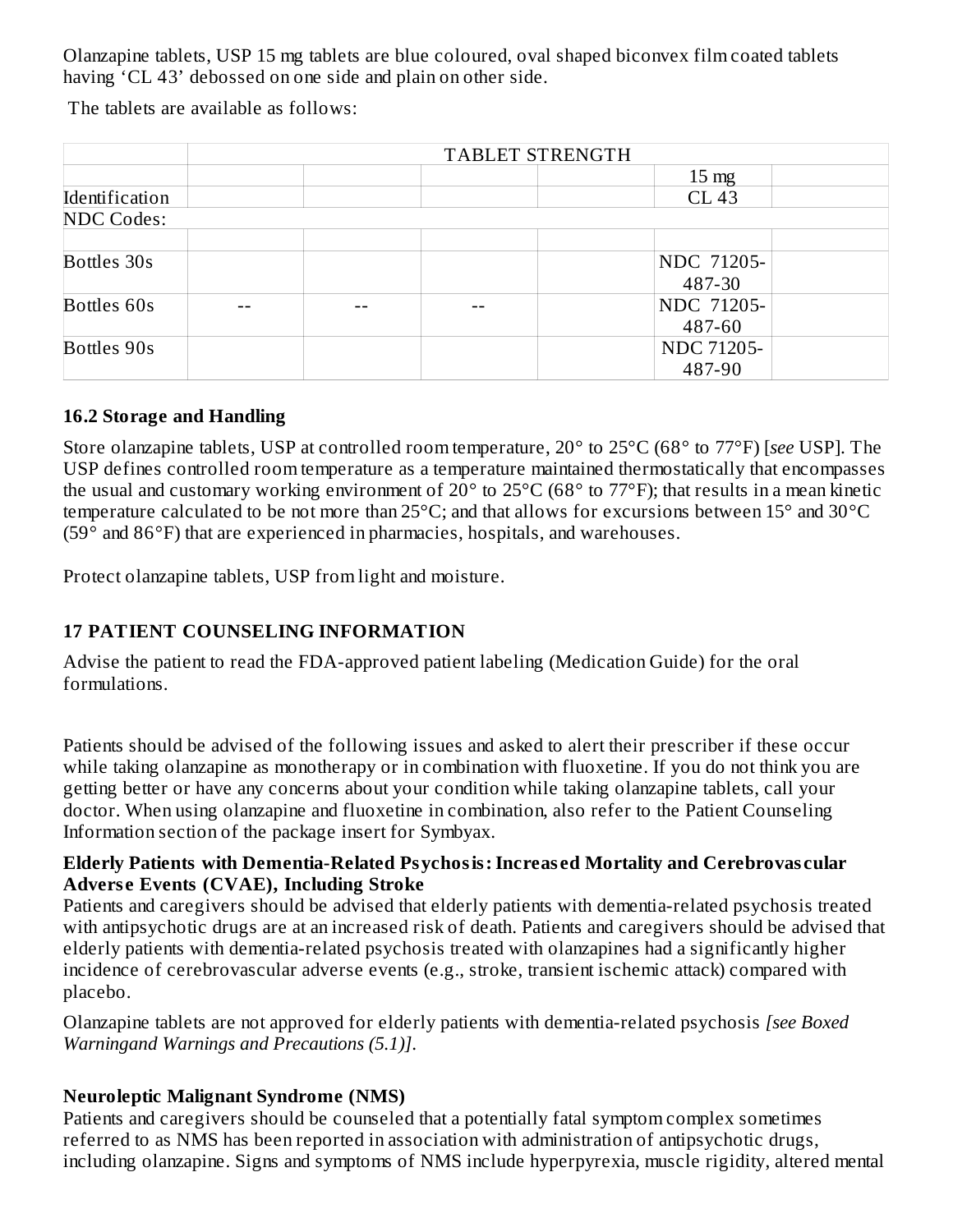status, and evidence of autonomic instability (irregular pulse or blood pressure, tachycardia, diaphoresis, and cardiac dysrhythmia) *[see Warnings and Precautions (5.3)].*

#### **Drug Reaction with Eosinophilia and Systemic Symptoms (DRESS)**

Patients should be advised to report to their health care provider at the earliest onset of any signs and symptoms that may be associated with Drug Reaction with Eosinophilia and Systemic Symptoms (DRESS) [*see Warnings and Precautions (5.4)*]

#### **Hyperglycemia and Diabetes Mellitus**

Patients should be advised of the potential risk of hyperglycemia-related adverse reactions. Patients should be monitored regularly for worsening of glucose control. Patients who have diabetes should follow their doctor's instructions about how often to check their blood sugar while taking olanzapine tablets *[see Warnings and Precautions (5.5)].*

#### **Dyslipidemia**

Patients should be counseled that dyslipidemia has occurred during treatment with olanzapine. Patients should have their lipid profile monitored regularly *[see Warnings and Precautions (5.5)].*

#### **Weight Gain**

Patients should be counseled that weight gain has occurred during treatment with olanzapine. Patients should have their weight monitored regularly *[see Warnings and Precautions (5.5)].*

#### **Orthostatic Hypotension**

Patients should be advised of the risk of orthostatic hypotension, especially during the period of initial dose titration and in association with the use of concomitant drugs that may potentiate the orthostatic effect of olanzapine, e.g., diazepam or alcohol *[see Warnings and Precautions (5.7) and Drug Interactions (7)]*. Patients should be advised to change positions carefully to help prevent orthostatic hypotension, and to lie down if they feel dizzy or faint, until they feel better. Patients should be advised to call their doctor if they experience any of the following signs and symptoms associated with orthostatic hypotension: dizziness, fast or slow heart beat, or fainting.

#### **Potential for Cognitive and Motor Impairment**

Because olanzapine has the potential to impair judgment, thinking, or motor skills, patients should be cautioned about operating hazardous machinery, including automobiles, until they are reasonably certain that olanzapine therapy does not affect them adversely *[see Warnings and Precautions (5.12)].*

#### **Body Temperature Regulation**

Patients should be advised regarding appropriate care in avoiding overheating and dehydration. Patients should be advised to call their doctor right away if they become severely ill and have some or all of these symptoms of dehydration: sweating too much or not at all, dry mouth, feeling very hot, feeling thirsty, not able to produce urine *[see Warnings and Precautions (5.13)].*

#### **Concomitant Medication**

Patients should be advised to inform their healthcare providers if they are taking, or plan to take, Symbyax. Patients should also be advised to inform their healthcare providers if they are taking, plan to take, or have stopped taking any prescription or over-the-counter drugs, including herbal supplements, since there is a potential for interactions *[see Drug Interactions (7)].*

#### **Alcohol**

Patients should be advised to avoid alcohol while taking olanzapine tablets *[see Drug Interactions (7)].*

#### **Us e in Specific Populations**

Pregnancy — Advise women to notify their healthcare provider if they become pregnant or intend to become pregnant during treatment with olanzapine tablets. Advise patients that olanzapine tablets may cause extrapyramidal and/or withdrawal symptoms (agitation, hypertonia, hypotonia, tremor, somnolence, respiratory distress, and feeding disorder) in a neonate. Advise patients that there is a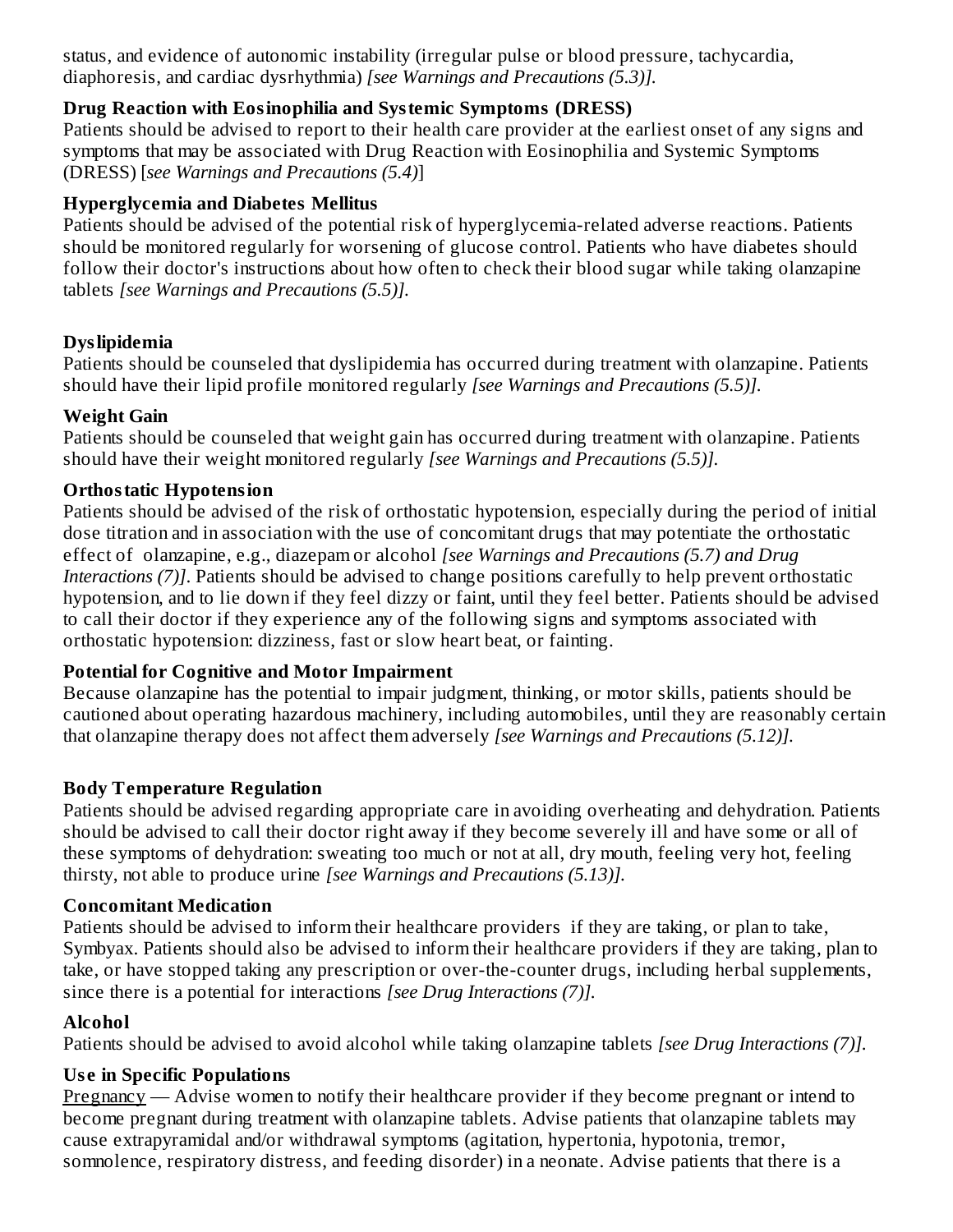pregnancy exposure registry that monitors pregnancy outcomes in women exposed to olanzapine tablets during pregnancy *[see Use in Specific Populations (8.1)].*

Lactation — Advise breastfeeding women using olanzapine tablets to monitor infants for excess sedation, irritability, poor feeding and extrapyramidal symptoms (tremors and abnormal muscle movements) and to seek medical care if they notice these signs. *[see Use in Specific Populations (8.3)].* Infertility — Advise females of reproductive potential that olanzapine tablets may impair fertility due to an increase in serum prolactin levels. The effects on fertility are reversible *[see Use in Specific Populations (8.3)].*

Pediatric Use — Olanzapine tablets is indicated for treatment of schizophrenia and manic or mixed episodes associated with bipolar I disorder in adolescents 13 to 17 years of age. Compared to patients from adult clinical trials, adolescents were likely to gain more weight, experience increased sedation, and have greater increases in total cholesterol, triglycerides, LDL cholesterol, prolactin, and hepatic aminotransferase levels. Patients should be counseled about the potential long-term risks associated with olanzapine tablets and advised that these risks may lead them to consider other drugs first *[see Indications and Usage (1.1, 1.2)].* Safety and effectiveness of olanzapine tablets in patients under 13 years of age have not been established. Safety and efficacy of olanzapine tablets and fluoxetine in combination in patients 10 to 17 years of age have been established for the acute treatment of depressive episodes associated with bipolar I disorder. Safety and effectiveness of olanzapine tablets and fluoxetine in combination in patients <10 years of age have not been established *[see Warnings and Precautions (5.5) and Use in Specific Populations (8.4)].*

#### **Need for Comprehensive Treatment Program in Pediatric Patients**

Olanzapine is indicated as an integral part of a total treatment program for pediatric patients with schizophrenia and bipolar disorder that may include other measures (psychological, educational, social) for patients with the disorder. Effectiveness and safety of olanzapine have not been established in pediatric patients less than 13 years of age. Atypical antipsychotics are not intended for use in the pediatric patient who exhibits symptoms secondary to environmental factors and/or other primary psychiatric disorders. Appropriate educational placement is essential and psychosocial intervention is often helpful. The decision to prescribe atypical antipsychotic medication will depend upon the healthcare provider's assessment of the chronicity and severity of the patient's symptoms *[see Indications and Usage (1.3)].*

All other trademarks are the properties of their respective owners.

Revised May 2020

Manufactured for: **Macleods Pharma USA, Inc.** Plainsboro, NJ 08536 Manufactured by: **Macleods Pharmaceuticals Ltd.** Baddi, Himachal Pradesh, INDIA

Relabeled by: **Proficient Rx LP** Thousand Oaks, CA 91320

**PM01727111**

.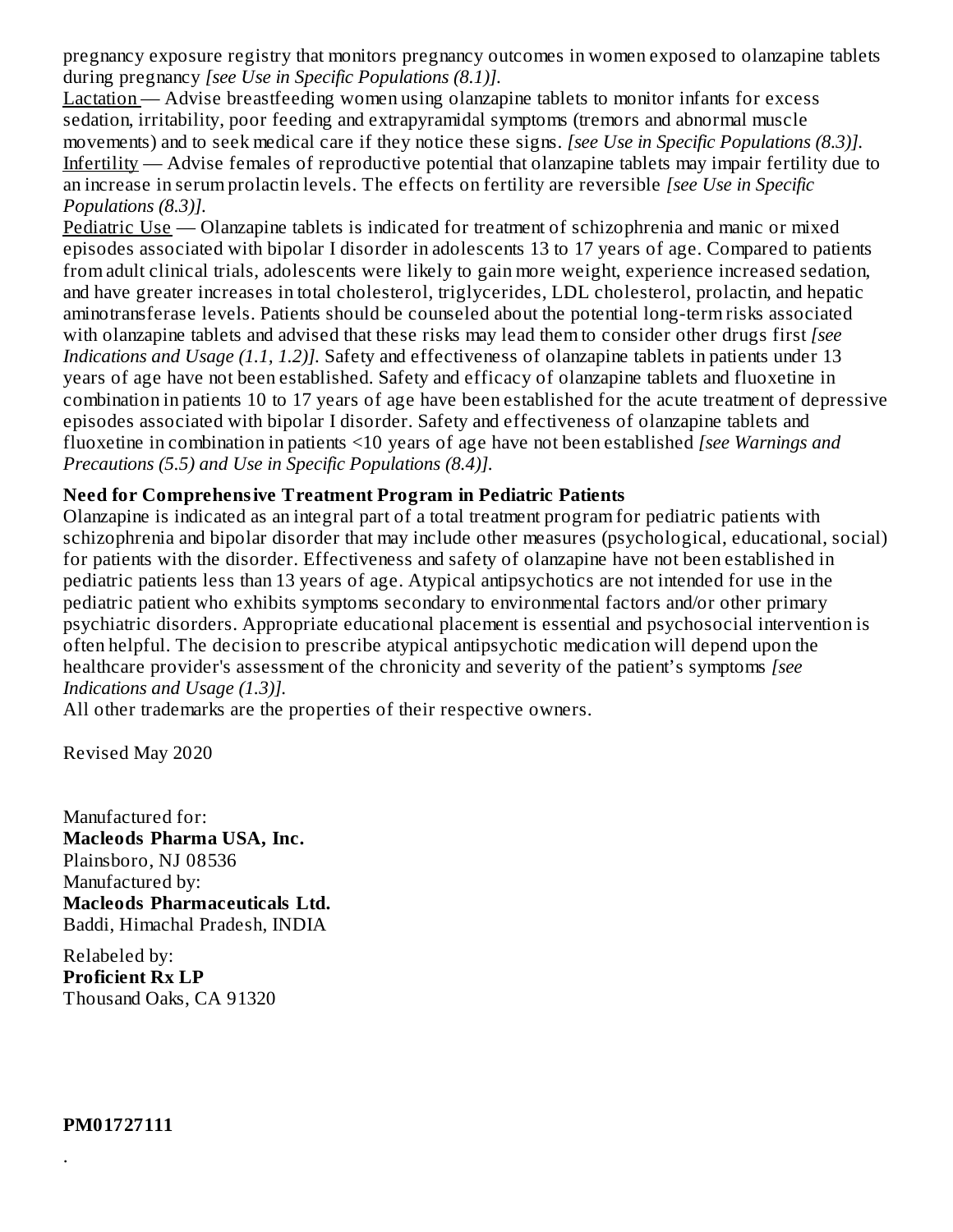#### **Olanzapine Tablets**

#### **(oh lan'za peen)**

.

**.**

Read the Medication Guide that comes with olanzapine tablets before you start taking it and each time you get a refill.

There may be new information. This Medication Guide does not take the place of talking to your doctor about your medical condition or treatment. Talk with your doctor or pharmacist if there is something you do not understand or you want to learn more about olanzapine tablets.

#### **What is the most important information I should know about olanzapine tablets?**

**Olanzapine tablets may caus e s erious side effects, including:**

1. Increased risk of death in elderly people who are confused, have memory loss and have lost **touch with reality (dementia-related psychosis).**

**2. High blood sugar (hyperglycemia).**

**3. High fat levels in your blood (increas ed cholesterol and triglycerides), especially in teenagers age 13 to 17 or when us ed in combination with fluoxetine in children age 10 to 17.**

**4. Weight gain, especially in teenagers age 13 to 17 or when us ed in combination with fluoxetine in children age 10 to 17.**

**Thes e s erious side effects are des cribed below.**

1. Increased risk of death in elderly people who are confused, have memory loss and have lost **touch with reality (dementia-related psychosis).** Olanzapine tablets are not approved for treating psychosis in elderly people with dementia.

**2. High blood sugar (hyperglycemia).** High blood sugar can happen if you have diabetes already or if you have never had diabetes. High blood sugar could lead to:

• a build up of acid in your blood due to ketones (ketoacidosis)

• coma

• death

Your doctor should do tests to check your blood sugar before you start taking olanzapine tablets and during treatment.

In people who do not have diabetes, sometimes high blood sugar goes away when olanzapine tablets are stopped.

People with diabetes and some people who did not have diabetes before taking olanzapine need to take medicine for high blood sugar even after they stop taking olanzapine tablets.

If you have diabetes, follow your doctor's instructions about how often to check your blood sugar while taking olanzapine tablets.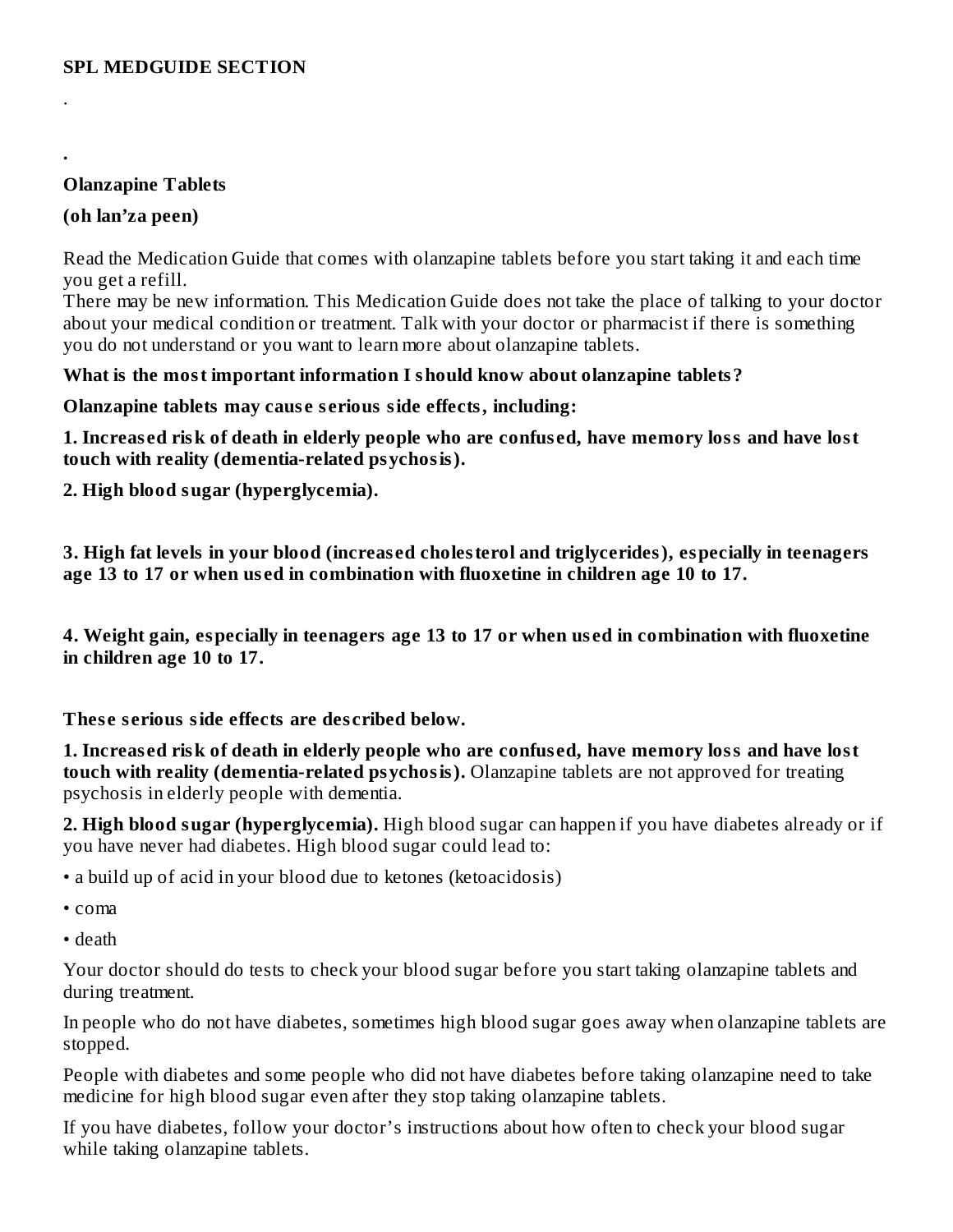**Call your doctor** if you have any of these symptoms of high blood sugar (hyperglycemia) while taking olanzapine tablets:

- feel very thirsty
- need to urinate more than usual
- feel very hungry
- feel weak or tired
- feel sick to your stomach
- feel confused or your breath smells fruity

**3. High fat levels in your blood (cholesterol and triglycerides).** High fat levels may happen in people treated with olanzapine tablets, especially in teenagers (13 to 17 years old), or when used in combination with fluoxetine in children (10 to 17 years old). You may not have any symptoms, so your doctor should do blood tests to check your cholesterol and triglyceride levels before you start taking olanzapine tablets and during treatment.

**4. Weight gain.** Weight gain is very common in people who take olanzapine tablets. Teenagers (13 to 17 years old) are more likely to gain weight and to gain more weight than adults. Children (10 to 17 years old) are also more likely to gain weight and to gain more weight than adults when olanzapine tablet is used in combination with fluoxetine.Some people may gain a lot of weight while taking olanzapine, so you and your doctor should check your weight regularly. Talk to your doctor about ways to control weight gain, such as eating a healthy, balanced diet, and exercising.

## **What are Olanzapine tablets?**

## **Olanzapine tablets are a pres cription medicine us ed to treat:**

- **•** schizophrenia in people age 13 or older.
- bipolar disorder, including:
- manic or mixed episodes that happen with bipolar I disorder in people age 13 or older.

• manic or mixed episodes that happen with bipolar I disorder, when used with the medicine lithium or valproate, in adults.

• long-term treatment of bipolar I disorder in adults.

• episodes of depression that happen with bipolar I disorder, when used with the medicine fluoxetine (Prozac®) in people age 10 or older.

• episodes of depression that do not get better after 2 other medicines, also called treatment resistant depression, when used with the medicine fluoxetine (Prozac), in adults.

Olanzapine tablets have not been approved for use in children under 13 years of age. Olanzapine tablet in combination with fluoxetine has not been approved for use in children under 10 years of age.

The symptoms of schizophrenia include hearing voices, seeing things that are not there, having beliefs that are not true, and being suspicious or withdrawn.

The symptoms of bipolar I disorder include alternating periods of depression and high or irritable mood, increased activity and restlessness, racing thoughts, talking fast, impulsive behavior, and a decreased need for sleep.

The symptoms of treatment resistant depression include decreased mood, decreased interest, increased guilty feelings, decreased energy, decreased concentration, changes in appetite, and suicidal thoughts or behavior.

Some of your symptoms may improve with treatment. If you do not think you are getting better, call your doctor.

## **What should I tell my doctor before taking Olanzapine tablets?**

Olanzapine tablets may not be right for you. Before starting Olanzapine tablets, tell your doctor if you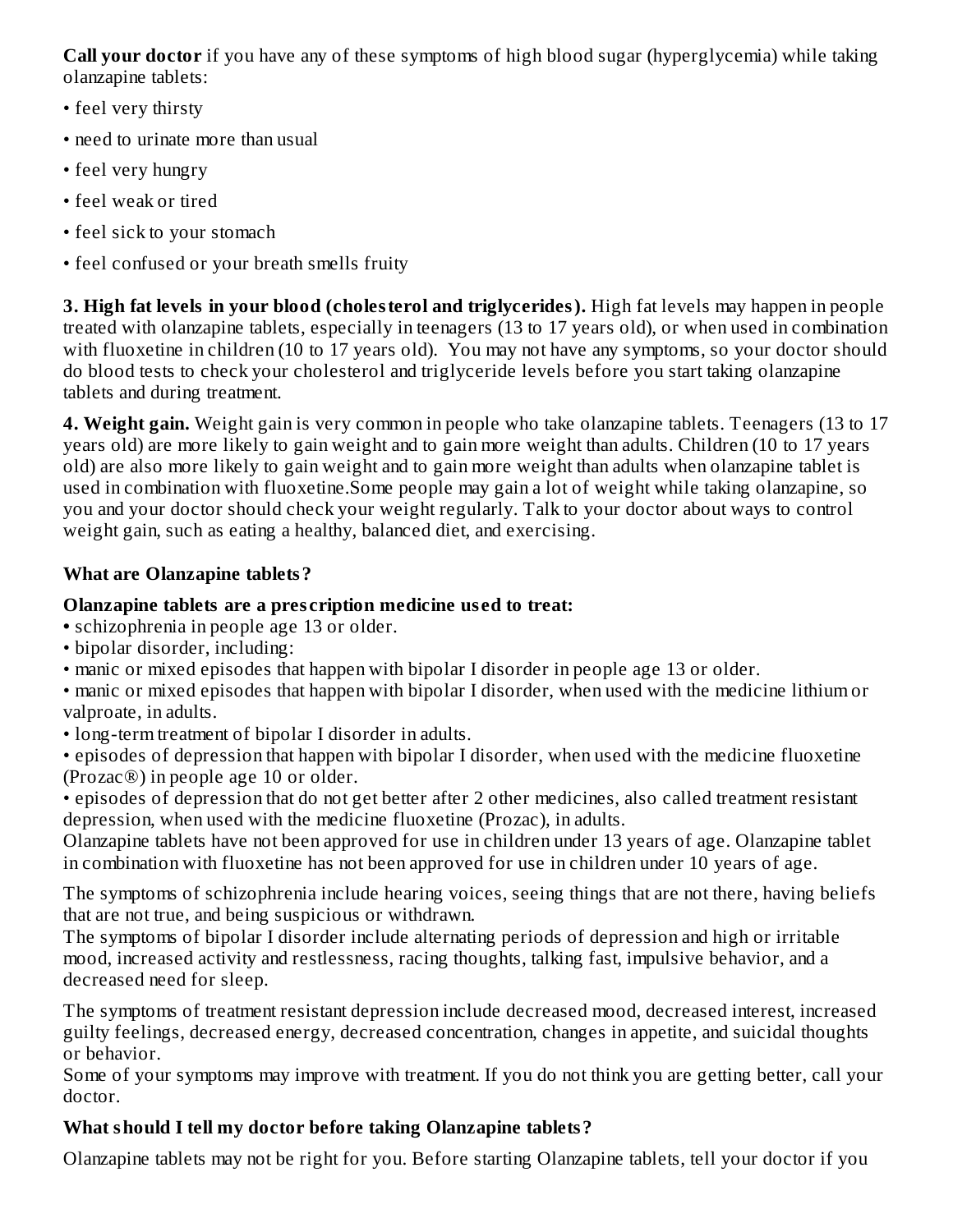have or had:

- heart problems
- seizures
- diabetes or high blood sugar levels (hyperglycemia)
- high cholesterol or triglyceride levels in your blood
- liver problems
- low or high blood pressure
- strokes or "mini-strokes" also called transient ischemic attacks (TIAs)
- Alzheimer's disease
- narrow-angle glaucoma
- enlarged prostate in men
- bowel obstruction
- breast cancer
- thoughts of suicide or hurting yourself
- any other medical condition

• are pregnant or plan to become pregnant. It is not known if olanzapine tablets will harm your unborn baby.

• If you become pregnant while receiving olanzapine tablets , talk to your healthcare provider about registering with the National Pregnancy Registry for Atypical Antipsychotics. You can register by calling 1-866-961-2388 or go to http://womensmentalhealth.org/clinical-and-researchprograms/pregnancyregistry/.

• are breast-feeding or plan to breast-feed. Olanzapine passes into your breast milk. Talk to your doctor about the best way to feed your baby if you take olanzapine tablets.

Tell your doctor if you exercise a lot or are in hot places often.

The symptoms of bipolar I disorder, treatment resistant depression, or schizophrenia may include **thoughts of suicide** or of hurting yourself or others. If you have these thoughts at any time, tell your doctor or go to an emergency room right away.

**Tell your doctor about all the medicines that you take,** including prescription and nonprescription medicines, vitamins, and herbal supplements. Olanzapine tablets and some medicines may interact with each other and may not work as well, or cause possible serious side effects. Your doctor can tell you if it is safe to take olanzapine tablets with your other medicines. Do not start or stop any medicine while taking olanzapine tablets without talking to your doctor first.

#### **How should I take Olanzapine tablets?**

• Take olanzapine tablets exactly as prescribed. Your doctor may need to change (adjust) the dose of olanzapine tablets until it is right for you.

• If you miss a dose of olanzapine tablets, take the missed dose as soon as you remember. If it is almost time for the next dose, just skip the missed dose and take your next dose at the regular time. Do not take two doses of olanzapine tablets at the same time.

• **To prevent s erious side effects, do not stop taking olanzapine tablets suddenly. If you need to stop taking olanzapine tablets, your doctor can tell you how to safely stop taking it.**

#### • **If you take too much olanzapine tablets, call your doctor or poison control center at 1-800-222- 1222 right away, or get emergency treatment.**

- Olanzapine tablets can be taken with or without food.
- Olanzapine tablets are usually taken one time each day.

• Call your doctor if you do not think you are getting better or have any concerns about your condition while taking olanzapine tablets.

#### **What should I avoid while taking Olanzapine tablets?**

• Olanzapine tablets can cause sleepiness and may affect your ability to make decisions, think clearly, or react quickly. You should not drive, operate heavy machinery, or do other dangerous activities until you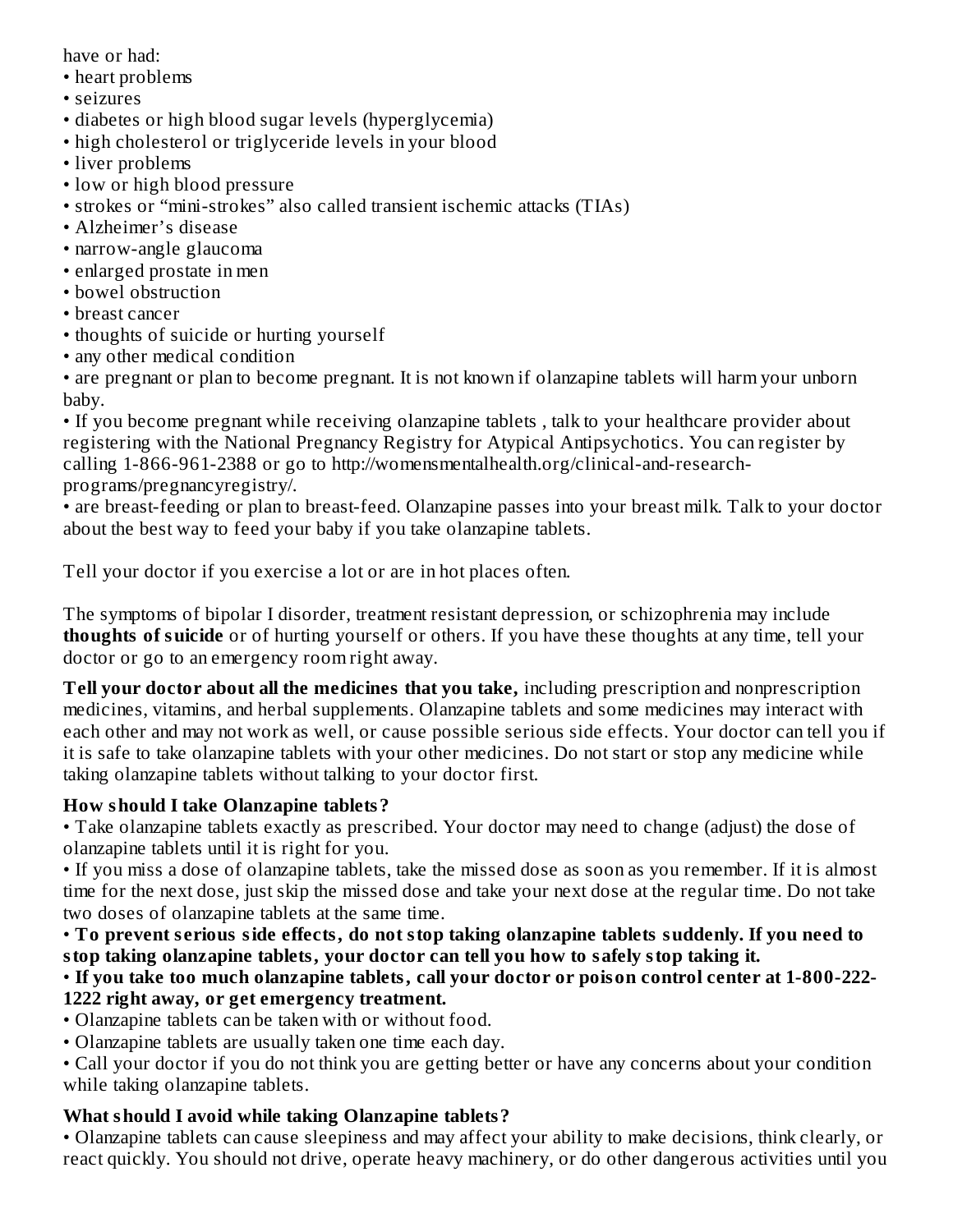know how olanzapine tablets affects you.

• Avoid drinking alcohol while taking olanzapine tablets. Drinking alcohol while you take olanzapine may make you sleepier than if you take olanzapine tablets alone.

#### **What are the possible side effects of Olanzapine tablets?**

**Serious side effects may happen when you take Olanzapine tablets, including:**

**• See "What is the most important information I should know about Olanzapine tablets?", which des cribes the increas ed risk of death in elderly people with dementia-related psychosis and the risks of high blood sugar, high cholesterol and triglyceride levels, and weight gain.**

**• Increas ed incidence of stroke or "mini-strokes" called transient is chemic attacks (TIAs) in elderly people with dementia-related psychosis** (elderly people who have lost touch with reality due to confusion and memory loss). Olanzapine tablets are not approved for these patients.

• **Neuroleptic Malignant Syndrome (NMS):** NMS is a rare but very serious condition that can happen in people who take antipsychotic medicines, including Olanzapine tablets . NMS can cause death and must be treated in a hospital. Call your doctor right away if you become severely ill and have any of these symptoms:

- high fever
- excessive sweating
- rigid muscles
- confusion
- changes in your breathing, heartbeat, and blood pressure.

• **Drug Reaction with Eosinophilia and Systemic Symptoms (DRESS):** DRESS can occur with olanzapine tablets. Features of DRESS may include rash, fever, swollen glands and other internal organ involvement such as liver, kidney, lung and heart. DRESS is sometimes fatal; therefore, tell your doctor immediately if you experience any of these signs.

**• Tardive Dyskinesia:** This condition causes body movements that keep happening and that you can not control. These movements usually affect the face and tongue. Tardive dyskinesia may not go away, even if you stop taking olanzapine tablets. It may also start after you stop taking olanzapine tablets. Tell your doctor if you get any body movements that you can not control.

**• Decreas ed blood pressure when you change positions, with symptoms of dizziness, fast or slow heartbeat, or fainting.**

**• Difficulty swallowing, that can caus e food or liquid to get into your lungs.**

**• Seizures: Tell your doctor if you have a s eizure during treatment with olanzapine tablets.**

**• Problems with control of body temperature:** You could become very hot, for instance when you exercise a lot or stay in an area that is very hot. It is important for you to drink water to avoid dehydration. Call your doctor right away if you become severely ill and have any of these symptoms of dehydration:

- sweating too much or not at all
- dry mouth
- feeling very hot
- feeling thirsty
- not able to produce urine.

**Common side effects of olanzapine tablets include:** lack of energy, dry mouth, increased appetite, sleepiness, tremor (shakes), having hard or infrequent stools, dizziness, changes in behavior, or restlessness.

**Other common side effects in teenagers (13-17 years old) include:** headache, stomach-area (abdominal) pain, pain in your arms or legs, or tiredness. Teenagers experienced greater increases in prolactin, liver enzymes, and sleepiness, as compared with adults.

Tell your doctor about any side effect that bothers you or that does not go away.

These are not all the possible side effects with olanzapine tablets. For more information, ask your doctor or pharmacist.

Call your doctor for medical advice about side effects. You may report side effects to FDA at 1-800-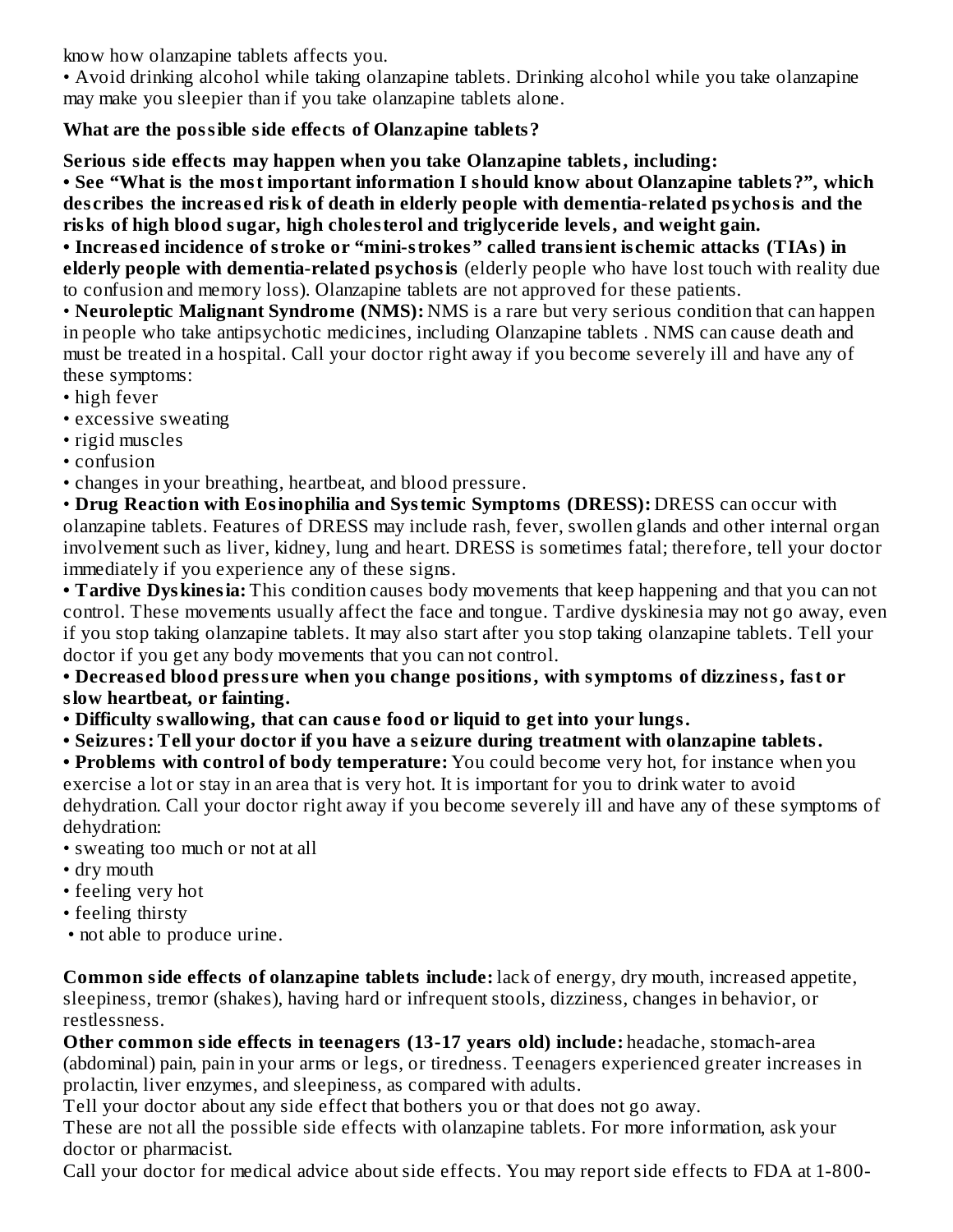#### **How should I store olanzapine tablets?**

- Store olanzapine tablets at room temperature, between 68°F to 77°F (20°C to 25°C).
- Keep olanzapine tablets away from light.
- Keep olanzapine tablets dry and away from moisture.

#### **Keep olanzapine tablets and all medicines out of the reach of children.**

#### **General information about olanzapine tablets**

Medicines are sometimes prescribed for purposes other than those listed in a Medication Guide. Do not use olanzapine tablets for a condition for which it was not prescribed. Do not give olanzapine to other people, even if they have the same condition. It may harm them.

This Medication Guide summarizes the most important information about olanzapine tablets. If you would like more information, talk with your doctor. You can ask your doctor or pharmacist for information about olanzapine tablets that was written for healthcare professionals.For more information about olanzapine tablets call at 1-888-943-3210.

#### **What are the ingredients in olanzapine tablets?**

**Active ingredient:** olanzapine

**Inactive ingredients:**

**Tablets** — crospovidone, hydroxypropyl cellulose, magnesium stearate, microcrystalline cellulose. The color coating contains Titanium Dioxide (all strengths), FD&C Blue No. 2 indigo carmine Aluminum Lake (15 mg), or Synthetic Red Iron Oxide (20 mg).

This Medication Guide has been approved by the U.S. Food and Drug Administration. All other trademarks are the properties of their respective owners. Medication Guide revised – November 2019

Manufactured for : **Macleods Pharma USA, Inc.** Plainsboro, NJ 08536

Manufactured by: **Macleods Pharmaceuticals Ltd.** Baddi, Himachal Pradesh, INDIA

Relabeled by: **Proficient Rx LP** Thousand Oaks, CA 91320

#### **PACKAGE LABEL.PRINCIPAL DISPLAY PANEL**

 $R_x$  Only NDC 71205-487-30 OLANZAPINE tablets 15 mg 30 tablets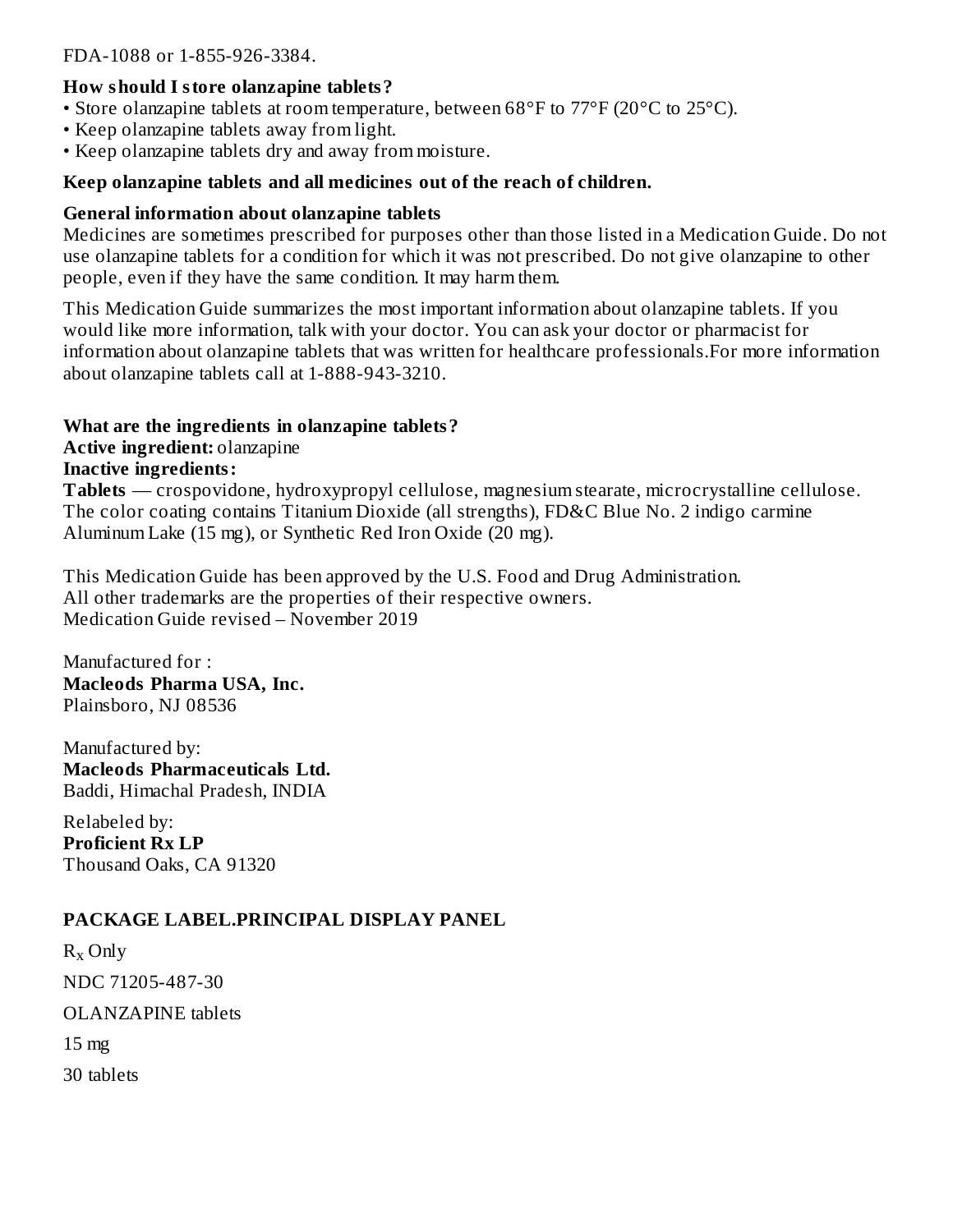